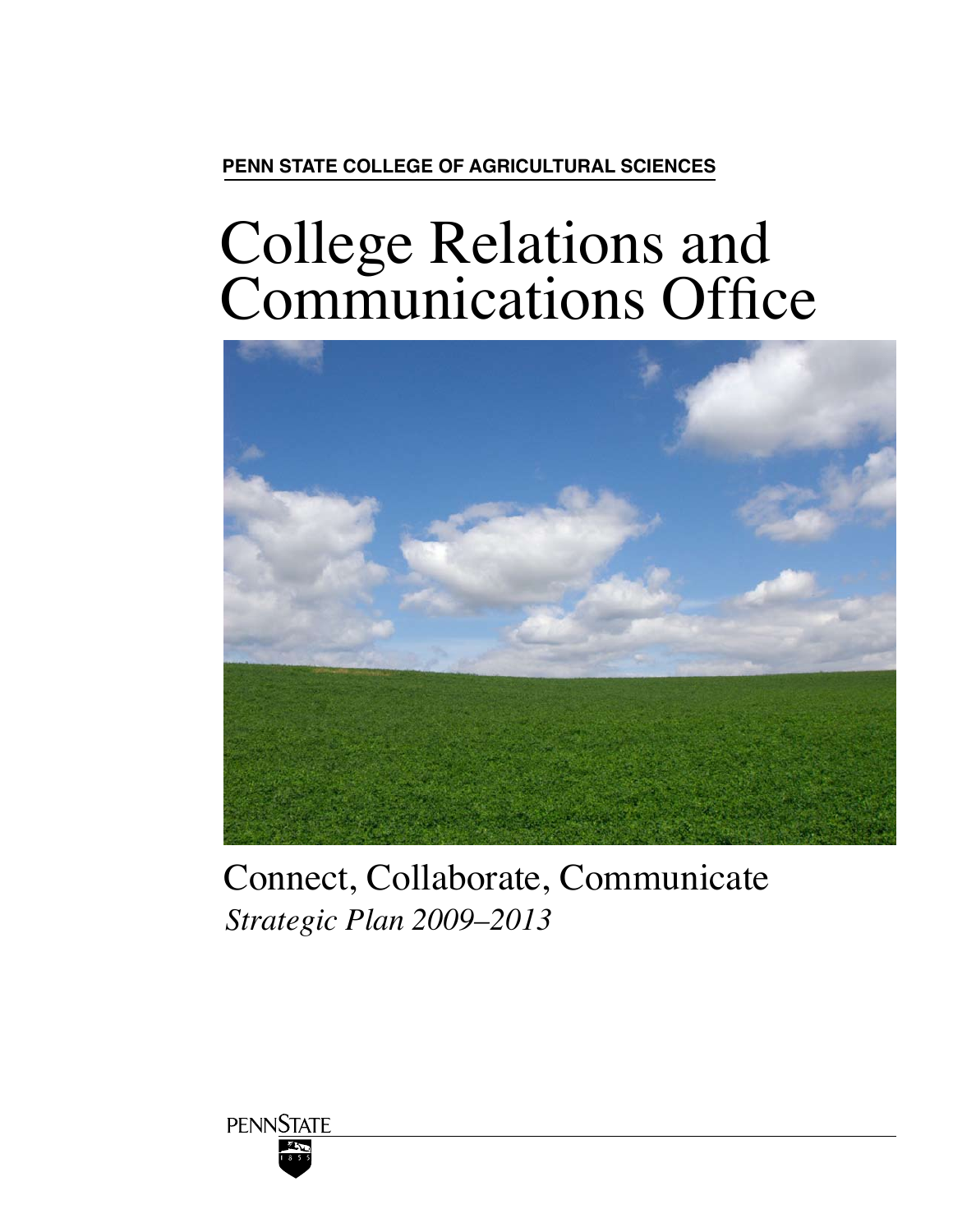# Penn
State
College
of
Agricultural
Sciences

# College
Relations
and
Communications
Office

*Strategic
Plan
2009
–
2013*

| <b>Table of Contents</b>                                                                                                                                                                                                                           | Page                             |
|----------------------------------------------------------------------------------------------------------------------------------------------------------------------------------------------------------------------------------------------------|----------------------------------|
| Introduction                                                                                                                                                                                                                                       | $\overline{2}$                   |
| <b>College Directive</b>                                                                                                                                                                                                                           | 3                                |
| <b>Strategic Issues and Direction</b>                                                                                                                                                                                                              | 3                                |
| Mission                                                                                                                                                                                                                                            | 6                                |
| <b>Core Values</b>                                                                                                                                                                                                                                 | 6                                |
| Vision                                                                                                                                                                                                                                             | 7                                |
| <b>College Relations and Communications Office Area Summaries</b><br><b>College Relations Area</b><br>Office of Conferences and Short Courses<br>Web Services Area<br><b>Publications and Exhibits Area</b><br>News Area<br><b>Shared Services</b> | 7<br>7<br>8<br>8<br>8<br>9<br>10 |
| Progress Made in the 2005 - 2008 Planning Cycle                                                                                                                                                                                                    | 10                               |
| College Relations and Communications Office Goals and Strategies                                                                                                                                                                                   | 13                               |
| Appendix A - College Relations and Communications Organizational Chart                                                                                                                                                                             | 30                               |
| Appendix B - College Relations Responsibilities                                                                                                                                                                                                    | 31                               |
| Appendix C - Office of Conferences and Short Courses 2008 Annual Report                                                                                                                                                                            | 34                               |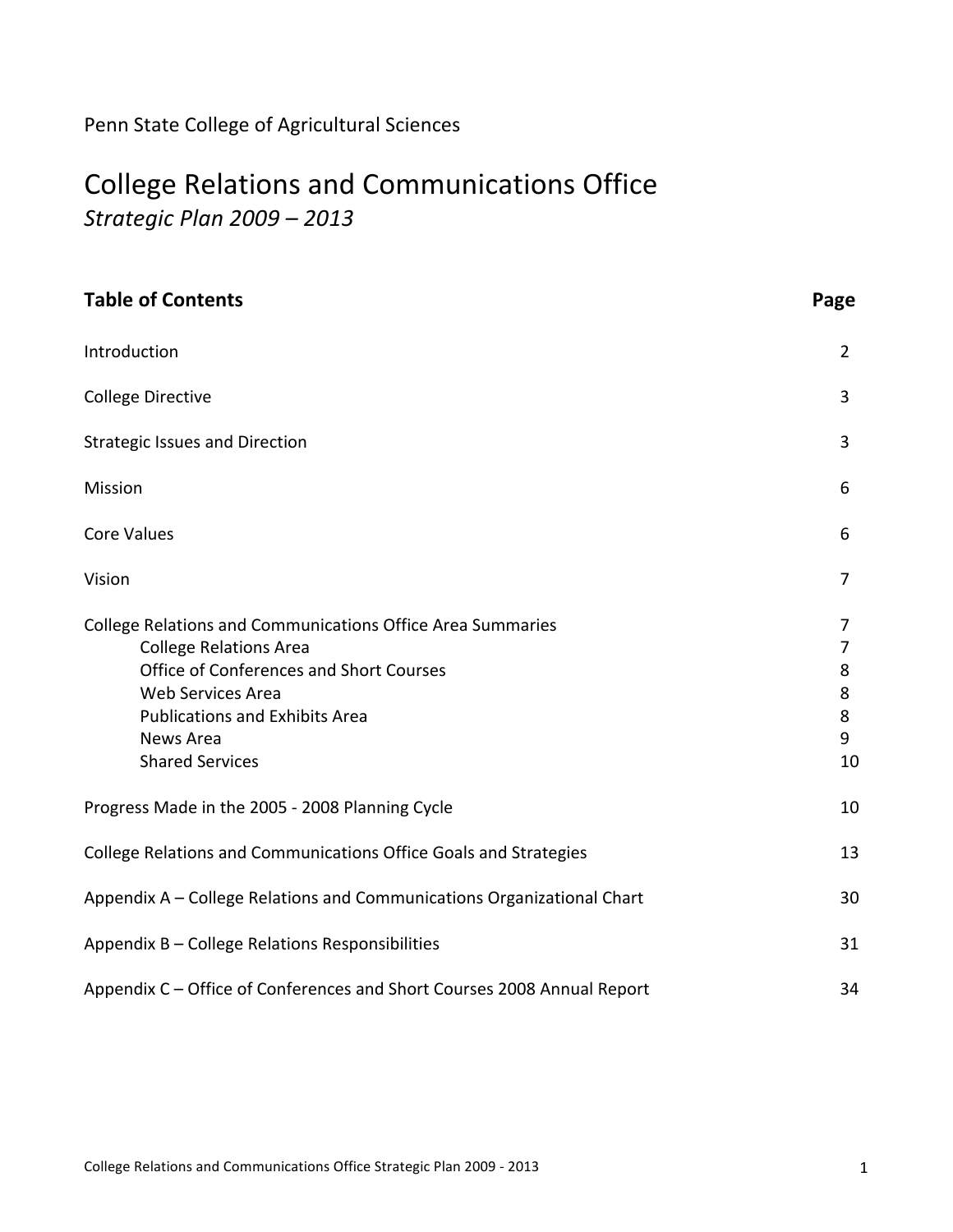# **Introduction**

The College of Agricultural Sciences' College Relations and Communications Office is a component of the dean's office that manages the college's relationships and communications with external clientele groups.
The
office
also
provides
administrative
support
for
college
and
departmental
outreach initiatives and develops mutually beneficial relationships with stakeholders that lead to support for the college.

> "The
>  mission
>  of
>  Penn
>  State's
>  College
>  of
>  Agricultural Sciences is to discover, integrate, and disseminate knowledge
>  to
>  enhance
>  the
>  food
>  and
>  agricultural
>  system, natural
>  resource
>  and
>  environmental
>  stewardship,
>  and economic
>  and
>  social
>  well‐being,
>  thereby
>  improving
>  the lives of people in Pennsylvania, the nation, and the world."

The office focuses on four primary external audiences - future students, alumni, industry, and public officials - and provides administrative support for the College Alumni Society, Armsby Honor Society, Penn State Ag Council, and Ag Action Network. The college Office of Conferences and Short Courses works with college units and faculty to facilitate and administer high-quality outreach programs and was integrated into the College Relations Office in 2005. The Ag Communications and Marketing Unit, whose focus is to deliver strategic information to college stakeholders, was added to the College Relations Office in 2007. These offices have been integrated in order to benefit from the common missions of enhancing relationships with college stakeholders. (See Appendix A for College Relations and
Communications
operational
chart)

# **College
Directive**

The
current
(2008–2013)
College
of
Agricultural
Sciences strategic
plan
continues
to
emphasize
the importance to the college of relationships and partnerships with stakeholder groups as well as the need for public education around agriculture literacy. It provides the foundation for the strategic plan for the College Relations and Communications Office. The college strategic plan directly charges the College
Relations
and
Communications
Office
to:

- Intensify college marketing efforts to increase awareness of program relevance.
- Increase the number and quality of conferences and short courses offered.
- Increase the quality and effectiveness of college publications.
- Establish and build on existing partnerships with government agencies.
- Expand opportunities for current and new stakeholders to provide strategic advice.
- Improve the dissemination of research results.
- Enhance stakeholder and public education.
- Enhance recognition, reporting, and distribution of our programming's impact.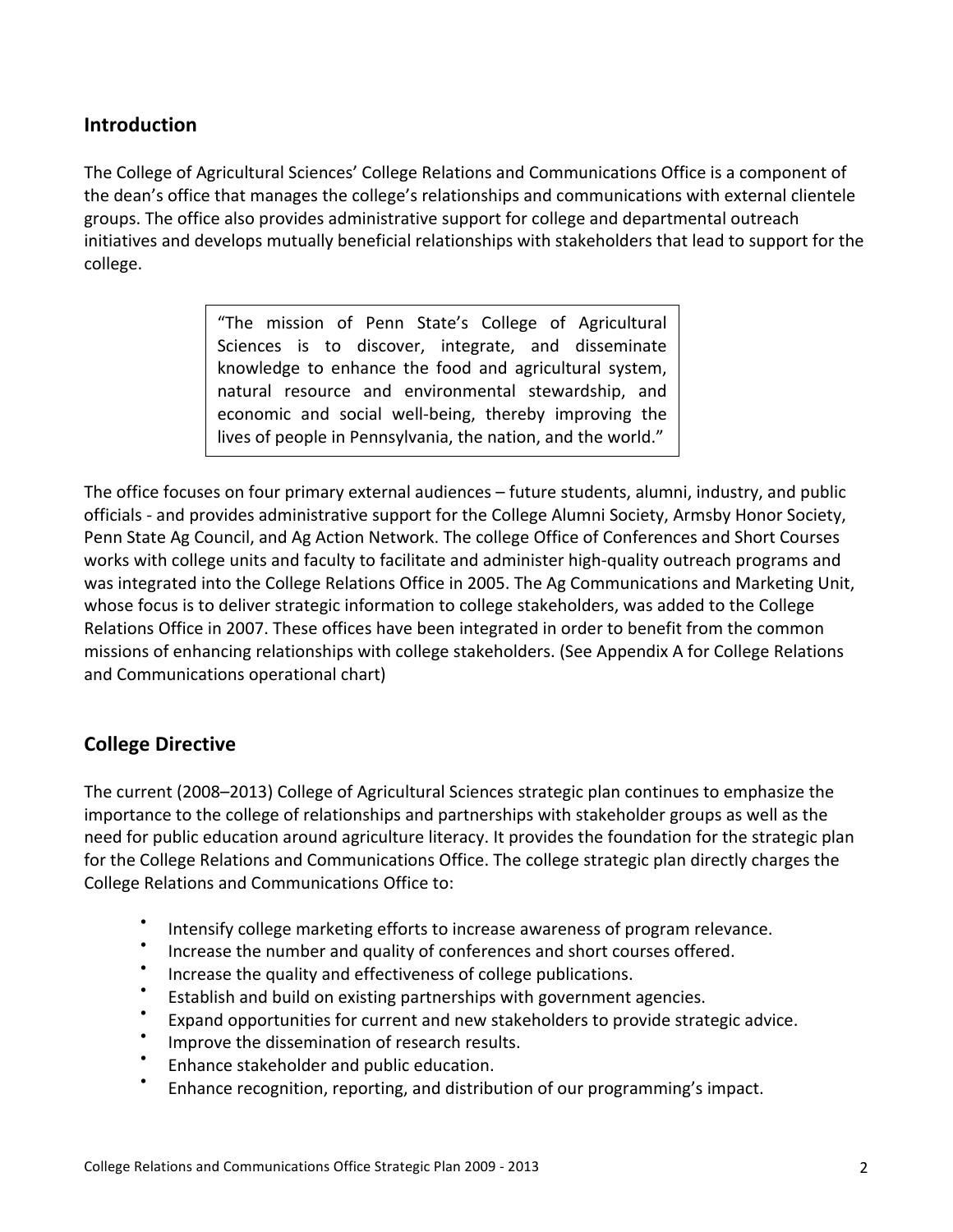The college strategic plan also places strong emphasis on funding challenges and what it will take to keep the college sustainable into the future. The *Report of the Working Group on Sustaining and* Advancing College Excellence, March 2008, details issues and actions deemed necessary to implement a sustainable model for the college. That report also emphasizes the importance of college relationships
with
various
stakeholder
groups
and
the
need
for
continued
investment
in
aggressive marketing
and
communications,
and
specifically
states:

- The effort that has been devoted to increasing student recruitment (e.g., by increasing the attractiveness
of
our
majors,
improving
curriculum,
and
strengthening
recruitment activities)
needs
to
be
continued
and
expanded
to
reach
non‐traditional
populations.
- Develop a communications strategy to communicate the value of our teaching, research and extension programs to legislators, key stakeholders, public officials, and the public at large. This strategy should be Web-based at its core with printed materials derived from the Web
resources.
- Print-on-demand capabilities should be established and the expensive storage of college publications
eliminated.
- All advances in research, teaching and extension should generate several communications products including Web modifications, news releases, popular articles, radio spots and television programming. Web and publications editors as well as the college communications
and
marketing
staff
should
aggressively
pursue
communications
products.
- Beat reporters should be established so that these communicators can become knowledgeable about technical issues. The communication of research results and publicizing
the
impact
of
research
should
be
accorded
greater
priority
in
faculty
evaluation and
rewards.

# **Strategic
Issues
and
Direction**

No area of communication has changed more rapidly than that of digital technology in social interaction and media. A new vocabulary – Twitter, FaceBook, Google, Delicious, StumbleUpon, Linked-In, MySpace, YouTube, Blogs, RSS - defines not just how we get information, but how we manage and respond to it. These technologies have transformed the one-way information flow from sources, such as our college, into a multidirectional "Web" of viral information distribution and editorial responses shifting from a monologue to a dialogue. Opportunities now exist to leverage information and reach out further and faster to new and existing audiences with messages and information. Wise utilization of these
constantly
evolving **technologies**and
networks
that
allow
instantaneous
connection
with people
around
the
world
is
an
ongoing
challenge
in
terms
of
staff,
skill
and
resource
allocation.

Along with a dramatically changing technological environment, the college is facing a changing economic and political environment, where resources are scarce, public funding is increasingly competitive,
and
where
the
bar
has
been
raised
for
programs
to
demonstrate
their
relevance,
impact, and justification for funding. It is more imperative than ever that we ensure our unit is run efficiently and that we are creative in our methods to *implement cost-savings strategies*. We need to evaluate everything we do and how we do it to ensure we are doing the right things, and doing things right.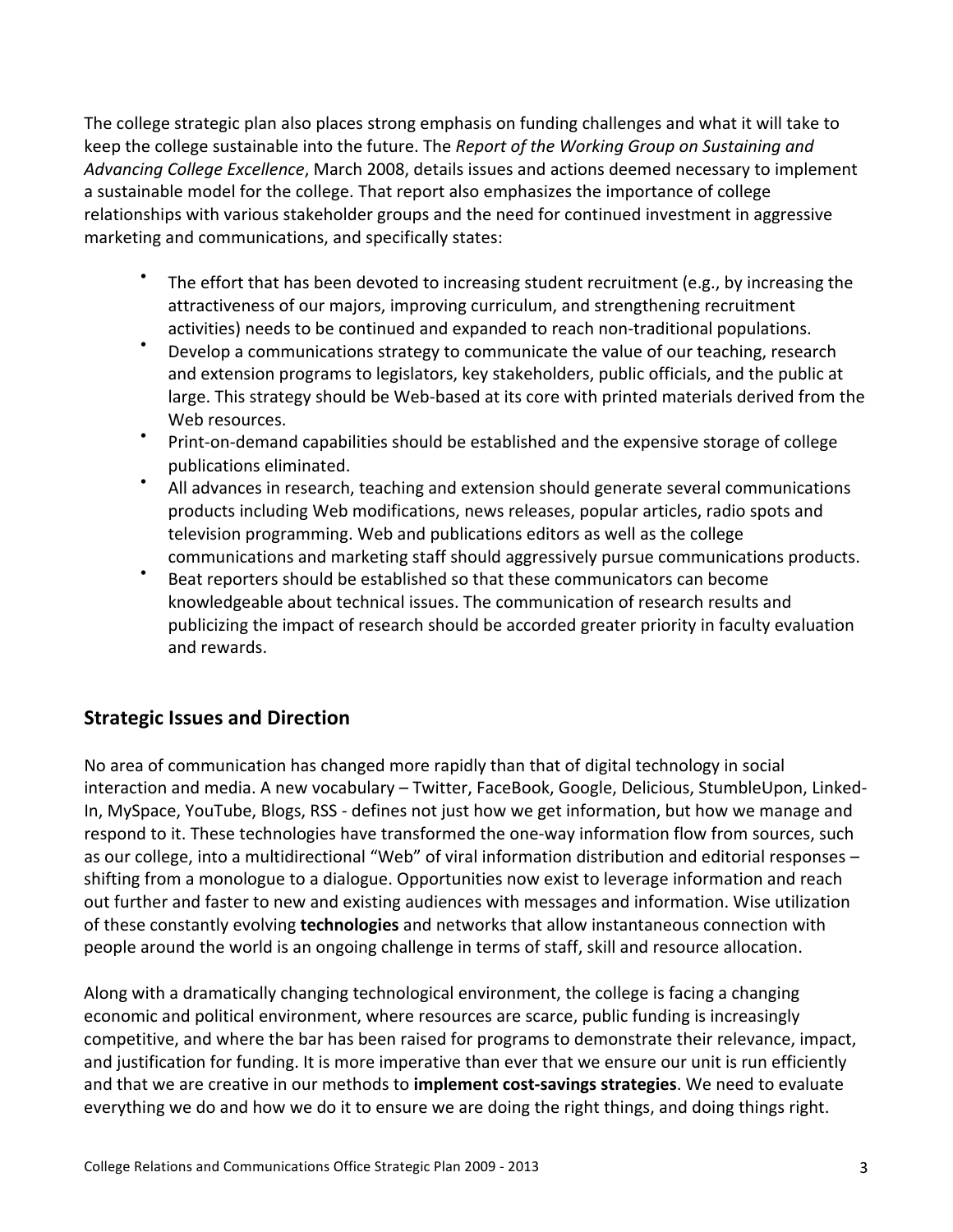The
College
Relations
and
Communications
Office
has
finite
resources
to
accomplish
these
aggressive communication and marketing goals for our clients and the college, as well as manage stakeholder relations and education. The college is a large, complex institution with extensive communication needs that our unit cannot comprehensively address. As such, we (collectively) must **focus** our resources on areas of excellence and uniqueness that will strategically position us in the market place. Our unit must strategically **prioritize our audiences and our products** in order to maximize the return on
investment
for
the
college
and
our
clients
and
accomplish
college
level
goals.

Although our strategic focus is on college level goals, we understand this is accomplished through client-level projects. We must ensure the highest standards of customer service, ensure a quality product, and build solid relationships built on mutual respect and a keen awareness of our client's needs.

In order for the College Relations and Communications Office to accomplish these goals in this changing environment it is increasing clear the job of relationship building and communications must engage all college employees. We are partners in the process and need to improve **internal** communications and foster broad college understanding of our purpose, priorities, goals, and strategies
to
garner
internal
support
and
collaboration
in
this
effort.

To
do
so,
the
office
will
focus
on
five
key
strategic
areas:

#### 1. **Enhance
Office
Use
of
Technology**

In an effort to increase reach, innovation, efficiency, and relevancy we must stay current, evaluate, adopt, promote, and support appropriate emerging and evolving technologies. We must:

- Continue to implement project management technologies such as SharePoint.
- Enhance utilization of technology to measure and provide data for decision-making.
- Enhance the use of social networking and interactive media opportunities to remain relevant
to
technically
savvy
audiences.
- Enable
emerging
communication
channels.
- Address obstacles to implementation of emerging technologies such as training needs, fear
of
technology,
costs,
overhead,
skills,
etc.

#### 2. **Increase
Efficiency
and
Implement
Cost
Saving
Strategies**

The college is facing challenging economic times, and it is imperative for all units to be outstanding stewards of the resources they receive and manage them for the highest return on investment
(ROI)
for
the
college.
We
must:

- Communicate budget challenges internally, the need for all to initiate cost saving strategies,
and
the
need
to
do
more
with
less
(work
smarter.)
- Recycle products for maximum use and ROI.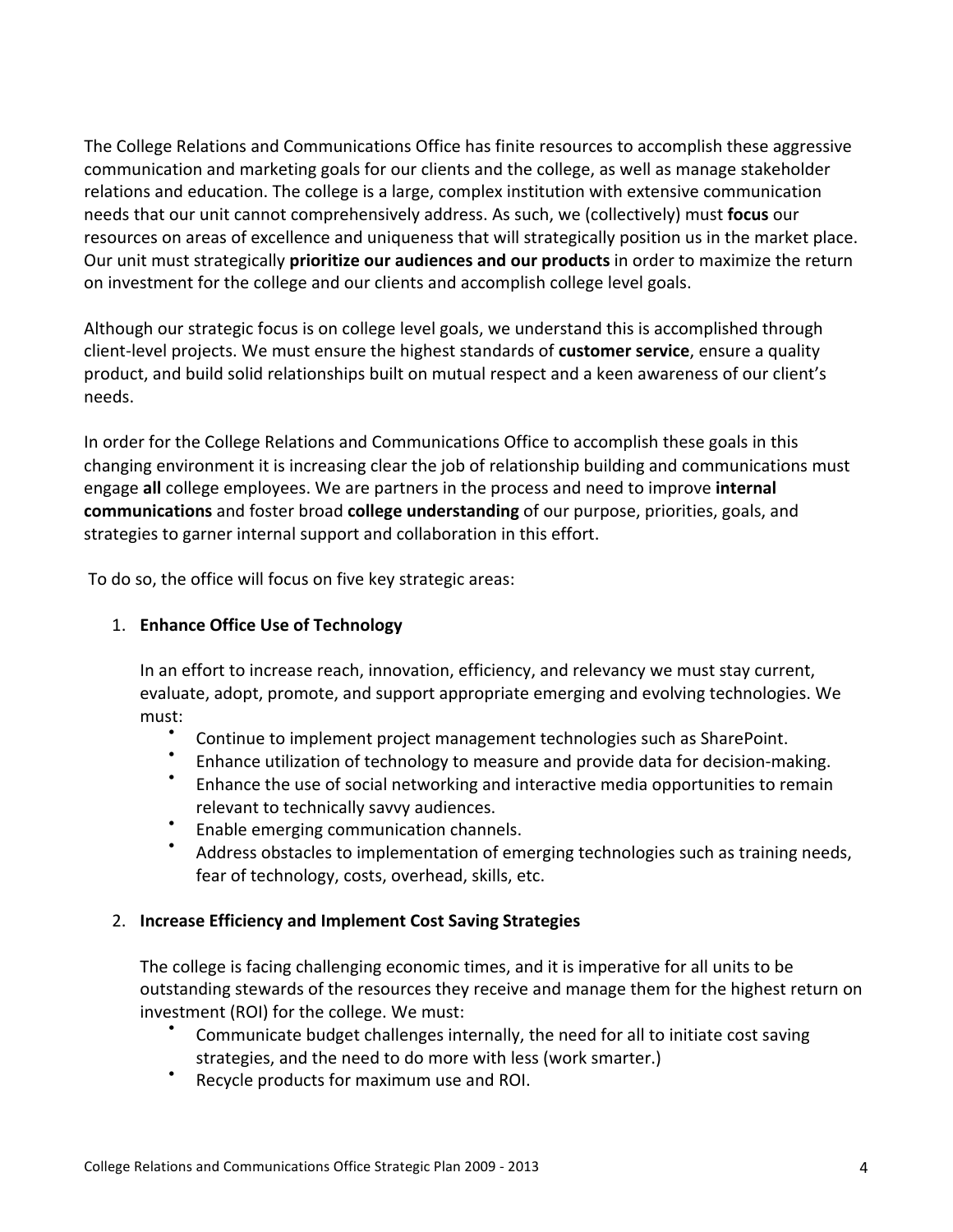- Use
data
and
feedback
to
constantly
evaluate
ROI
and
adjust services,
product,
and delivery
methods.
- Evaluate the implementation of unit financial policies to ensure wise use of college resources.
- Evaluate opportunities for cost recovery such as grant funding and fees for services.

### 3. **Enhance
ROI
by
Prioritization
of
Target
Audiences
and
Products**

Recognizing that the demands/expectations from our unit consistently exceed resources/ability to
deliver,
we must:

- Develop and communicate criteria for investment in products and services.
- Focus resources based on strategic priorities of the college and highest return on investment.
- \* Identify and prioritize diverse target audiences using college strategic priorities and desired
outcomes.
- Maximize utilization and distribution of all communication products.
- Evaluate effectiveness of products and services and adjust accordingly.
- Evaluate opportunities to more closely align communication budgets to strategic priorities.

#### 4. **Improve
Internal
(Unit
and
College**) **Communications**

We recognize that there is mutual benefit in clearly communicating our office's value, services, and methods to the college and faculty to both garner an understanding of, and support for, our services and products and to benefit from the input and partnership with faculty and staff in development of services and key messages and impacts. We must:

Unit
Communications

- Ensure consistency in communication of office's mission, priorities, and services.
- Define rationale, criteria, and policies for strategic prioritization of products and services.
- Create a clearly defined "package" of services, products, and expectations to offer to clients.
- Build College Relations and Communications team attitude of understanding and cooperation
throughout
unit.

College
Communications

- Clearly communicate to the college and faculty office goals, policies, criteria, services, products,
expectations,
and
rationale.
- Focus college/faculty on strategic priorities for highest ROI to the college.
- Identify key points of contact in each college priority area and develop processes for input
into
content
and
defining
emerging
issues.
- Build partnership between Ag Communications and Outreach to better define roles, priorities, and ensuring college look, feel and branding for Extension products.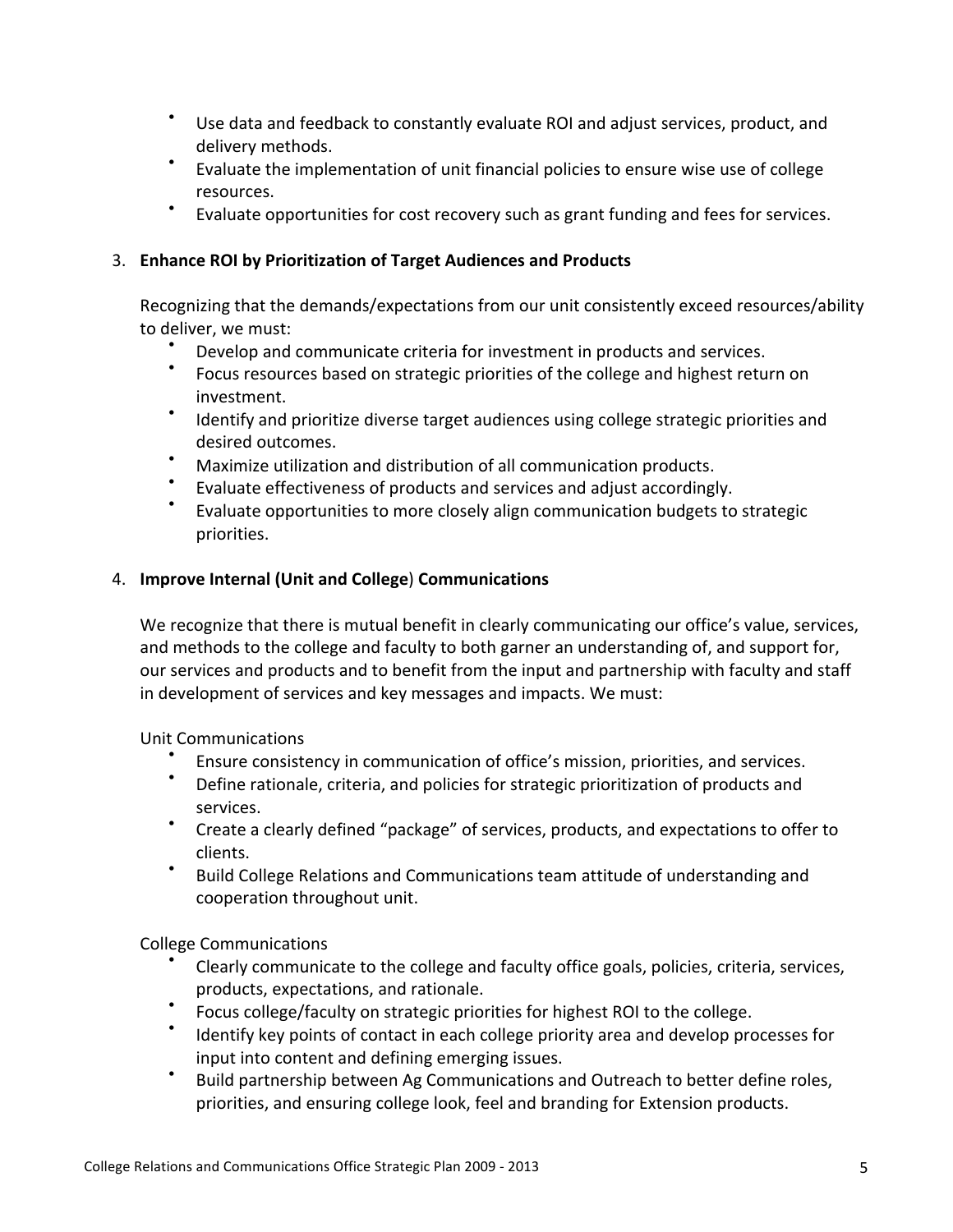#### 5. **Enhance
Customer
Service**

The College Relations and Communications Office is both a professional and service unit for the college. As such, it is important we earn the respect and confidence of our customers by providing effective, quality products and outstanding and respectful service. We must:

- Foster a positive, "can do" attitude among office staff.
- Ensure
customers
are
treated
with
respect,
recognition,
and
appreciation.
- Ensure constant and consistent quality improvement.<br>• Ensure staff understand and can consistently and close
- Ensure staff understand and can consistently and clearly communicate office policies, criteria,
products,
and
strategies.
- Better define and communicate for clients points of contacts for specific products.
- Simplify and streamline online product/service request processes and make transparent status and project management (one-stop shopping) to better respect client's time.

#### **Mission**

#### Simplified
Mission: **Connect,
Collaborate,
Communicate**

The
mission
of
the
College
Relations
Office
is
to
communicate
and
promote
the
mission,
programs,
and impacts of the Penn State College of Agricultural Sciences and to develop and foster mutually beneficial
relationships
by
providing
a
recognized
linkage
between
the
college
and
stakeholders.

### **Core
Values**

We
are
commitment
to:

- The college and its mission.
- The needs of college stakeholder groups.
- Excellence and professionalism in all interactions and activities of the office.
- The highest standards of quality and customer service.
- Quality outreach programs and opportunities that enhance the visibility and reputation of the college,
the
departments,
and
the
faculty.
- Employees' personal and professional growth and a work environment that is friendly, respectful,
and
enjoyable.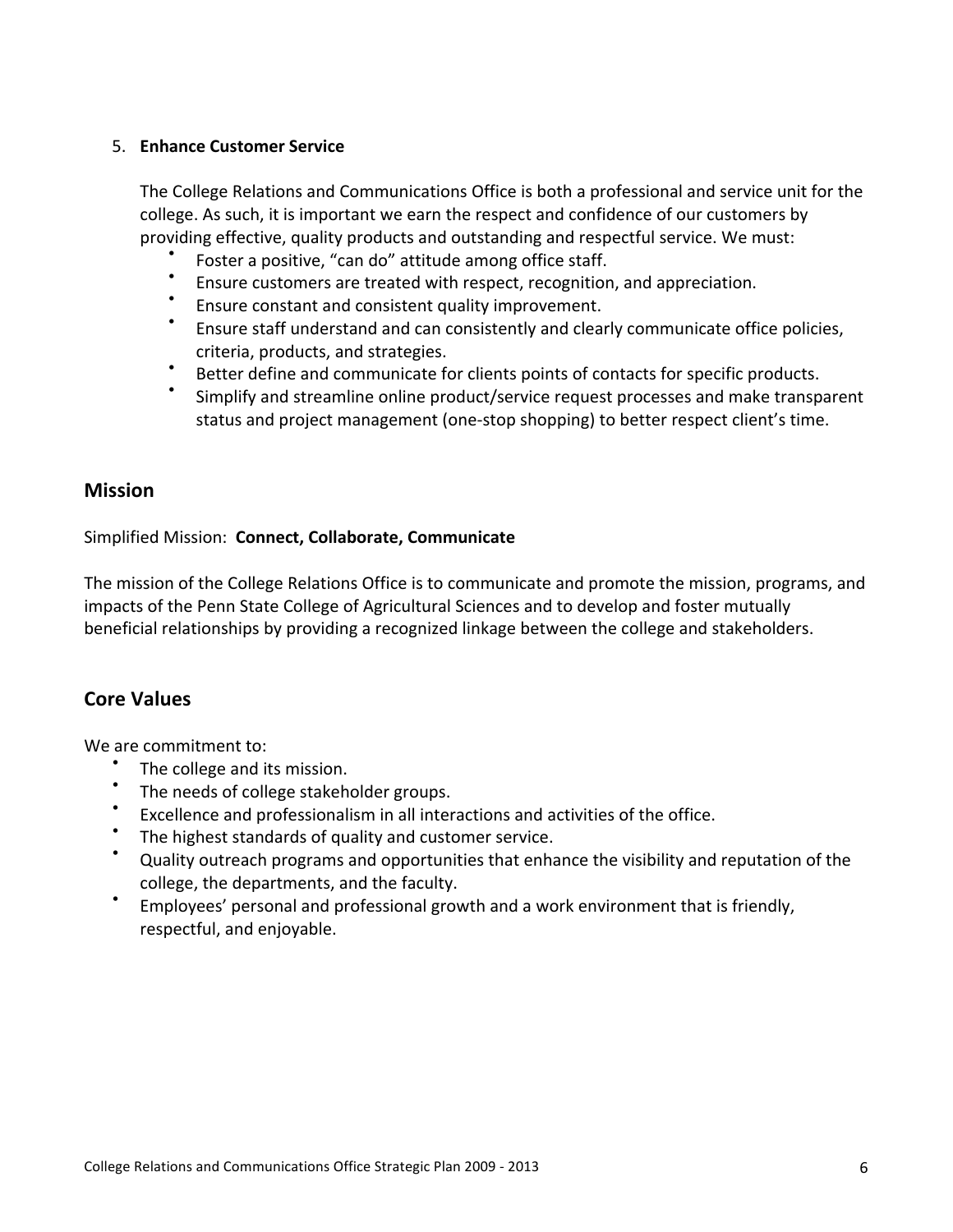# **Vision**

The
College
Relations
and
Communications
Office
will
be:

- A relevant, effective, innovative, and professional office that has earned the respect and trust of
its
clients.
- Focused on the strategic priorities of the college and will be integrated within the unit and the college.
- An external voice of the college and an internal connection point for college stakeholders creating
informed,
supportive,
and
engaged
stakeholders.
- Progressive, customer focused, and committed to continuous quality improvement and professional
development.
- A model organization for our peer groups.

### **College
Relations
and
Communications Office
Area
Summaries:**

#### **College
Relations
Area**

The college relations area serves a public relations role with a mission to build and maintain relationships with three main external audiences--- alumni, industry, and legislators--- that lead to support for the college that is expressed in numerous ways. It is understood that sustaining the college will be, in part, dependent upon sustaining relationships, and, as articulated at a recent college retreat, effective "relationships take place over time, not at a point in time." Sustaining relationships requires having a well-defined system of organizing, monitoring, measuring, and maintaining these relationships with clearly defined objectives, responsibilities, and accountability along with measurable benchmarks
to
gauge
success.

College alumni are served through the College of Agricultural Sciences Alumni Society, which has approximately 8,000 members. The association has a full-time executive director that works with the association's board of directors to create a comprehensive work plan to achieve the association's mission. Currently the association has 10 affiliate groups within the 12 academic units in the college and
sponsors
numerous
events
and
awards
throughout
the
year.

Legislative advocacy is directed at promoting the college and its mission with government officials and agencies and gaining expressed support of that mission through adequate funding. This effort utilizes all external audiences to reinforce the college's message to the legislatures.

The college relations area is also responsible for college-level industry/stakeholder relations. These relationships are built and maintained on a number of fronts with an emphasis on enhancing communications
between
the
college
and
stakeholders
by
providing
stakeholder
opportunities
to:

- Learn more about College of Agricultural Sciences programs, activities, and opportunities.
- Network with college leadership, faculty, and other industry leaders.
- Provide quality feedback on college programs and research.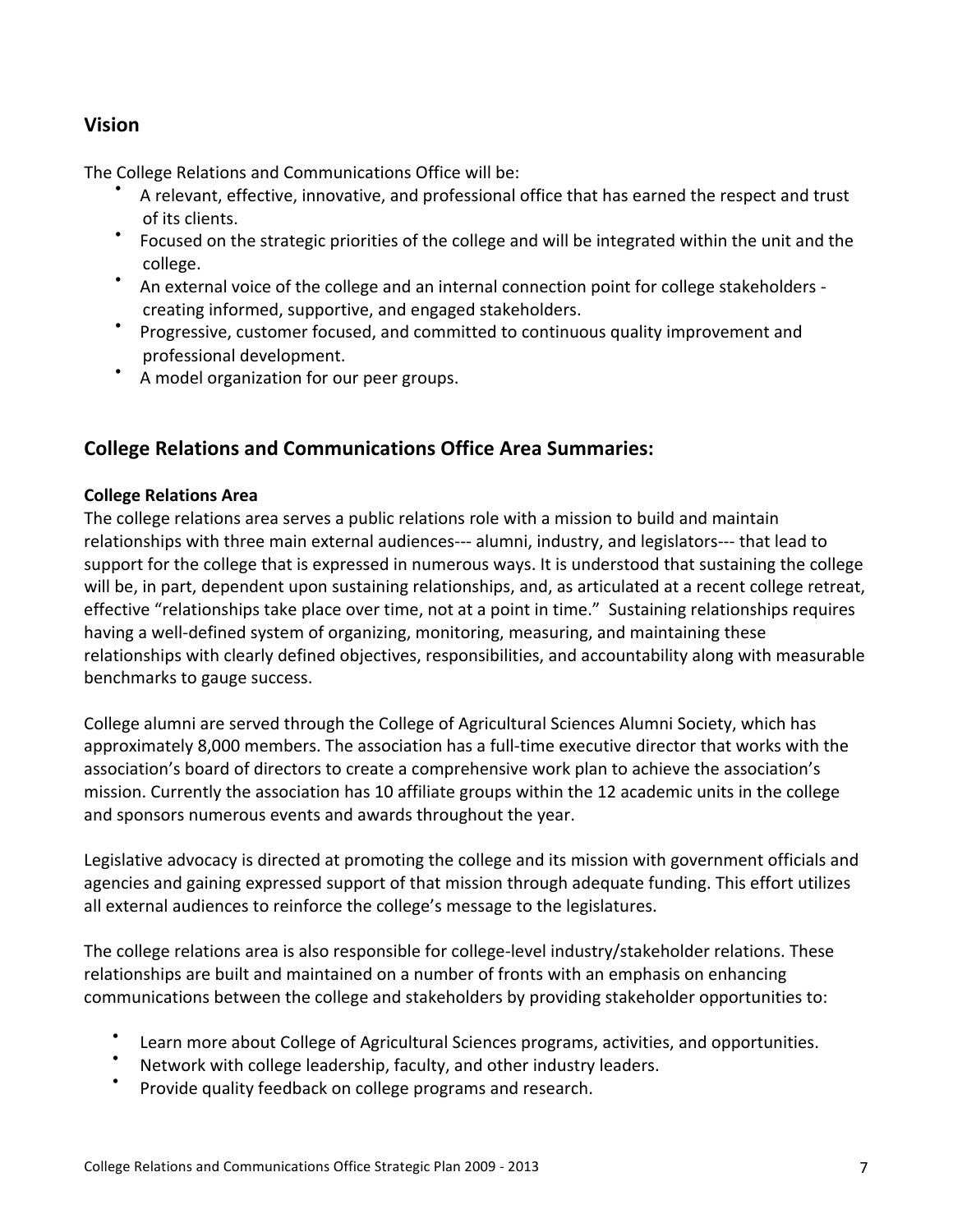- Relay suggestions for innovative ways in which the college can carry out its mission.
- Convey industry needs and concerns.
- Advocate and build external support for college programs, research and funding.
- Interact with college students through internships, co-ops, College Career Days, recruitment services, mentoring
programs,
etc.

(See
Appendix
B
for
a
full
listing
of
College
Relations
responsibilities)

#### **Office
of
Conferences
and
Short
Courses**

The Office of Conferences and Short Courses (OCSC) is a fee for service unit that assists college units and faculty in facilitating and administering high quality outreach programs for college stakeholders. The
office
provides
professional
administrative,
logistical,
instructional,
and
marketing
support
to
units and
faculty
sponsoring
college
outreach
programs;
provides
client
and
speaker
management
services; helps identify and develop new, strategic outreach opportunities in the college; and uses outreach programs
to
increase
the
visibility
of
and
support
for
the
college.

#### **Web
Services
Area**

The Web Services area provides consultation and Web-based tools to the college, including Website content
organization
and
management
in
the
college
content
management
system
(CMS);
architecture and navigation development; technical design; compliance with Penn State Web policies, accessibility, and other standards - with an emphasis on on-line branding and marketing goals; search engine optimization;
implementation
of
emerging
technologies;
policies
and
best
practices;
and
benchmarking using Web analytics tools. The area's main Web platform is the Plone CMS, which is a dynamic opensource application that has a large support base throughout Penn State's campus. Plone's feature set is very
rich
and
is
easily
extensible
for
future
enhancements
to
meet
the
growing
needs
of
Web technologies.

This area provides the tools, training, and support to allow non-technical faculty and staff to maintain their own Web sites. The CMS empowers college units to "own" their respective Web sites, which allows the Web team to focus on providing enhancements and new functionality. The Web Services area also provides videography services for recording of presentations and educational pieces, which are
converted
into
Flash
format
for
easy
Web
deployment.
The
area
also
represents
the
interests
of the college and serves as a liaison on various communication and college/University committees.

#### **The
Publications
and
Exhibits
Area**

The publications and exhibits area integrates professional-level writing, editing, photography, and design in support of college student recruitment and retention, marketing, research, extension, and education.

College priorities focus on student recruitment and on strengthening the image of the college through high-quality publications, exhibits, and events. This area has built on the University's "It's Your Time"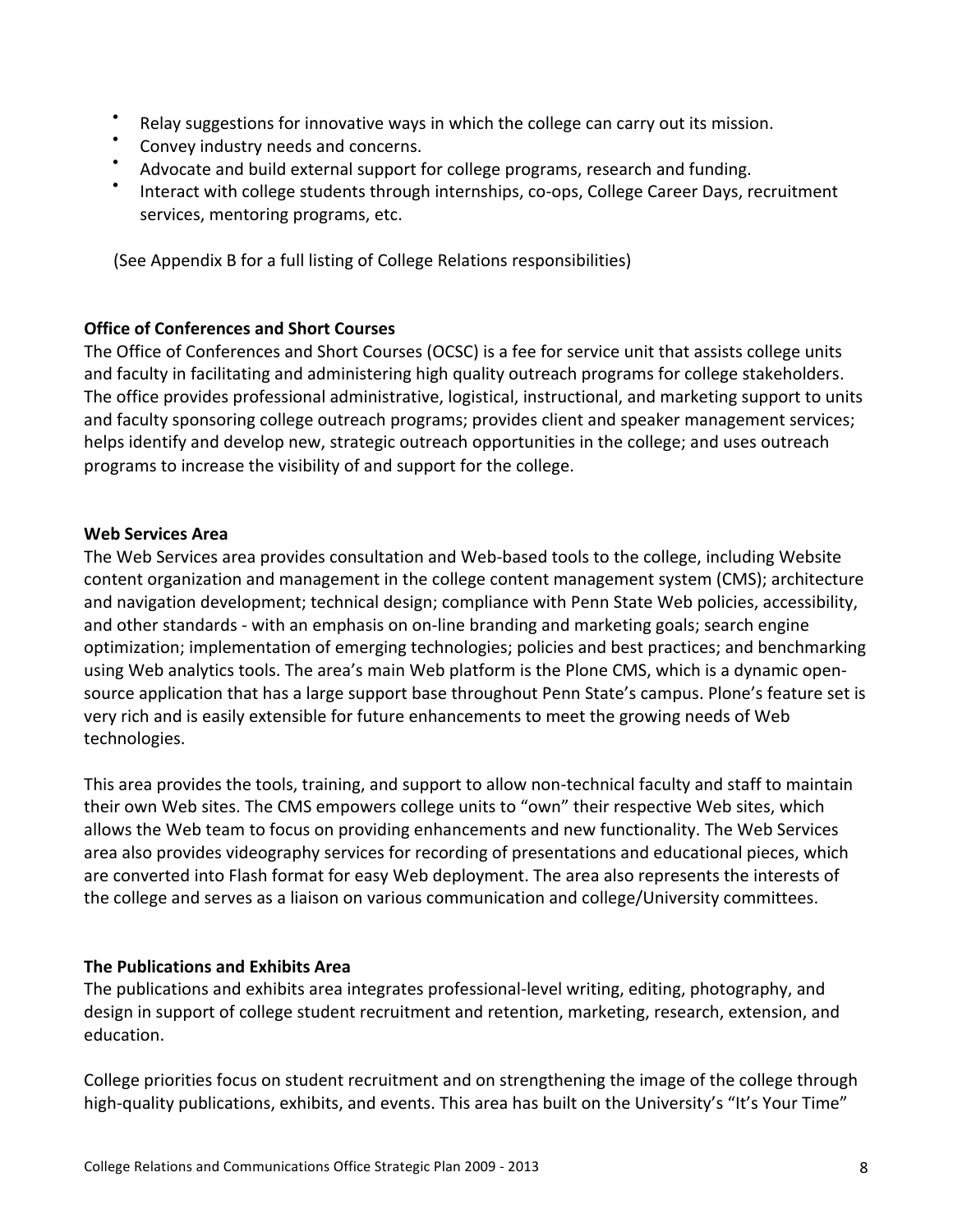marketing campaign to create an improved package of print and exhibit products. This effort is reflected
in
the
hundreds
of
products,
including
brochures,
flyers,
postcards,
banners,
advertisements, and events, that all revolve around a common theme to help the college develop an identity that is easily recognizable, while maintaining the Penn State brand.

Penn State Agriculture magazine illustrates the publication area's integration with the college relations, news, photography, marketing, and Web areas within College Relations and Communications Office. The magazine is an important tool with a circulation of over 40,000 copies that provides many of our stakeholders with the latest information and news about research, education, extension, development, and
alumni.

The
publications
area
produces
hundreds
of
new
and
revised
extension
publications
annually.
More than one million publications are distributed throughout the Commonwealth each year, and most college publications are available to the public on the college's publications Web site.

The
area's
continued
support
of
Ag
Progress
Days
and
Farm
Show
events
serves
to
showcase
the college to the public and provides for important connections with our stakeholders through exhibits and
presentations
of
current
research,
extension
information,
and
student
recruitment.
Concept through
production
for
these
events
requires
contributions
from
all
media
within
Ag
Communications. Introduction of 3-D design and presentation software, integration of marketing concepts, and use of reusable structures are a few examples of advancements in event design and production.

#### **News
Area**

The news area performs media relations for the college including distribution of press releases, responding to media requests for information, and arranging interviews for college faculty/staff as expert
sources
as
needed.
The
area
produces
articles
and
publications
that
are
distributed
via
hard copy
and
online
to
raise
awareness
of,
and
build
support
for,
college
programs,
with
an
eye
toward influencing potential students, donors, legislators, funding agencies, industry stakeholders and others. Examples of the area's writing and editing work include news releases highlighting the college's research, extension and teaching programs; Penn State Agriculture magazine (bi-annual); the college's monthly newsletter; Science for Your Life, the college's bi-annual student news and recruiting tabloid; and other special communication projects. The area also writes, edits, and produces the Penn State Ag Sciences
Radio
Newsline,
a
weekly
radio
news
feed.

The area also provides extensive communications and publicity support for the college's Ag Progress Days including advertising, news releases, media interviews, on-site public address announcements, and on-site media assistance during the event. In support of Farm Show, the area also coordinates the Farm Show Radio Committee, which produces live and pre-recorded radio feeds covering Farm Show activities utilized by more than 80 radio stations in four states.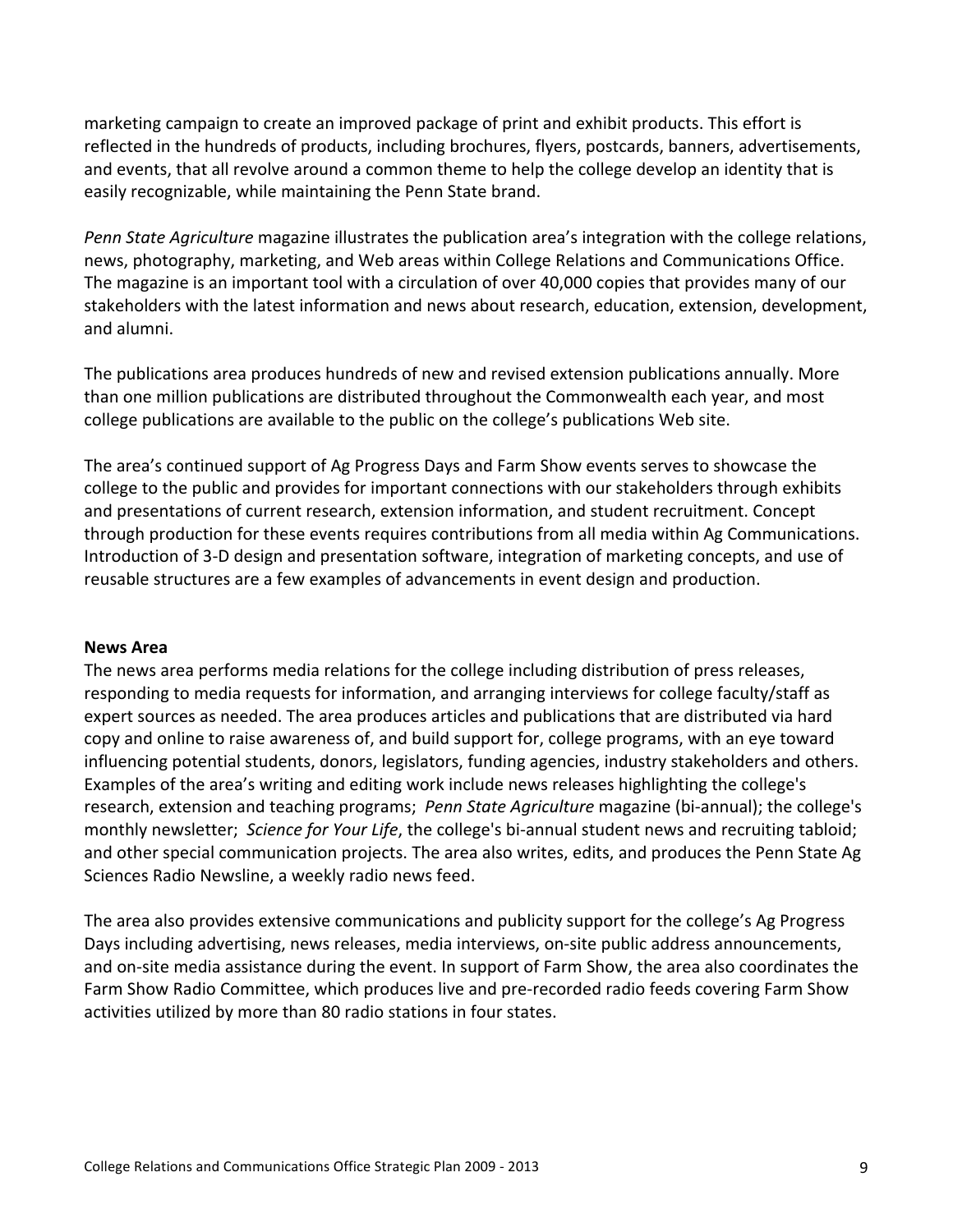#### **Shared
Services**

College marketing and brand management are value-added services of all areas included in the College Relations and Communications Office. As communication initiatives for target audiences are developed, consistency of quality, message, and brand are addressed – in all mediums and at all levels.

Photography is also a value-added component of projects. Our photographer is assigned by our staff on an as needed basis and will work with clients to develop the most effective and efficient visual solutions.

Limited videography services are available to the college to record events and presentations that can be distributed in DVD or via Web services. These videos are used to promote our research areas, attract
new
students,
and/or
for
educational
purposes.

# **Progress
Made
in
the
2005
‐
2008
Planning
Cycle**

Significant
progress
has
been
made
in
meeting
the
goals
of
the
2005
–
2008
College
Relations
and Communications Office strategic plan. Highlights of our accomplishments are listed below by areas of responsibility:

#### **Progress
– Ag
Communications**

- Developed and implemented the college Communications and Marketing Study Group Report, which in part has resulted in rising enrollment rates for the past three years, including:
	- Hired a marketing specialist housed in the College Relations Office.
	- Established a Communication and Marketing Advisory Committee.
	- Worked with college and University partners, developed and implemented a recruitment
	marketing
	campaign
	that
	repositions
	the
	college
	to
	include
	a
	college Viewbook,
	brochures,
	future
	student
	microsite,
	future
	student
	videos,
	majors
	Web pages,
	majors
	one‐pager
	print
	pieces,
	exhibits,
	ads,
	graphics,
	new
	college
	web
	site,
	high quality
	photos,
	etc.
- Restructured the Ag Communications Unit into the College Relations Office to better align with
target
audiences.
- Produced Science for Your Life, student tabloid.
- Developed new graduate recruitment materials.
- Produced high quality marketing postcards for Conferences and Short Courses.
- Developed *Agrimpact* one-pagers to demonstrate impacts of college programs.
- Developed bioenergy exhibit that has been used in numerous venues, including APD, Farm Show,
Pittsburgh
Energy
Expo,
USDA
DC
exhibit,
and
elsewhere
to
increased
exposure
and recognition of the college bioenergy program.
- Developed ENRI environmental exhibit that has been used at Farm Show, APD, Ag and Environment
Conference,
College
Capitol
Day,
etc.
to
increase
exposure
and
recognition
of the
college's
environmental
programs.
- Published college news and information site on Penn State Live Web site.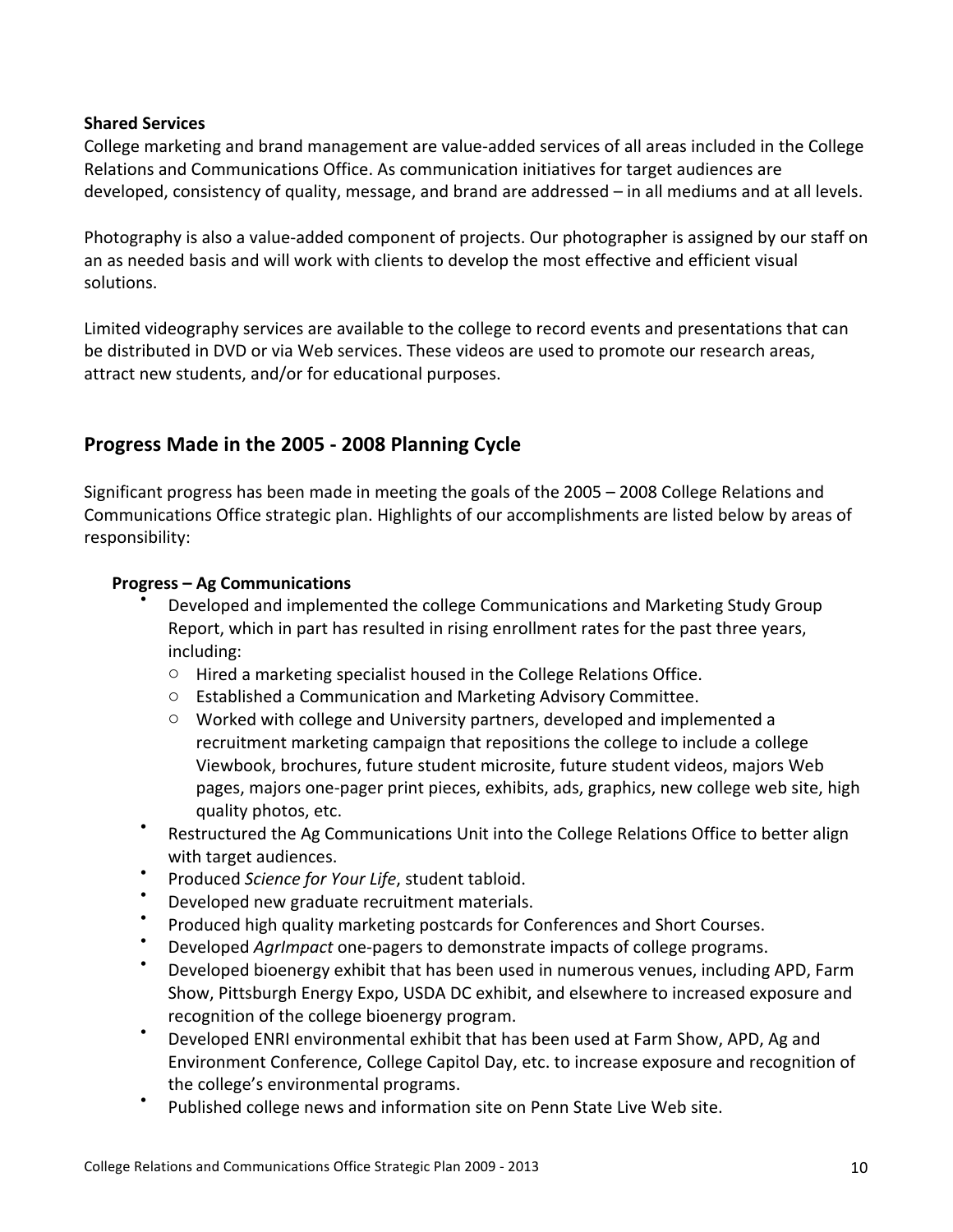- Began podcasting initiative and recycling radio news feeds into podcasts.
- Revamped the college newsletter.
- Migrated all digital images into new, sustainable and restorable photo archive.
- Created process for in-house, high quality recruitment photography.
- Provided support for college Webinar efforts.

#### **Progress – Web**

- Repositioned office as central source for Web expertise in the college.
- Formalized documentation of projects and tasks.
- Entered
WebLion/Plone
partnership.
- Formalized
Plone
end‐user
training.
- Offered video conversion and presentation with Flash.
- Worked with live.psu.edu for news release logistics.
- Implemented Web standards, consistent branding, and emerging technologies on college Web
sites.
- Improved Web communications within college and is playing a leadership role at the University
level.
- Launched
and/or
redesigned
27
college
Web
sites.
- Provided focused videography and photography support.
- Implemented College Relations SharePoint collaboration and project management tools.
- Implemented new technologies including Adobe Flash, RSS Feeds, online project intake forms,
Link
Checker,
Google
Analytics,
Google
Page
Rank,
AgSphere,
Nagios,
Plone,
Twitter and
Event
Web
Cams.
- Increased search rankings of college Web site.

#### **Progress – Stakeholder
Relations**

- Expanded partnerships through diversification of Penn State Ag Council membership (Examples:
Chesapeake
Bay
Foundation,
Pa
Women
in
Ag,
Pa
Certified
Organic,
Bioenergy, Fair
Share
partnership),
new
advocacy
around
Rockview
land
purchase,
and
partnership with Penn State Alumni Association in reaching out to all alumni in support of the College on
botanical
garden
receptions.
- Developed and implemented a Penn State Ag Council formal stakeholder input process into the
college
strategic
planning
process,
involving
the
University
Office
of
Planning
and Assessment.
- Implemented College Capitol Day in Harrisburg where college stakeholders visit all 253 state legislative offices in support of ag research and extension funding.
- Developed improved marketing pieces to communicate college programs and impacts to stakeholders.
- Improved Penn State Ag Council College Research Tour and changed the date to September resulting
in
record
attendance
and
excellent
reviews.
- Increased
college
Alumni
Society
scholarships.
- Served as point of contact for Attorney General office on Act 38 cases and process new requests,
improving
science‐based
policies.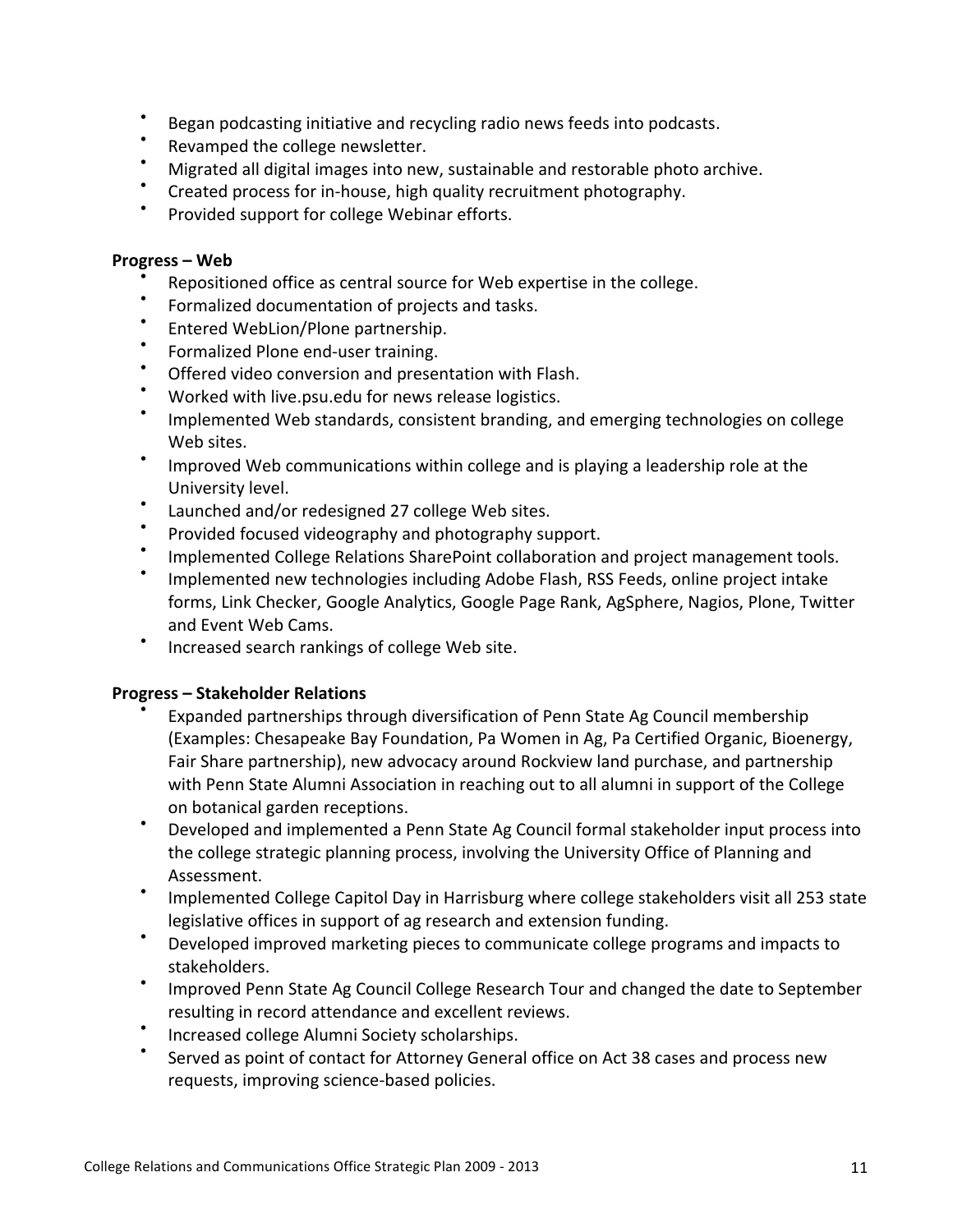- Organized legislative tours for Congressman Holden, Senator Casey, Presidential Candidate Obama,
USDA,
and
other
legislative
offices.
- Organized federal legislative aide's tour in conjunction with APD, which takes place every other
year.
- Expanded the Ag Action Network and engaged them in the Rockview land transfer effort.
- Organized a wine industry and mushroom industry summit with college leadership.
- Organized industry and alumni to attend undergraduate student tailgates.
- Assisted in development of two new alumni program groups.
- Developed and implemented an alumni college enrollment initiative for student recruitment
and
retention.
- Achieved significant increases in student participation in graduation brunches.
- Hosted AgLive auction that brought in \$17,000 towards college scholarships.
- Created new college alumni and industry websites.
- Organized Michigan State football game alumni bus to Michigan

#### **Progress – Continuing
Education
and
Outreach**

- Restructured the Office of Conference and Short Courses (OCSC) to increase efficiency and provide higher quality service to a greater number of clients to reflect the high quality of programs
delivered
by
the
college.
- Developed and implemented a new, transparent fee structure to increase revenues.
- Implemented an online registration system, CVENT, which has increased the efficiency and raised the professionalism of the office, and created a consistent, branded image for all programs
offered
by
the
College
Relations
and
Communications
Office.
- Increased revenues to OCSC and to clients both by over 100% from 2007 to 2008.
- Increased number of programs offered by OCSC by 50%.
- Increased number of registrants of programs offered by OCSC by 50% from 2007 to 2008 to over
9000.
- Developed high quality marketing postcards for college conferences to improve quality and consistent branding of the office that is in line with the overall college marketing strategy.
- Used programs offered by the OCSC to build partnerships and relationships between the college,
industry,
and
government
agencies, including
EPA,
DEP,
PDA,
Sudan,
NRCS and
to showcase college expertise in strategic priority areas like bioenergy and water quality.
- Purchased Harris Selectory to increase marketing reach.

(See
Appendix
C
for
the
Office
of
Conferences
and
Short
Courses
2008
annual
report)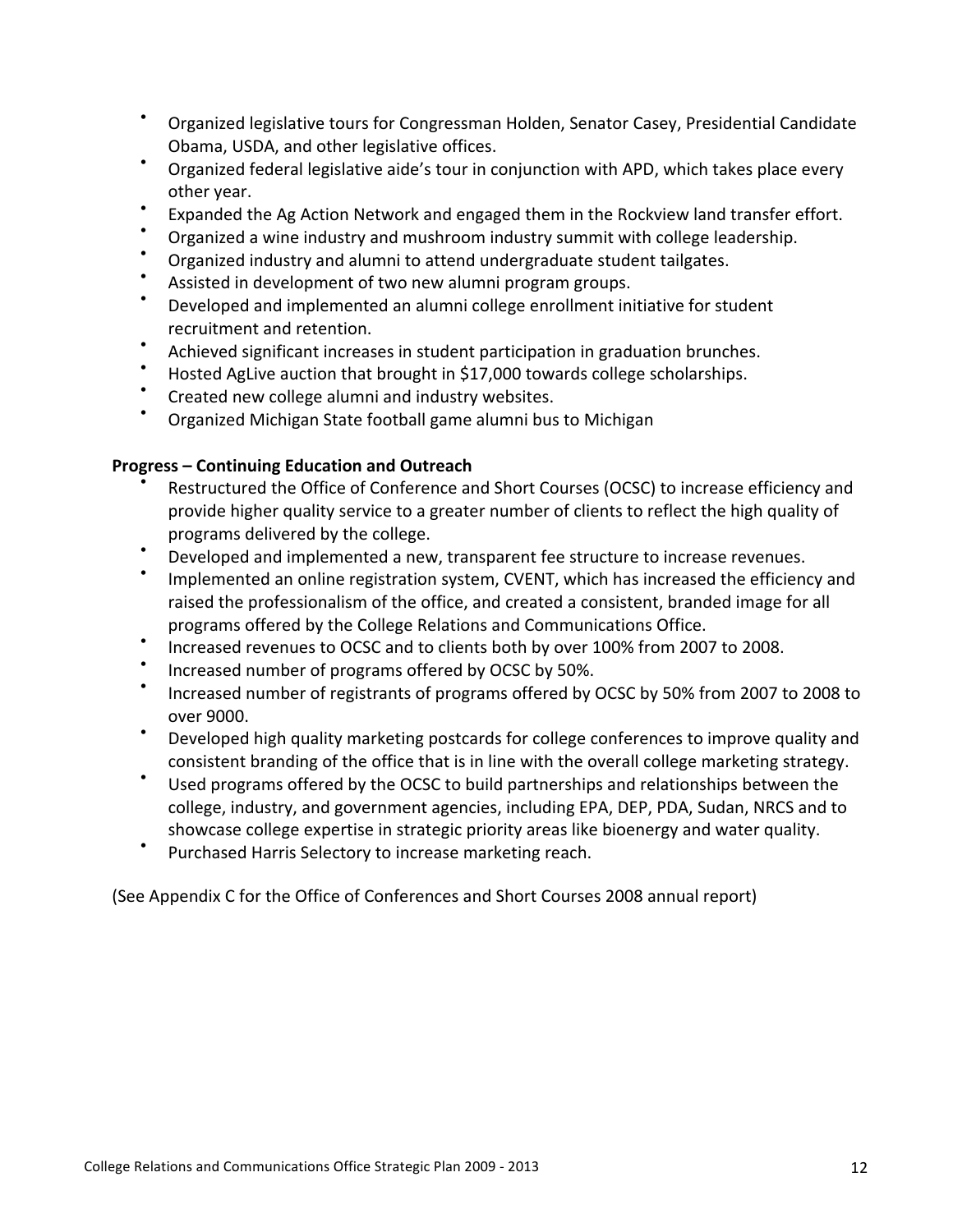# **College
Relations
and
Communications
Office
Goals
and
Strategies
for
2009
–
2013**

The College Relations and Communications Office focused on three goals in the 2008 - 2013 College of Agricultural Sciences strategic plan that we feel are most relevant to our office. We developed College Relations and Communications Office goals and strategies under each of these three college goals. We then developed area level strategies and action items under each of College Relations and Communications Office
goals
and
strategies.

Following in chart form is the College Relations and Communications Office goals, strategies, and action items listed in relation to the college goals they are addressing. This is a working document and action items are assigned to specific areas within the College Relations and Communications Office. We will be monitoring progress at all times and documenting accomplishments. Assessment metrics are listed at the end of the chart and will be adjusted as needed.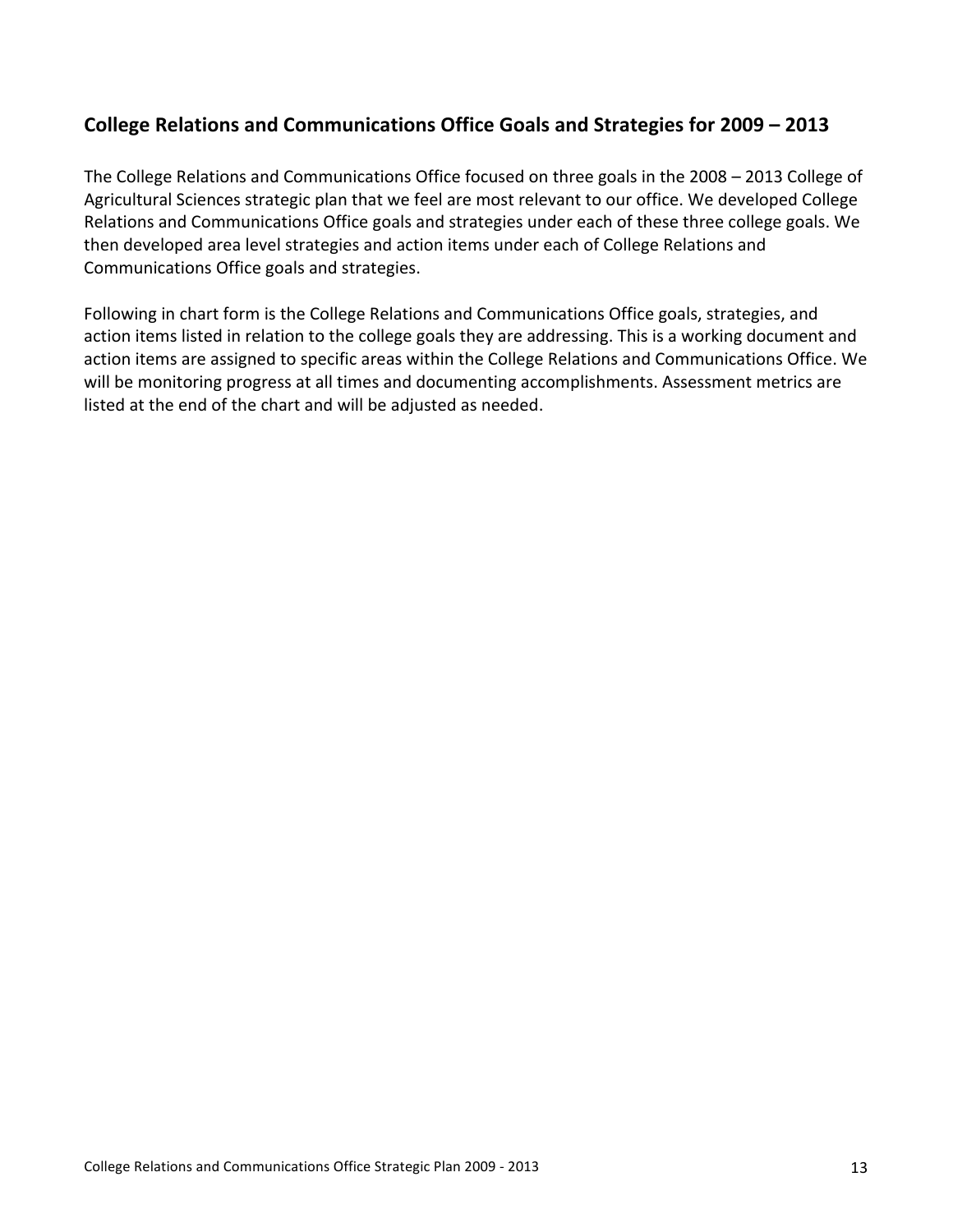| <b>College Goals</b>   | <b>CR Goals</b>    | <b>CR Strategies</b>   | <b>Area Level</b><br><b>Strategies</b> | <b>Area Level Action Items</b>                     | <b>Area</b> |
|------------------------|--------------------|------------------------|----------------------------------------|----------------------------------------------------|-------------|
| <b>Increase</b>        | <b>Enhance</b>     | <b>Enhance college</b> | Increase the                           | Assess and develop new                             | Pubs        |
| <b>Enrollment and</b>  | awareness of       | marketing              | consistency,                           | recruitment marketing                              | Web         |
| <b>Enhance Student</b> | college program    | efforts targeted       | quality, and                           | campaigns and materials                            |             |
| <b>Success</b>         | relevance in an    | at future              | distribution of                        | (including videos) and                             |             |
|                        | effort to increase | students to            | student                                | advise college recruiters                          |             |
|                        | recruitment and    | continue to            | recruitment                            | on most effective                                  |             |
|                        | retention of a     | reposition the         | products and                           | products to market                                 |             |
|                        | high-quality and   | college and            | initiatives                            | majors. Increase number                            |             |
|                        | diverse pool of    | increase               |                                        | of high quality                                    |             |
|                        | students           | awareness of           |                                        | recruitment images                                 |             |
|                        |                    | program                |                                        |                                                    |             |
|                        |                    | relevance              |                                        |                                                    |             |
|                        |                    |                        |                                        | Create social networking                           | Web         |
|                        |                    |                        |                                        | groups for students to                             | All         |
|                        |                    |                        |                                        | interact with the college                          |             |
|                        |                    |                        |                                        | around various initiatives                         |             |
|                        |                    |                        |                                        | Evaluate doing                                     | Web         |
|                        |                    |                        |                                        | recruitment advertising                            |             |
|                        |                    |                        |                                        | on Google, Face Book,                              |             |
|                        |                    |                        |                                        | and You Tube and other                             |             |
|                        |                    |                        |                                        | social networking                                  |             |
|                        |                    |                        |                                        | opportunities                                      |             |
|                        |                    |                        |                                        | Produce Science for Your                           | <b>News</b> |
|                        |                    |                        |                                        | Life tabloid and continue                          |             |
|                        |                    |                        |                                        | to seek/solicit stories of                         |             |
|                        |                    |                        |                                        | interest to prospective<br>students and their      |             |
|                        |                    |                        |                                        | families. Establish a                              |             |
|                        |                    |                        |                                        |                                                    |             |
|                        |                    |                        |                                        | tabloid "blog" site to post<br>stories, photos and |             |
|                        |                    |                        |                                        | potential multimedia and                           |             |
|                        |                    |                        |                                        | interactive content                                |             |
|                        |                    |                        |                                        | Include recruitment                                | <b>OCSC</b> |
|                        |                    |                        |                                        | material in OCSC                                   |             |
|                        |                    |                        |                                        | registration packets                               |             |
|                        |                    |                        |                                        | Work with undergraduate                            | <b>OCSC</b> |
|                        |                    |                        |                                        | ed (UE) to use CVENT for                           |             |
|                        |                    |                        |                                        | student recruitment                                |             |
|                        |                    |                        |                                        | events and to survey                               |             |
|                        |                    |                        |                                        | students to collect info                           |             |
|                        |                    |                        |                                        | about prospective                                  |             |
|                        |                    |                        |                                        | students interests                                 |             |
|                        |                    |                        | Administer and                         | Envirothon, Ag in the                              | <b>OCSC</b> |
|                        |                    |                        | promote youth                          | Classroom, Conservation                            |             |
|                        |                    |                        | conferences                            | Leadership School, 4-H,                            |             |
|                        |                    |                        |                                        | FFA and others. Promote                            |             |
|                        |                    |                        |                                        | youth conferences to                               |             |
|                        |                    |                        |                                        | school districts and at                            |             |
|                        |                    |                        |                                        | other youth programs                               |             |
|                        |                    |                        |                                        |                                                    |             |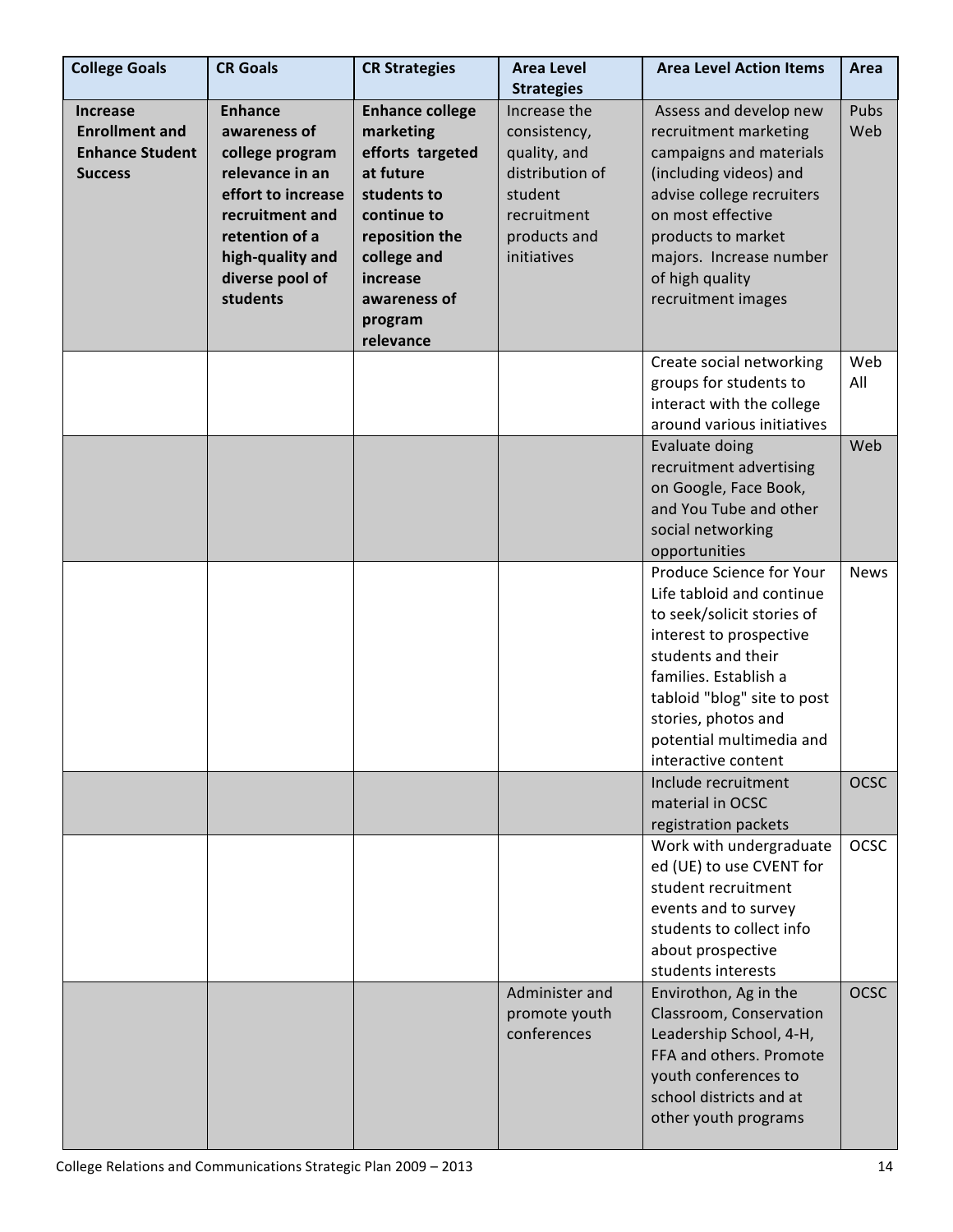| <b>College Goals</b>   | <b>CR Goals</b>    | <b>CR Strategies</b>   | <b>Area Level</b> | <b>Area Level Action Items</b> | Area        |
|------------------------|--------------------|------------------------|-------------------|--------------------------------|-------------|
|                        |                    |                        | <b>Strategies</b> |                                |             |
| <b>Increase</b>        | <b>Enhance</b>     | <b>Enhance college</b> | Assess and        | Complete strategic             | <b>CR</b>   |
| <b>Enrollment and</b>  | awareness of       | marketing              | enhance           | assessment on                  | All         |
| <b>Enhance Student</b> | college program    | efforts targeted       | recruitment       | college/units                  |             |
| <b>Success</b>         | relevance in an    | at future              | efforts at Farm   | expectations and desired       |             |
|                        | effort to increase | students to            | Show and APD      | outcomes from college          |             |
|                        | recruitment and    | continue to            |                   | exhibits at Farm Show          |             |
|                        | retention of a     | reposition the         |                   | and APD and develop            |             |
|                        | high-quality and   | college and            |                   | cost-effective methods to      |             |
|                        | diverse pool of    | increase               |                   | accomplish them                |             |
|                        | students           | awareness of           |                   |                                |             |
|                        |                    | program                |                   |                                |             |
|                        |                    | relevance              |                   |                                |             |
|                        |                    | <b>Engage</b>          | Work with         | Partner with UE on career      | <b>CR</b>   |
|                        |                    | stakeholder            | stakeholders to   | and internship                 |             |
|                        |                    | groups in student      | increase the      | opportunities including        |             |
|                        |                    | support activities     | number of career  | Career Day, Dean's Tours,      |             |
|                        |                    |                        | and internship    | industry involvement,          |             |
|                        |                    |                        | opportunities for | database, and a template       |             |
|                        |                    |                        | students          | to help companies              |             |
|                        |                    |                        |                   | develop internships.           |             |
|                        |                    |                        |                   | Work with UE to provide        | <b>CR</b>   |
|                        |                    |                        |                   | student training on            |             |
|                        |                    |                        |                   | expectations of                |             |
|                        |                    |                        |                   | employers (behavior,           |             |
|                        |                    |                        |                   | resume, dress code,            |             |
|                        |                    |                        |                   | interview skills) perhaps      |             |
|                        |                    |                        |                   | in conjunction with            |             |
|                        |                    |                        |                   | career day. Use industry       |             |
|                        |                    |                        |                   | stakeholders                   |             |
|                        |                    |                        | Administer        | Promote and facilitate         | <b>CR</b>   |
|                        |                    |                        | and/or promote    | stakeholder participation      |             |
|                        |                    |                        | events where      | in College Career Day, UE      |             |
|                        |                    |                        | alumni, industry  | tailgates, Alumni tailgate,    |             |
|                        |                    |                        | and other         | and student mentoring          |             |
|                        |                    |                        | stakeholder       | programs. Add                  |             |
|                        |                    |                        | groups can        | prospective students and       |             |
|                        |                    |                        | interact with     | families to reception          |             |
|                        |                    |                        | students          | invitation list for Dean's     |             |
|                        |                    |                        |                   | tours receptions               |             |
|                        |                    |                        |                   | Promote/ facilitate            | <b>OCSC</b> |
|                        |                    |                        |                   | stakeholder involvement        |             |
|                        |                    |                        |                   | in college continuing ed       |             |
|                        |                    |                        |                   | programs. Encourage            |             |
|                        |                    |                        |                   | students to participate in     |             |
|                        |                    |                        |                   | the networking events          |             |
|                        |                    |                        |                   | when possible                  |             |
|                        |                    |                        |                   |                                |             |
|                        |                    |                        |                   |                                |             |
|                        |                    |                        |                   |                                |             |
|                        |                    |                        |                   |                                |             |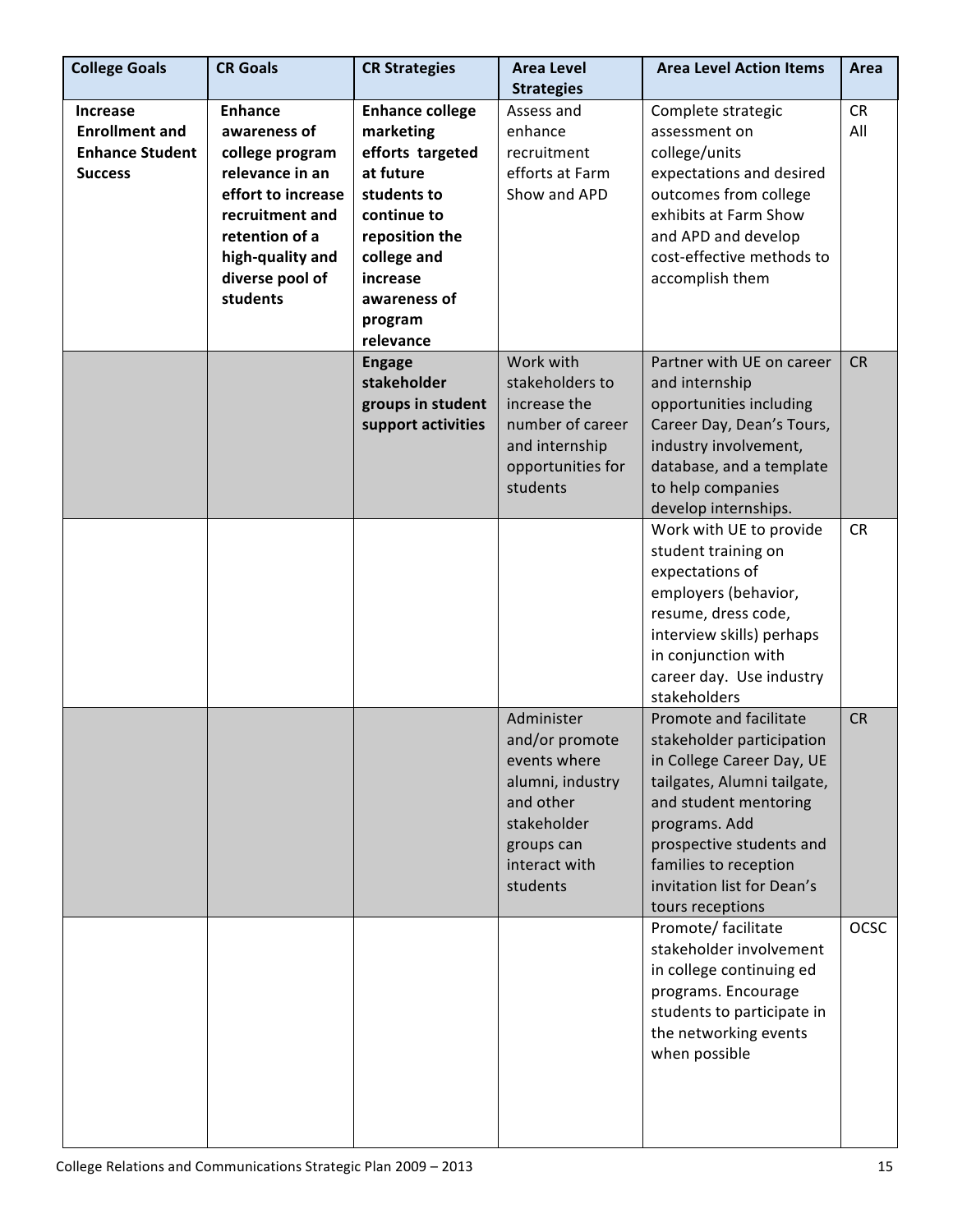| <b>College Goals</b>                                                                 | <b>CR Goals</b>                                                                                                                                                                    | <b>CR Strategies</b>                                                                             | <b>Area Level</b><br><b>Strategies</b>                                                   | <b>Area Level Action Items</b>                                                                                                                                                                                                                                                                       | Area        |
|--------------------------------------------------------------------------------------|------------------------------------------------------------------------------------------------------------------------------------------------------------------------------------|--------------------------------------------------------------------------------------------------|------------------------------------------------------------------------------------------|------------------------------------------------------------------------------------------------------------------------------------------------------------------------------------------------------------------------------------------------------------------------------------------------------|-------------|
| <b>Increase</b><br><b>Enrollment and</b><br><b>Enhance Student</b><br><b>Success</b> | <b>Enhance</b><br>awareness of<br>college program<br>relevance in an<br>effort to increase<br>recruitment and<br>retention of a<br>high-quality and<br>diverse pool of<br>students | <b>Engage</b><br>stakeholder<br>groups in student<br>support activities                          | Engage students<br>in conference and<br>short course<br>activities                       | <b>Build conference budgets</b><br>to support student<br>involvement when<br>possible by providing<br>limited access at reduced<br>or no charge                                                                                                                                                      | <b>OCSC</b> |
|                                                                                      |                                                                                                                                                                                    | <b>Enhance efforts</b><br>to recruit a<br>diverse pool of<br>continuing<br>education<br>students | Increase the<br>number, quality,<br>and relevance of<br>conferences and<br>short courses | Increase the<br>professionalism of OCSC<br>services offered to<br>enhance the attendee<br>experience and continue<br>to improve quality and<br>standards for registration<br>materials and program<br>delivery. Collect and<br>provide feedback for<br>evaluation improvement<br>of program delivery | <b>OCSC</b> |
|                                                                                      |                                                                                                                                                                                    |                                                                                                  | Improve marketing<br>of programs and<br>opportunities                                    | <b>Explore additional</b><br>marketing list sources for<br>purchase. Use faculty<br>contacts to develop new<br>lists through industry<br>and department lists Use<br>CVENT survey tool to<br>collect demographic info<br>to help target groups for<br>marketing efforts                              | <b>OCSC</b> |
|                                                                                      |                                                                                                                                                                                    |                                                                                                  |                                                                                          | Market OCSC programs<br>on industry websites and<br>broaden Web advertising.<br>Include program and<br>registration information<br>in academic unit and APG<br>newsletters                                                                                                                           | <b>OCSC</b> |
|                                                                                      |                                                                                                                                                                                    |                                                                                                  |                                                                                          | Create a comprehensive<br>targeted list for<br>registrants on credit or<br>online courses that are<br>related to the program<br>they are attending                                                                                                                                                   | <b>OCSC</b> |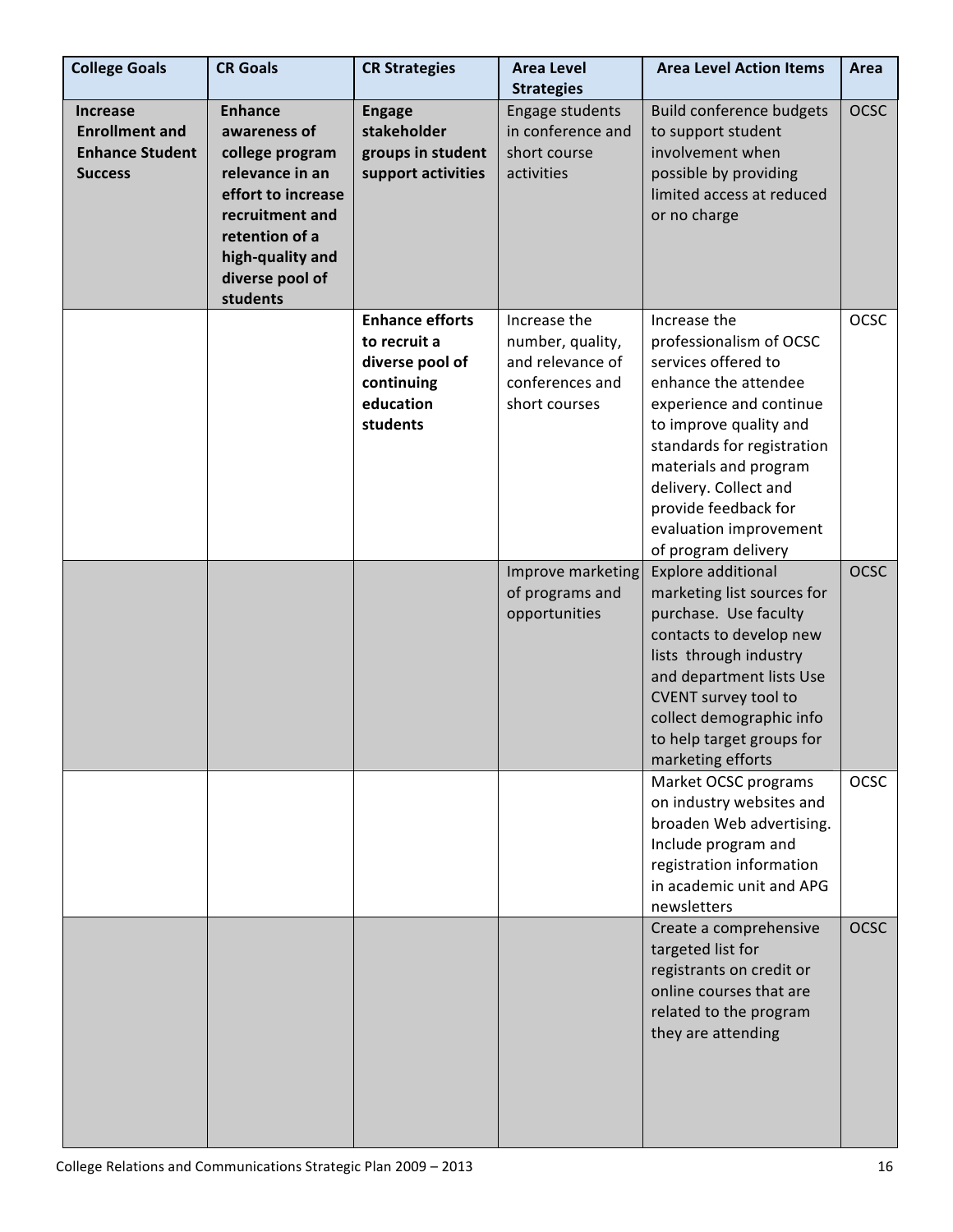| <b>College Goals</b>                                                                                                                      | <b>CR Goals</b>                                                                               | <b>CR Strategies</b>                                                                                                           | <b>Area Level</b><br><b>Strategies</b>                                                                                    | <b>Area Level Action Items</b>                                                                                                                                                                                                                            | Area                            |
|-------------------------------------------------------------------------------------------------------------------------------------------|-----------------------------------------------------------------------------------------------|--------------------------------------------------------------------------------------------------------------------------------|---------------------------------------------------------------------------------------------------------------------------|-----------------------------------------------------------------------------------------------------------------------------------------------------------------------------------------------------------------------------------------------------------|---------------------------------|
| Strengthen<br>Meaningful<br><b>Communications</b><br>and Mutual<br><b>Education with</b><br><b>Current and New</b><br><b>Stakeholders</b> | Build/strengthen<br>mutually<br>beneficial<br>relationships with<br>key stakeholder<br>groups | <b>Identify and target</b><br>strategic college<br>stakeholders in<br>order to develop<br>mutually beneficial<br>relationships | <b>Build relationships</b><br>with non-traditiona<br>stakeholder groups<br>and provide<br>opportunities for<br>engagement | <b>Assess current PSAC</b><br>membership groups to<br>identify gaps and survey<br>unit leaders for names of<br>non-traditional<br>stakeholder groups to<br>target for PSAC<br>membership                                                                  | <b>CR</b>                       |
|                                                                                                                                           |                                                                                               |                                                                                                                                |                                                                                                                           | Target and engage entire<br>alumni population, not<br>just members                                                                                                                                                                                        | <b>CR</b>                       |
|                                                                                                                                           |                                                                                               |                                                                                                                                |                                                                                                                           | Provide an assortment of<br>opportunities/events for<br>stakeholder interaction to<br>address non-traditional<br>stakeholders                                                                                                                             |                                 |
|                                                                                                                                           |                                                                                               |                                                                                                                                | Provide leadership<br>and administrative<br>services and<br>support to the<br>Penn State Ag<br>Council                    | Develop SharePoint site<br>or Wiki for board<br>members including<br>orientation materials,<br>agendas, committees,<br>documents, work plans,<br>etc. to improve planning<br>and administration of<br>board meetings,<br>committee meetings and<br>events | <b>CR</b>                       |
|                                                                                                                                           |                                                                                               |                                                                                                                                |                                                                                                                           | Improve technologies for<br>membership dues<br>notices, managing<br>membership list, and<br>managing finances                                                                                                                                             | <b>CR</b>                       |
|                                                                                                                                           |                                                                                               |                                                                                                                                |                                                                                                                           | <b>Enhance PSAC online</b><br>communications and<br>marketing pieces and<br>interactive<br>communications                                                                                                                                                 | <b>CR</b>                       |
|                                                                                                                                           |                                                                                               |                                                                                                                                | Enhance contact<br>information and<br>tracking of<br>stakeholder<br>involvement with<br>the college                       | Evaluate and make<br>recommendation on<br>purchase of CRM system.<br>Develop procedures for<br>the collection and use of<br>information and database<br>management                                                                                        | <b>CR</b><br>Web<br><b>OCSC</b> |
|                                                                                                                                           |                                                                                               |                                                                                                                                |                                                                                                                           | Use post event surveys to<br>collect more targeted info<br>from conference and<br>event attendees                                                                                                                                                         | <b>OCSC</b><br><b>CR</b>        |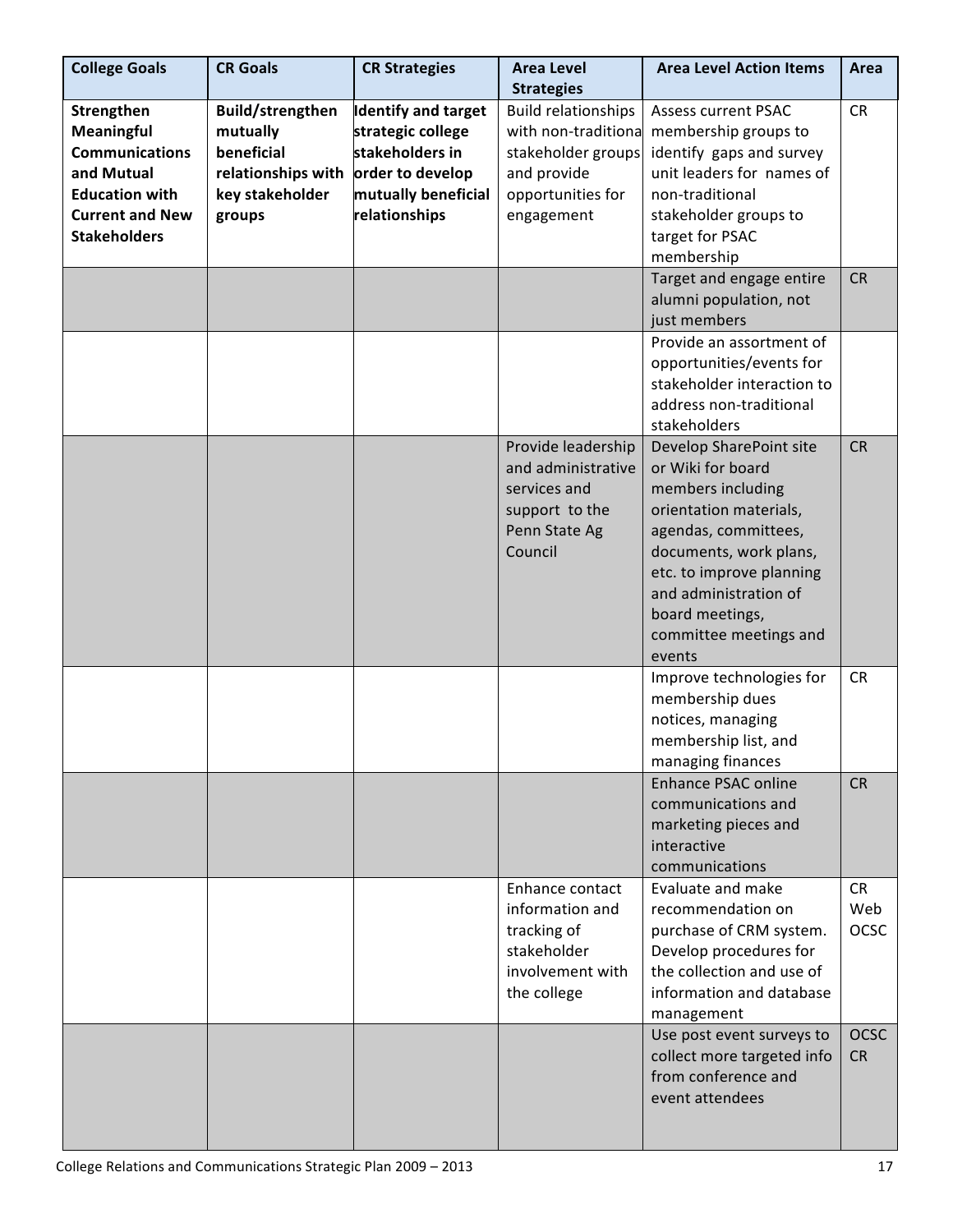| <b>College Goals</b>   | <b>CR Goals</b>        | <b>CR Strategies</b> | <b>Area Level</b><br><b>Strategies</b> | <b>Area Level Action Items</b> | Area        |
|------------------------|------------------------|----------------------|----------------------------------------|--------------------------------|-------------|
| Strengthen             | Build/strengthen       | <b>Enhance</b>       | Facilitate and                         | Develop and administer a       | <b>CR</b>   |
|                        |                        |                      |                                        |                                |             |
| Meaningful             | mutually<br>beneficial | opportunities for    | provide                                | PSAC college strategic         |             |
| <b>Communications</b>  |                        | interactions         | opportunities for                      | planning committee.            |             |
| and Mutual             | relationships with     | between college      | college stake-                         | Administer stakeholder         |             |
| <b>Education with</b>  | key stakeholder        | leadership and       | holders to access                      | focus group input              |             |
| <b>Current and New</b> | groups                 | stakeholders         | the college and                        | sessions and conduct           |             |
| <b>Stakeholders</b>    |                        |                      | have input into the                    | stakeholder surveys to         |             |
|                        |                        |                      | planning and                           | provide input into the         |             |
|                        |                        |                      | implementation of                      | college plan                   |             |
|                        |                        |                      | college programs                       |                                |             |
|                        |                        |                      |                                        | Working with the PSAC,         |             |
|                        |                        |                      |                                        | assist with creation of        |             |
|                        |                        |                      |                                        | advisory groups for units      |             |
|                        |                        |                      |                                        | Provide for opportunities      | <b>CR</b>   |
|                        |                        |                      |                                        | for college leadership to      |             |
|                        |                        |                      |                                        | update stakeholders on         |             |
|                        |                        |                      |                                        | college planning process       |             |
|                        |                        |                      |                                        | and implementation             |             |
|                        |                        |                      | Plan events                            | Plan and administer two        | <b>CR</b>   |
|                        |                        |                      | where college                          | PSAC programs yearly           |             |
|                        |                        |                      | leadership and                         | with a college update, a       |             |
|                        |                        |                      | stakeholders can                       | college unit leader/PSAC       |             |
|                        |                        |                      | interact                               | luncheon annual                |             |
|                        |                        |                      |                                        | Working with PSAC and          | <b>CR</b>   |
|                        |                        |                      |                                        | CAAS, plan and                 |             |
|                        |                        |                      |                                        | administer Dean's              |             |
|                        |                        |                      |                                        | Industry Tours in              |             |
|                        |                        |                      |                                        | conjunction with Alumni        |             |
|                        |                        |                      |                                        | receptions for the new         |             |
|                        |                        |                      |                                        |                                |             |
|                        |                        |                      |                                        | dean<br>Plan and administer    |             |
|                        |                        |                      |                                        |                                | <b>CR</b>   |
|                        |                        |                      |                                        | college                        |             |
|                        |                        |                      |                                        | leadership/industry            |             |
|                        |                        |                      |                                        | meetings with key              |             |
|                        |                        |                      |                                        | stakeholder groups             |             |
|                        |                        |                      |                                        | including Farm Bureau,         |             |
|                        |                        |                      |                                        | PennAg, PA Forest              |             |
|                        |                        |                      |                                        | Products Assoc. and            |             |
|                        |                        |                      |                                        | others as needed               |             |
|                        |                        |                      |                                        | Encourage Deans'               | <b>OCSC</b> |
|                        |                        |                      |                                        | participation in college       |             |
|                        |                        |                      |                                        | conference events,             |             |
|                        |                        |                      |                                        | welcomes, receptions,          |             |
|                        |                        |                      |                                        | dinners, etc and               |             |
|                        |                        |                      |                                        | encourage college faculty      |             |
|                        |                        |                      |                                        | and staff participation on     |             |
|                        |                        |                      |                                        | conference planning            |             |
|                        |                        |                      |                                        | committees                     |             |
|                        |                        |                      |                                        |                                |             |
|                        |                        |                      |                                        |                                |             |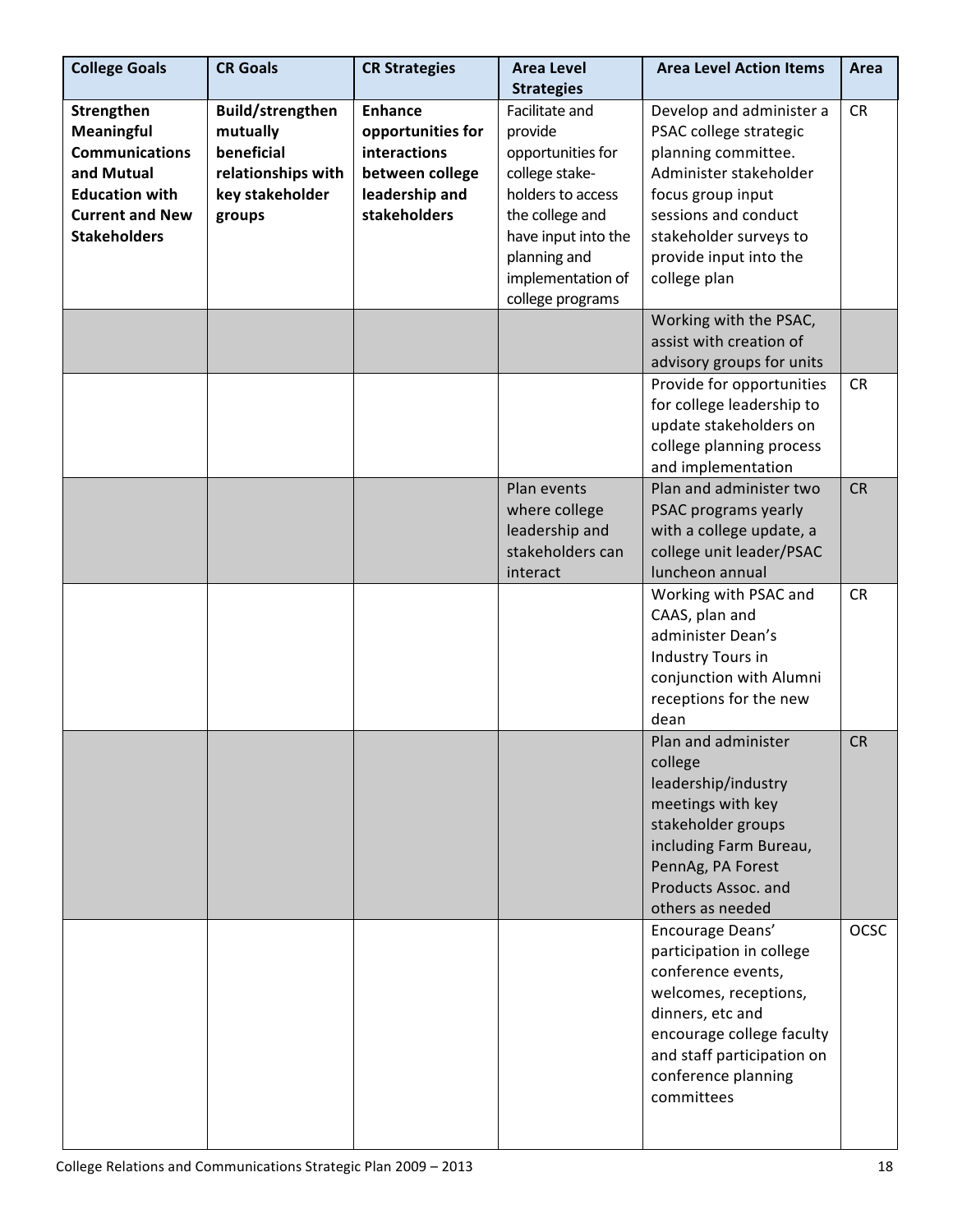| <b>College Goals</b>                                                                                                                      | <b>CR Goals</b>                                                                                      | <b>CR Strategies</b>                                                                                     | <b>Area Level</b><br><b>Strategies</b>                                                         | <b>Area Level Action Items</b>                                                                                                                                                                                                                                            | Area                     |
|-------------------------------------------------------------------------------------------------------------------------------------------|------------------------------------------------------------------------------------------------------|----------------------------------------------------------------------------------------------------------|------------------------------------------------------------------------------------------------|---------------------------------------------------------------------------------------------------------------------------------------------------------------------------------------------------------------------------------------------------------------------------|--------------------------|
| Strengthen<br>Meaningful<br><b>Communications</b><br>and Mutual<br><b>Education with</b><br><b>Current and New</b><br><b>Stakeholders</b> | <b>Build/strengthen</b><br>mutually<br>beneficial<br>relationships with<br>key stakeholder<br>groups | <b>Enhance</b><br>opportunities for<br>interactions<br>between college<br>leadership and<br>stakeholders | Establish and<br>build on existing<br>partnerships with<br>government<br>agencies              | Plan college leadership<br>meetings with key state<br>agencies including DEP,<br>DCNR, and PDA at least<br>annually. Develop process<br>within college and<br>administer Act 38 cases<br>with Attorney General's<br>office. Invite govt agency<br>folks to college events | <b>CR</b>                |
|                                                                                                                                           |                                                                                                      |                                                                                                          |                                                                                                | Evaluate college<br>programs for relevancy to<br>government priorities.<br>Encourage collaboration<br>with legislative offices<br>and government<br>agencies, in part through<br>high level, strategic<br>college conferences                                             | CR<br><b>OCSC</b>        |
|                                                                                                                                           |                                                                                                      | Serve as liaison and<br>advocate between<br>the college and<br>stakeholders                              | Represent the<br>college at<br>stakeholders'<br>meetings and<br>interactions                   | Attend industry meetings<br>and conferences. Include<br>info on the college and<br>OCSC in welcome at<br>college conferences                                                                                                                                              | <b>CR</b><br><b>OCSC</b> |
|                                                                                                                                           |                                                                                                      | <b>Engage stakeholder</b><br>groups in<br>development<br>efforts for the<br>college                      | Work with<br>stakeholder<br>groups to develop<br>and implement<br>development<br>opportunities | Incorporate alumni and<br>development into the<br>college magazine and<br>newsletter. Increase<br>alumni society<br>endowments<br>Use magazine to solicit<br>alumni membership and<br>to promote high level<br><b>OCSC</b> conferences                                    | <b>CR</b><br><b>OCSC</b> |
|                                                                                                                                           |                                                                                                      |                                                                                                          |                                                                                                | Include contact info on<br>Web for companies<br>interested in research<br>investments or giving                                                                                                                                                                           | <b>CR</b>                |
|                                                                                                                                           |                                                                                                      |                                                                                                          |                                                                                                | Hold monthly meetings<br>with development to<br>include Football, Parking<br>permits, Alumni<br>receptions, involving<br>donors in capitol day and<br>the ag action network<br>and to assist with<br>connections/visibility<br>with stakeholders                          | <b>CR</b>                |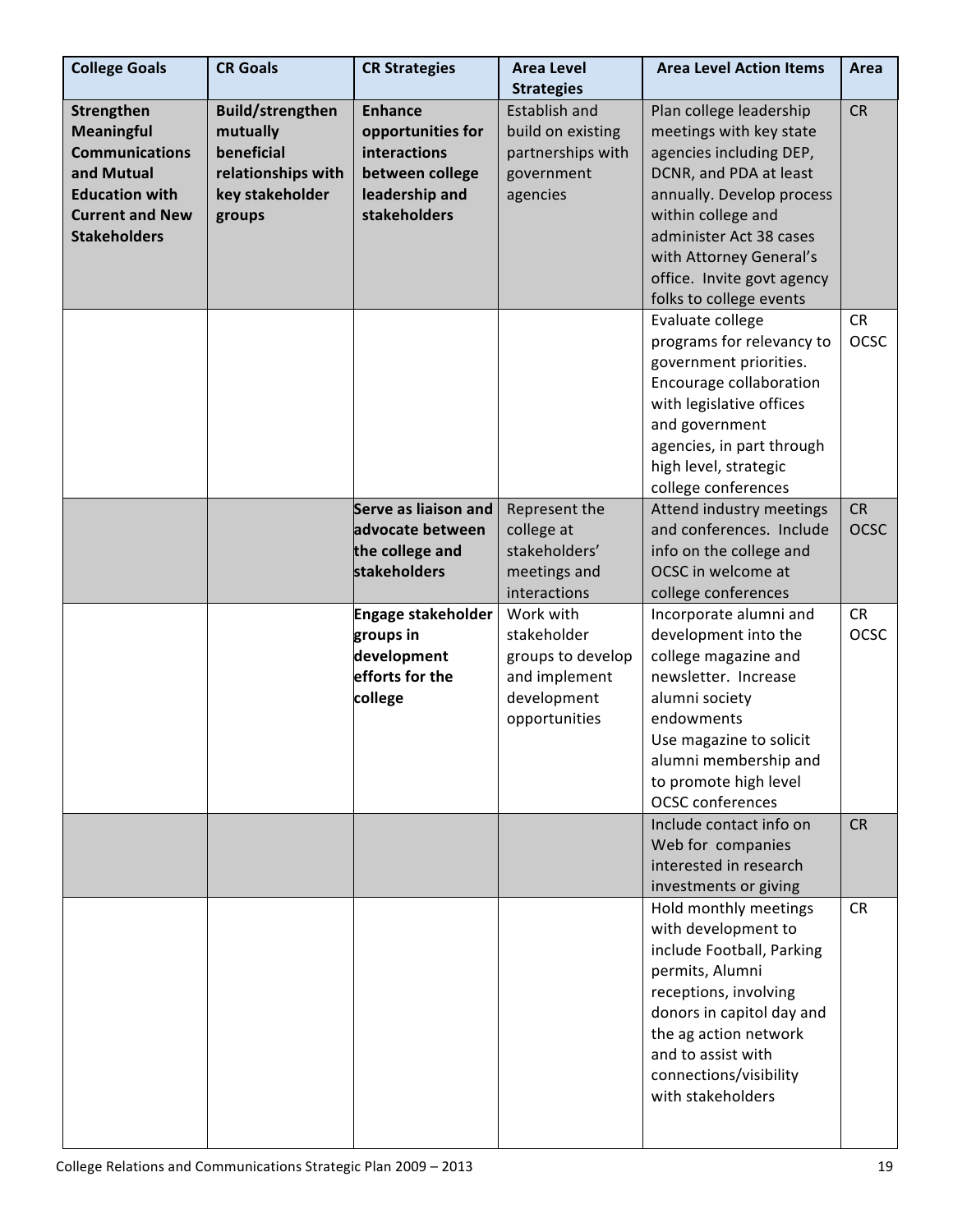| <b>College Goals</b>   | <b>CR Goals</b>         | <b>CR Strategies</b>                  | <b>Area Level</b><br><b>Strategies</b> | <b>Area Level Action Items</b>                        | Area      |
|------------------------|-------------------------|---------------------------------------|----------------------------------------|-------------------------------------------------------|-----------|
| Strengthen             | <b>Build/strengthen</b> | Strengthen                            | Build/strengthen                       | <b>Maintain Ag Action</b>                             | <b>CR</b> |
| <b>Meaningful</b>      | mutually                | <b>Meaningful</b>                     | mutually                               | Network database and                                  |           |
| <b>Communications</b>  | beneficial              | <b>Communications</b>                 | beneficial                             | increase membership and                               |           |
| and Mutual             | relationships with      | and Mutual                            | relationships with                     | engagement of the                                     |           |
| <b>Education with</b>  | key stakeholder         | <b>Education with</b>                 | key stakeholder                        | Network. Work with                                    |           |
| <b>Current and New</b> | groups                  | <b>Current and New</b>                | groups                                 | extension/research                                    |           |
| <b>Stakeholders</b>    |                         | <b>Stakeholders</b>                   |                                        | centers to build database.                            |           |
|                        |                         |                                       |                                        | Consider adding students                              |           |
|                        |                         |                                       | Enhance,                               | <b>Consider hosting Capitol</b>                       | <b>CR</b> |
|                        |                         |                                       | organize, and                          | Day for students with Ag                              |           |
|                        |                         |                                       | administer                             | advocates and council,                                |           |
|                        |                         |                                       | advocacy groups                        | Student organizations,                                |           |
|                        |                         |                                       | and efforts                            | Farm Bureau, and Faculty                              |           |
|                        |                         |                                       |                                        |                                                       | <b>CR</b> |
|                        |                         |                                       |                                        | Develop budget<br>communication pieces to             | Pubs      |
|                        |                         |                                       |                                        | communicate college                                   |           |
|                        |                         |                                       |                                        | needs, relevancy and                                  |           |
|                        |                         |                                       |                                        | impacts to include college                            |           |
|                        |                         |                                       |                                        | overview pieces, one-                                 |           |
|                        |                         |                                       |                                        | pagers and legislative                                |           |
|                        |                         |                                       |                                        | newsletter                                            |           |
|                        |                         |                                       |                                        | Host college legislative                              | <b>CR</b> |
|                        |                         |                                       |                                        | seminars on relevant                                  |           |
|                        |                         |                                       |                                        |                                                       |           |
|                        |                         |                                       |                                        | topics in the Capitol                                 | <b>CR</b> |
|                        |                         | <b>Recognize and</b><br>thank college | Develop and<br>administer              | Strategically evaluate and<br>administer criteria and |           |
|                        |                         |                                       | methods to                             |                                                       |           |
|                        |                         | partners                              | recognize friends                      | invitations to college<br>football events and Ag      |           |
|                        |                         |                                       | of the college                         | <b>Arena Parking Permits</b>                          |           |
|                        |                         |                                       |                                        | Present PSAC and alumni                               | <b>CR</b> |
|                        |                         |                                       |                                        | awards and increase                                   |           |
|                        |                         |                                       |                                        | status, criteria, quality,                            |           |
|                        |                         |                                       |                                        | and diversity of                                      |           |
|                        |                         |                                       |                                        | nominations through                                   |           |
|                        |                         |                                       |                                        | improved processes and                                |           |
|                        |                         |                                       |                                        | communications with the                               |           |
|                        |                         |                                       |                                        | AU, faculty, extension                                |           |
|                        |                         |                                       |                                        | and industry                                          |           |
|                        |                         |                                       |                                        | Submit nomination for                                 | <b>CR</b> |
|                        |                         |                                       |                                        | "Friend of Penn State"                                |           |
|                        |                         |                                       |                                        | legislative award                                     |           |
|                        | Inform                  | Enhance quality,                      | Continue to                            | Enhance use and quality                               | Web       |
|                        | stakeholders,           | relevancy, and                        | evaluate and                           | of online communication                               | All       |
|                        | including the           | distribution and                      | improve quality                        | methods such as                                       |           |
|                        | general public, to      | measure                               | and creativity of                      | webinars, blogs,                                      |           |
|                        | enhance                 | effectiveness of                      | college marketing                      | podcasts, etc. Build Web-                             |           |
|                        | ownership,              | communication                         | pieces                                 | based photo stories for                               |           |
|                        | satisfaction and        | initiatives for all                   |                                        | Penn State Live and                                   |           |
|                        |                         |                                       |                                        |                                                       |           |
|                        | support of              | target audiences                      |                                        | college sites                                         |           |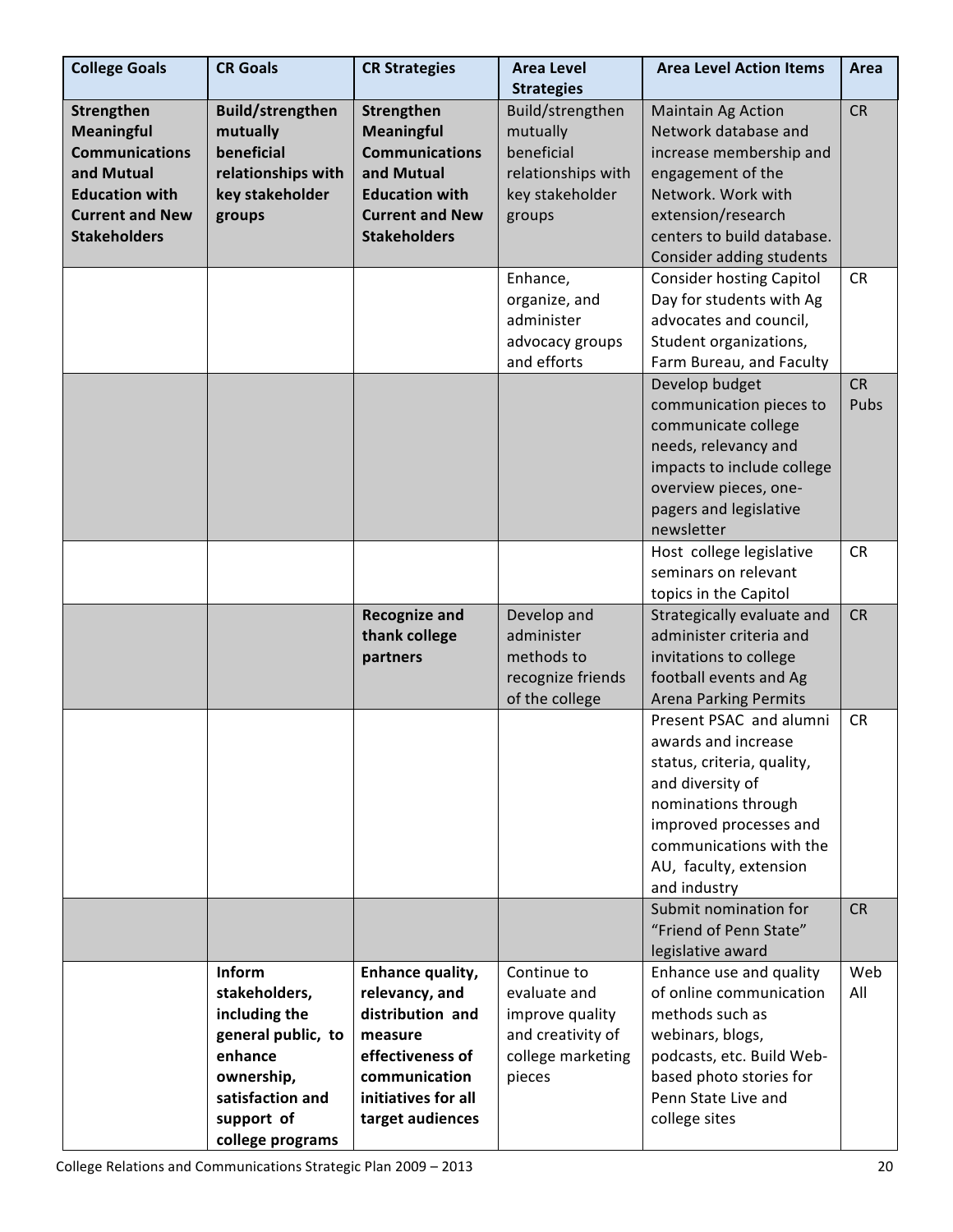| <b>College Goals</b>                                                                                                                             | <b>CR Goals</b>                                                                                                                               | <b>CR Strategies</b>                                                                                                                              | <b>Area Level</b><br><b>Strategies</b>                                                                               | <b>Area Level Action Items</b>                                                                                                                                                                                                            | Area                     |
|--------------------------------------------------------------------------------------------------------------------------------------------------|-----------------------------------------------------------------------------------------------------------------------------------------------|---------------------------------------------------------------------------------------------------------------------------------------------------|----------------------------------------------------------------------------------------------------------------------|-------------------------------------------------------------------------------------------------------------------------------------------------------------------------------------------------------------------------------------------|--------------------------|
| Strengthen<br><b>Meaningful</b><br><b>Communications</b><br>and Mutual<br><b>Education with</b><br><b>Current and New</b><br><b>Stakeholders</b> | Inform<br>stakeholders,<br>including the<br>general public, to<br>enhance<br>ownership,<br>satisfaction and<br>support of<br>college programs | Enhance quality,<br>relevancy, and<br>distribution and<br>measure<br>effectiveness of<br>communication<br>initiatives for all<br>target audiences | Continue to<br>evaluate and<br>improve quality<br>and creativity of<br>college marketing<br>pieces                   | Set up annual review<br>meetings with University<br>Marketing and<br>Advertising and<br>University Publications to<br>review all college<br>marketing pieces and<br>campaigns                                                             | Pubs<br>All              |
|                                                                                                                                                  |                                                                                                                                               |                                                                                                                                                   | Improve the<br>college's<br>dissemination of<br>research results<br>(Reporting)                                      | Explore Web-based<br>methods of distributing<br>abstracts and research<br>presentations. Streamline<br>method to document<br>permission to publish<br>abstracts and<br>presentations from<br>researchers/presenters                       | <b>OCSC</b><br>Web       |
|                                                                                                                                                  |                                                                                                                                               |                                                                                                                                                   | Enhance public<br>recognition and<br>reporting of<br>college<br>programming's<br>impact<br>(Marketing)               | Track industry<br>satisfaction through<br>company repeat<br>participation in programs.<br>Use post event surveys<br>and evaluations to<br>document impacts                                                                                | <b>OCSC</b>              |
|                                                                                                                                                  |                                                                                                                                               |                                                                                                                                                   |                                                                                                                      | Plan, administer, and<br>grow the PSAC college<br>research tour annually.<br>Solicit research topics to<br>include from unit leaders                                                                                                      | <b>CR</b>                |
|                                                                                                                                                  |                                                                                                                                               |                                                                                                                                                   |                                                                                                                      | Seek information and<br>ideas from centers and<br>institutes, unit leaders,<br>and faculty, as well as<br>from extension program<br>leaders, work groups and<br>program teams. Meet<br>with new faculty on each<br>beat as they are hired | <b>News</b><br><b>CR</b> |
|                                                                                                                                                  |                                                                                                                                               |                                                                                                                                                   | Evaluate and<br>diversify<br>distribution of<br>communication<br>and marketing<br>pieces for all<br>target audiences | Enhance search engine<br>optimization on college<br>Web site. Tag Web<br>articles for relevant<br>content                                                                                                                                 | Web<br>News              |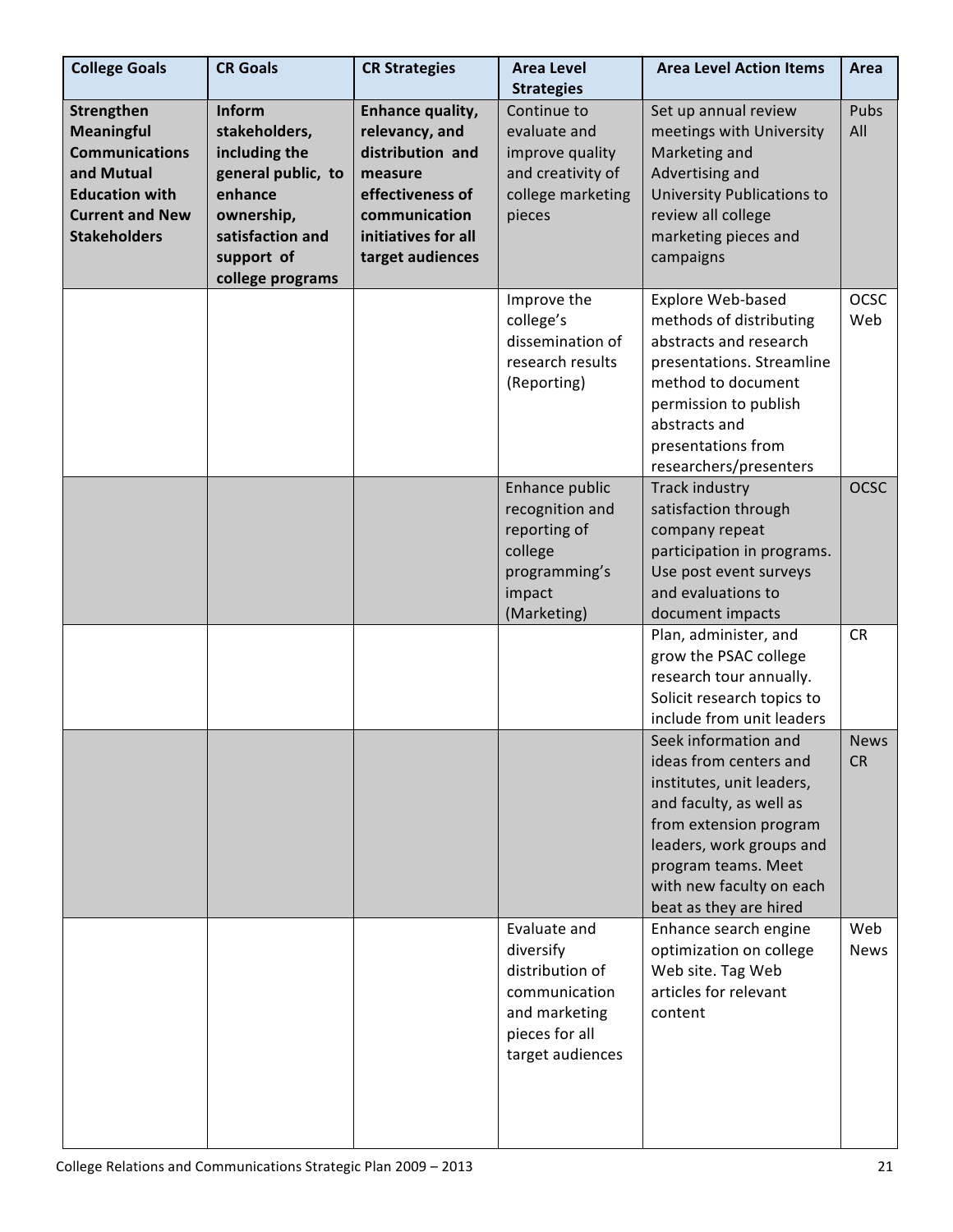| <b>College Goals</b>   | <b>CR Goals</b>    | <b>CR Strategies</b> | <b>Area Level</b> | <b>Area Level Action Items</b>                                                                                                                                                                                                                           | Area               |
|------------------------|--------------------|----------------------|-------------------|----------------------------------------------------------------------------------------------------------------------------------------------------------------------------------------------------------------------------------------------------------|--------------------|
|                        |                    |                      | <b>Strategies</b> |                                                                                                                                                                                                                                                          |                    |
| <b>Strengthen</b>      | Inform             | Enhance quality,     | Evaluate and      | Explore the potential for                                                                                                                                                                                                                                | Web                |
| <b>Meaningful</b>      | stakeholders,      | relevancy, and       | diversify         | social networking sites                                                                                                                                                                                                                                  | All                |
| <b>Communications</b>  | including the      | distribution and     | distribution of   | (Facebook, Linked In,                                                                                                                                                                                                                                    |                    |
| and Mutual             | general public, to | measure              | communication     | etc.) to support media                                                                                                                                                                                                                                   |                    |
| <b>Education with</b>  | enhance            | effectiveness of     | and marketing     | relations and enhance                                                                                                                                                                                                                                    |                    |
| <b>Current and New</b> | ownership,         | communication        | pieces for all    | direct communications                                                                                                                                                                                                                                    |                    |
| <b>Stakeholders</b>    | satisfaction and   | initiatives for all  | target audiences  | with prospective                                                                                                                                                                                                                                         |                    |
|                        | support of         | target audiences     |                   | students, stakeholders                                                                                                                                                                                                                                   |                    |
|                        | college programs   |                      |                   | and others                                                                                                                                                                                                                                               |                    |
|                        |                    |                      |                   | <b>Build or maintain</b><br>personal relationships<br>with key media outlets in<br>Pennsylvania. Continue to<br>fine tune and add to,<br>media e-mail lists. Survey<br>media recipients to<br>update and ensure                                          | <b>News</b>        |
|                        |                    |                      |                   | accuracy of lists                                                                                                                                                                                                                                        |                    |
|                        |                    |                      |                   | Better utilize college<br>departments and<br><b>Extension to distribute</b><br>info on college programs                                                                                                                                                  | <b>Pubs</b><br>All |
|                        |                    |                      |                   | Implement redesigned                                                                                                                                                                                                                                     | <b>News</b>        |
|                        |                    |                      |                   | news Web site, adding<br>"College in the News"<br>page, photo galleries, etc.<br>Continue to work with<br>Public Information to<br>refine the<br>partnership/interface<br>with Penn State Live                                                           | Web                |
|                        |                    |                      |                   | Seek ways to improve<br>efficiency in magazine list<br>management and<br>distribution. Explore<br>redesign of magazine<br>Web site as a "blog" site,<br>where additional photos,<br>reader comments and<br>other value-added<br>material can be offered. | <b>News</b><br>Web |
|                        |                    |                      |                   | Use survey and Web<br>analytics to measure<br>impact of our radio<br>efforts. Establish a<br>standing radio news<br>student intern position to<br>assist with production of<br>weekly material                                                           | <b>News</b>        |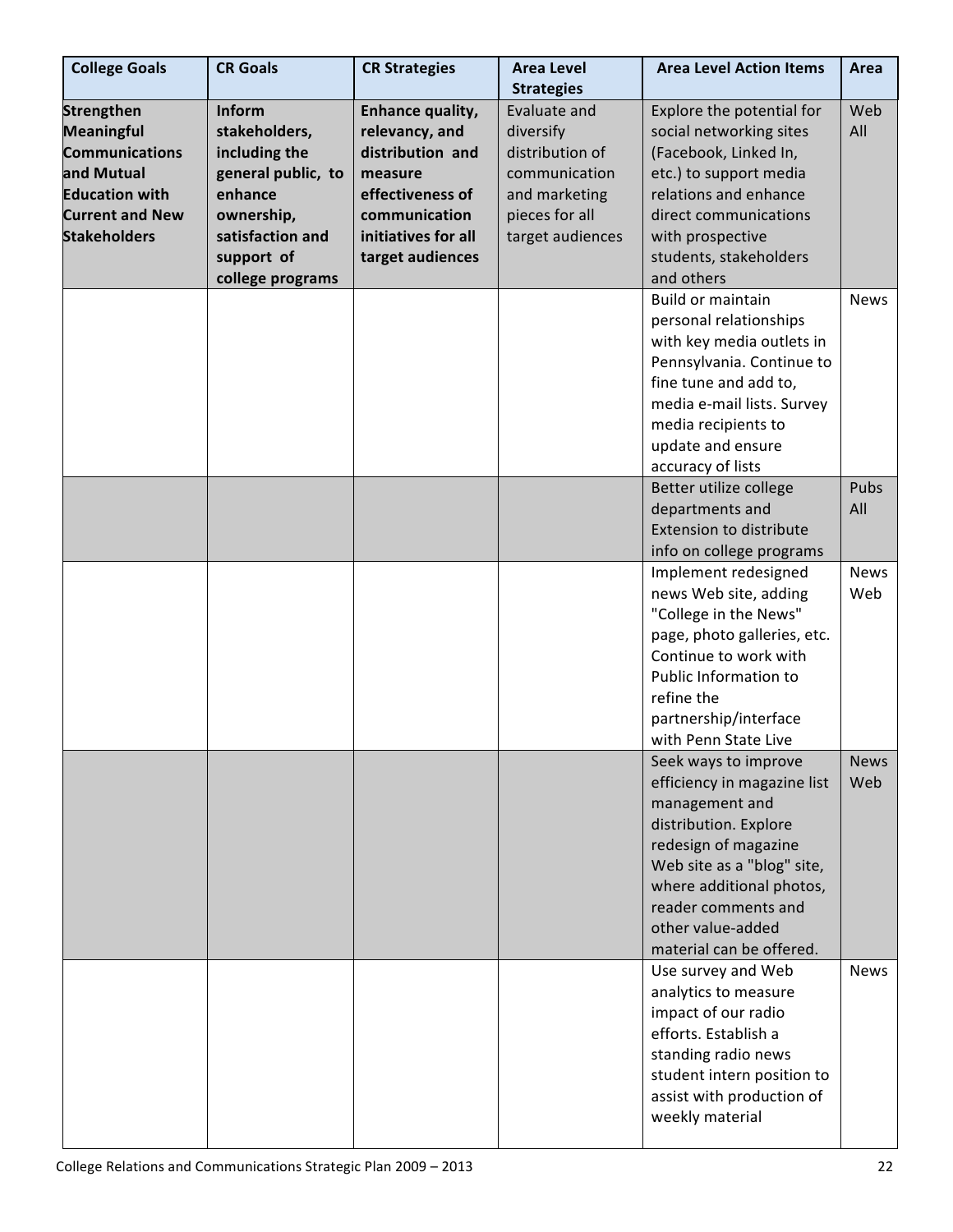| <b>College Goals</b>                                                                                                                             | <b>CR Goals</b>                                                                                                                               | <b>CR Strategies</b>                                                                                                                              | <b>Area Level</b><br><b>Strategies</b>                                                                                                      | <b>Area Level Action Items</b>                                                                                                                                                                                                              | Area               |
|--------------------------------------------------------------------------------------------------------------------------------------------------|-----------------------------------------------------------------------------------------------------------------------------------------------|---------------------------------------------------------------------------------------------------------------------------------------------------|---------------------------------------------------------------------------------------------------------------------------------------------|---------------------------------------------------------------------------------------------------------------------------------------------------------------------------------------------------------------------------------------------|--------------------|
| Strengthen<br><b>Meaningful</b><br><b>Communications</b><br>and Mutual<br><b>Education with</b><br><b>Current and New</b><br><b>Stakeholders</b> | Inform<br>stakeholders,<br>including the<br>general public, to<br>enhance<br>ownership,<br>satisfaction and<br>support of<br>college programs | Enhance quality,<br>relevancy, and<br>distribution and<br>measure<br>effectiveness of<br>communication<br>initiatives for all<br>target audiences | Evaluate and<br>diversify<br>distribution of<br>communication<br>and marketing<br>pieces for all<br>target audiences                        | Complete transition of<br>exhibits loan pool for<br>easy customer use and<br>improved accountability<br>of materials.                                                                                                                       | Pubs               |
|                                                                                                                                                  |                                                                                                                                               |                                                                                                                                                   | Strategically<br>evaluate all<br>College<br>publications and<br>relevancy                                                                   | Explore the desirability<br>and value of continuing<br>college newsletter.<br>Consider the elimination<br>of the paper version as a<br>cost-cutting measure                                                                                 | <b>News</b>        |
|                                                                                                                                                  |                                                                                                                                               |                                                                                                                                                   | Implement<br>methods to track<br>and measure<br>effectiveness of<br>marketing<br>initiatives                                                | Monitor and improve the<br>placement of the<br>college's content in<br>search engines                                                                                                                                                       | Web                |
|                                                                                                                                                  |                                                                                                                                               |                                                                                                                                                   |                                                                                                                                             | Include info in<br>registration and post<br>event survey on how<br>conference registrants<br>heard about the program<br>and where they seek<br>continuing ed<br>opportunities. Customize<br>email forwarding text to<br>for target audience | <b>OCSC</b>        |
|                                                                                                                                                  |                                                                                                                                               |                                                                                                                                                   |                                                                                                                                             | Track effectiveness of<br>various purchased<br>marketing lists and email<br>forwarding                                                                                                                                                      | <b>OCSC</b>        |
|                                                                                                                                                  |                                                                                                                                               | <b>Expand the</b><br>college's<br>contribution to<br>agricultural<br>literacy initiatives                                                         | Provide multiple<br>perspectives on<br>issues associated<br>with the food<br>system to enable<br>consumers to<br>make informed<br>decisions | Identify timely<br>topics/content of interest<br>to the general public for<br>communication pieces<br>and broadly distribute                                                                                                                | <b>OCSC</b>        |
|                                                                                                                                                  |                                                                                                                                               |                                                                                                                                                   |                                                                                                                                             | Utilize Blogs and other<br>social networks to create<br>dialogue around hot<br>topics in Ag<br>(BloggerHeads)                                                                                                                               | <b>News</b><br>All |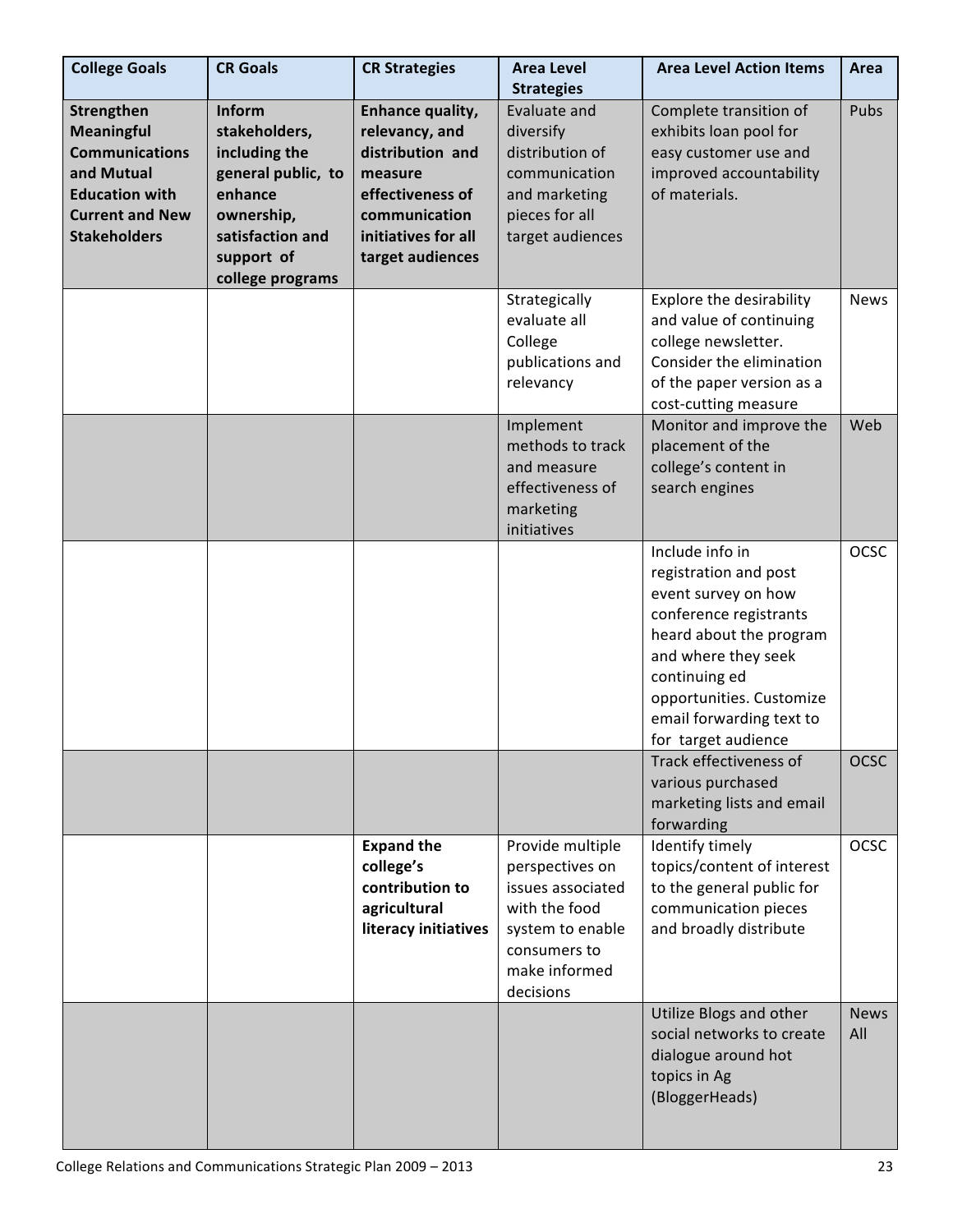| <b>College Goals</b>                                                                                                                      | <b>CR Goals</b>                                                                                             | <b>CR Strategies</b>                                                                      | <b>Area Level</b>                                                                                                                                       | <b>Area Level Action Items</b>                                                                                                                                                                                                            | Area               |
|-------------------------------------------------------------------------------------------------------------------------------------------|-------------------------------------------------------------------------------------------------------------|-------------------------------------------------------------------------------------------|---------------------------------------------------------------------------------------------------------------------------------------------------------|-------------------------------------------------------------------------------------------------------------------------------------------------------------------------------------------------------------------------------------------|--------------------|
|                                                                                                                                           |                                                                                                             |                                                                                           | <b>Strategies</b>                                                                                                                                       |                                                                                                                                                                                                                                           |                    |
| Strengthen<br>Meaningful<br><b>Communications</b><br>and Mutual<br><b>Education with</b><br><b>Current and New</b><br><b>Stakeholders</b> | Inform<br>stakeholders,<br>including the<br>general public, to<br>enhance<br>ownership,<br>satisfaction and | <b>Expand the</b><br>college's<br>contribution to<br>agricultural<br>literacy initiatives | <b>Administer Farm</b><br>Show and APD<br>college themes<br>and exhibits                                                                                | Complete strategic<br>assessment on<br>college/units<br>expectations and desired<br>outcomes from college<br>exhibits at Farm Show<br>and APD and develop                                                                                 | Pubs<br>All        |
|                                                                                                                                           | support of<br>college programs                                                                              |                                                                                           |                                                                                                                                                         | cost-effective methods to<br>accomplish them                                                                                                                                                                                              |                    |
|                                                                                                                                           |                                                                                                             |                                                                                           | Increase<br>awareness about<br>educational<br>programs that<br>contribute to ag<br>literacy                                                             | Add links to general ag<br>info to registration sites<br>and distribute industry<br>pubs at registration.<br>Include virtual tours to<br>showcase food<br>production and processes                                                        | <b>OCSC</b>        |
| Lead and Manage<br>the College as a<br><b>System</b>                                                                                      | <b>Enhance</b><br>reallocation of<br>resources toward<br>strategic priorities                               | <b>Evaluate and</b><br>prioritize office<br>products and<br>services to focus             | Focus products<br>and quality<br>delivery within a<br>set of clearly                                                                                    | Working with CMAC and<br>other advisory groups,<br>define a vision and plan<br>for college                                                                                                                                                | All                |
|                                                                                                                                           |                                                                                                             | resources on<br>college priorities<br>and for highest<br><b>ROI</b>                       | defined and<br>broadly<br>communicated<br>limits and<br>strategic priorities                                                                            | communications to<br>include defining priority<br>audiences, products, and<br>desired outcomes from<br>marketing initiatives                                                                                                              |                    |
|                                                                                                                                           |                                                                                                             |                                                                                           |                                                                                                                                                         | Create communication<br>"packages," suite of<br>services, and criteria for<br>products to offer clients                                                                                                                                   | Pubs<br>All        |
|                                                                                                                                           |                                                                                                             |                                                                                           | Work with<br><b>Extension to</b><br>strategically<br>evaluate and<br>prioritize<br>publications                                                         | Work within the new<br><b>Extension reframing</b><br>process to collaborate<br>with working groups to<br>define strategies and<br>priorities for extension<br>communication pieces                                                        | Pubs<br>All        |
|                                                                                                                                           |                                                                                                             |                                                                                           | Identify and<br>prioritize content,<br>target audiences,<br>and<br>communication<br>methods based<br>on strategic<br>priorities and<br>desired outcomes | Create Ag Comm<br>leadership team to<br>evaluate and prioritize<br>day to day<br>communication needs<br>and requests and develop<br>innovative<br>communication initiatives<br>with input from advisory<br>groups<br>Continue to evaluate | All<br><b>OCSC</b> |
|                                                                                                                                           |                                                                                                             |                                                                                           |                                                                                                                                                         | OCSC portfolio for<br>strategic relevance and<br>opportunities                                                                                                                                                                            |                    |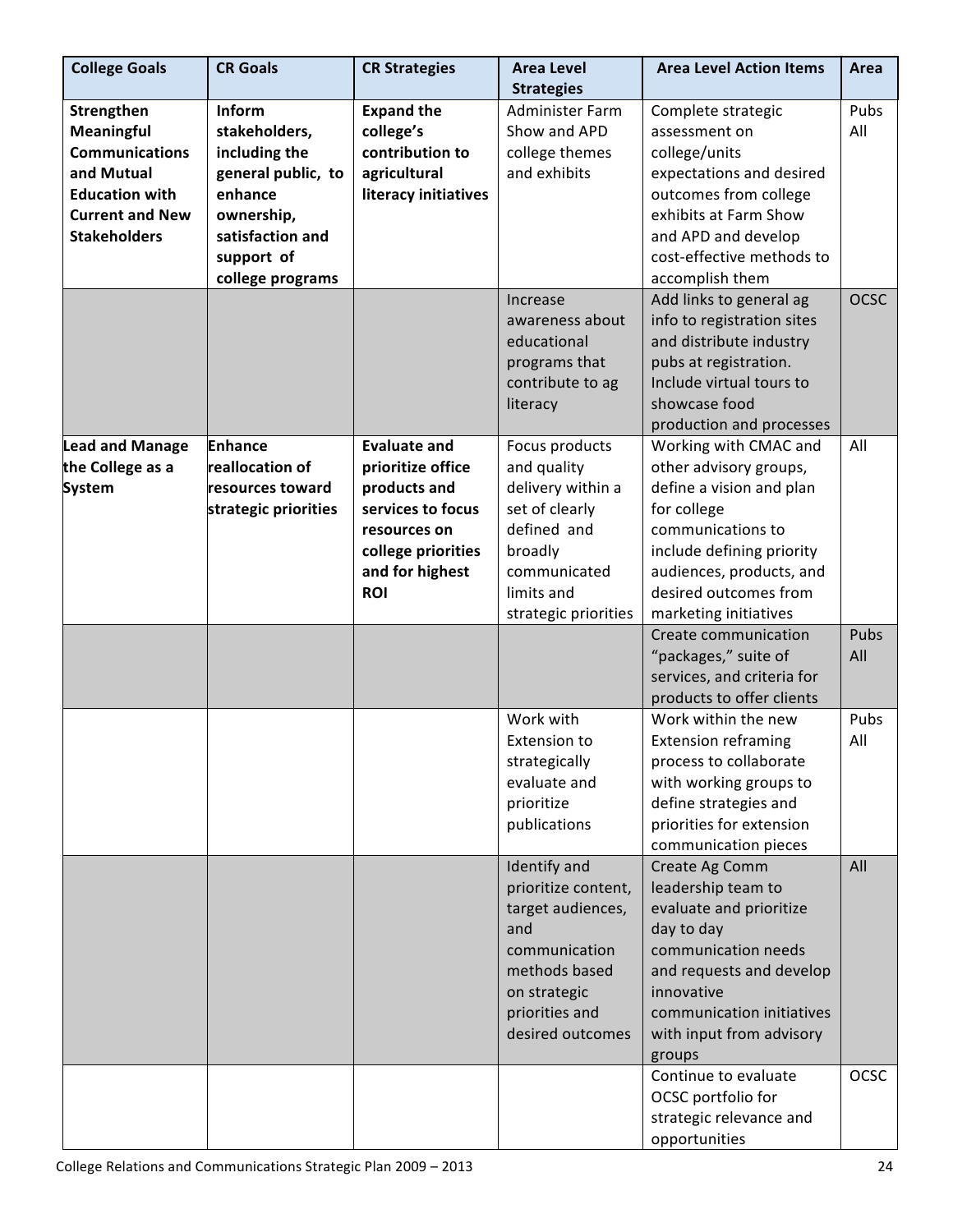| <b>College Goals</b>              | <b>CR Goals</b>                                                                       | <b>CR Strategies</b>                        | <b>Area Level Action Items</b><br><b>Area Level</b>          |                                                                                                                                                                                                                                 | Area                     |
|-----------------------------------|---------------------------------------------------------------------------------------|---------------------------------------------|--------------------------------------------------------------|---------------------------------------------------------------------------------------------------------------------------------------------------------------------------------------------------------------------------------|--------------------------|
| <b>Lead and Manage</b>            | <b>Enhance</b>                                                                        | <b>Enhance</b>                              | <b>Strategies</b><br>Evaluate and                            | Explore move from hard                                                                                                                                                                                                          | Web                      |
| the College as a<br><b>System</b> | streamlining of<br>administrative<br>processes to<br>achieve time and<br>cost savings | efficiency,<br>productivity, and<br>service | enhance<br>production<br>processes                           | copy publications to<br>online publications.<br>Explore possibilities with<br>NPC. Evaluate print-on-<br>demand options                                                                                                         | All                      |
|                                   |                                                                                       |                                             |                                                              | Train staff on design<br>software to reduce work<br>load on Publications                                                                                                                                                        | Pubs<br><b>OCSC</b>      |
|                                   |                                                                                       |                                             |                                                              | Work with college units<br>to assess annual<br>communication needs<br>and develop<br>comprehensive<br>production schedules to<br>coordinate printing of<br>recruitment materials to<br>take advantage of volume<br>cost savings | Pubs<br>All              |
|                                   |                                                                                       |                                             |                                                              | Schedule and cost share<br>multi-day photo shoots<br>for clients                                                                                                                                                                | Pubs<br><b>OCSC</b>      |
|                                   |                                                                                       |                                             |                                                              | <b>Evaluate and make</b><br>recommendations on<br>outsourcing options.<br>Increase use of stock<br>photos as appropriate                                                                                                        | Pubs<br>All              |
|                                   |                                                                                       |                                             |                                                              | Develop comprehensive<br>timelines and training<br>documents for all<br>programs. Maintain<br>planning contacts<br>database and written<br>agreements for fees and<br>services. Provide cross<br>training for staff             | <b>OCSC</b>              |
|                                   |                                                                                       |                                             |                                                              | Work with PDC to help<br>customers develop clear<br>distribution plans and<br>produce appropriate<br>quantities of publications                                                                                                 | Pubs                     |
|                                   |                                                                                       |                                             |                                                              | Work with PDC to<br>improve strategies to<br>provide timely<br>publication reprints                                                                                                                                             |                          |
|                                   |                                                                                       |                                             | Implement cost-<br>recovery<br>structures as<br>appropriate. | Evaluate, update, and<br>clarify OCSC fee<br>structure, service levels,<br>and services provided.<br>Increase sponsorship \$                                                                                                    | <b>CR</b><br><b>OCSC</b> |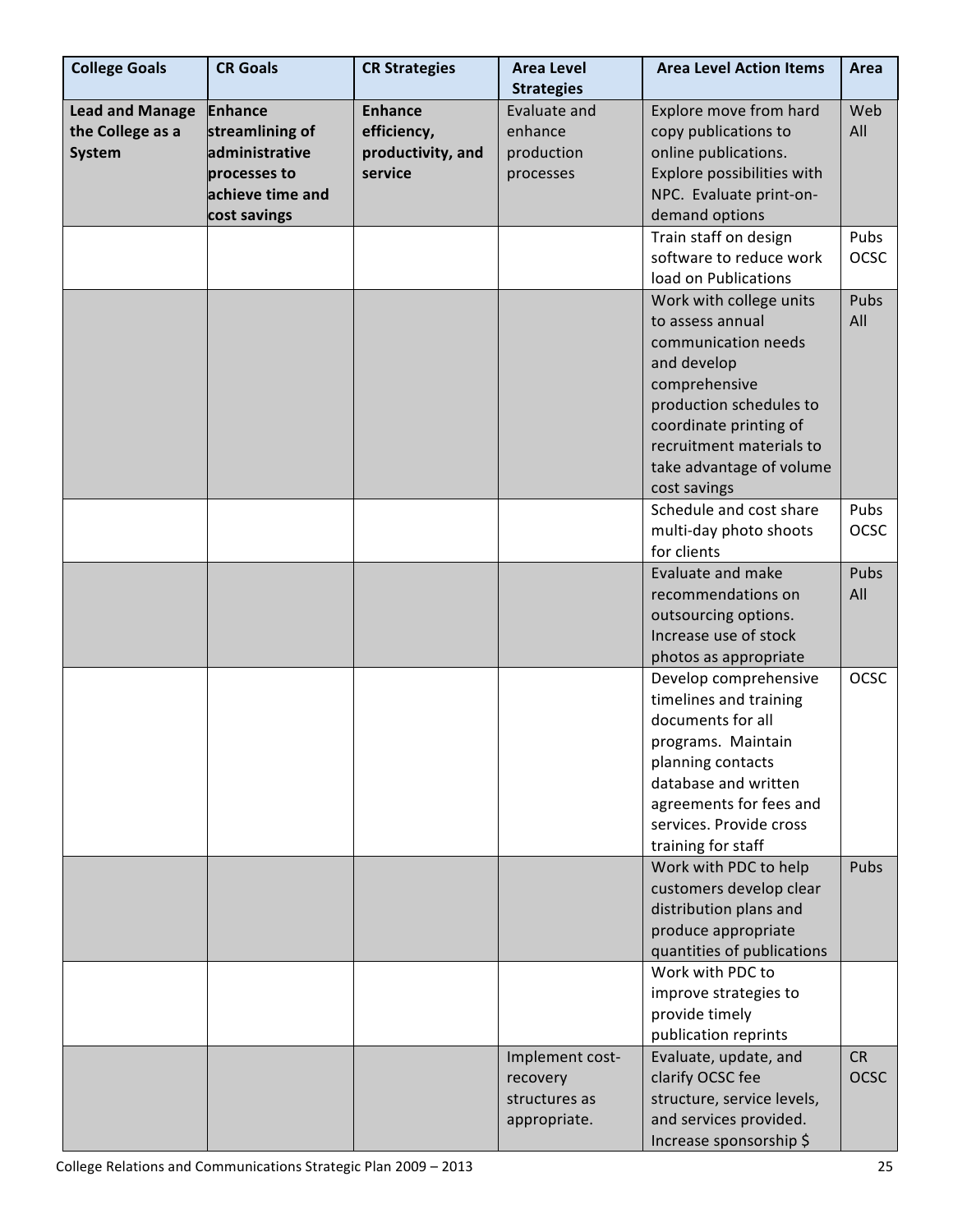| <b>College Goals</b>   | <b>CR Goals</b>  | <b>CR Strategies</b> | <b>Area Level</b>  | <b>Area Level Action Items</b> | Area        |
|------------------------|------------------|----------------------|--------------------|--------------------------------|-------------|
|                        |                  |                      | <b>Strategies</b>  |                                |             |
| <b>Lead and Manage</b> | <b>Enhance</b>   | <b>Enhance</b>       | Maximize           | Continue to develop            | Web         |
| the College as a       | streamlining of  | efficiency,          | appropriate        | SharePoint project             |             |
| System                 | administrative   | productivity, and    | technology usage   | management strategies.         |             |
|                        | processes to     | service              | to increase        | Standardize software           |             |
|                        | achieve time and |                      | efficiency         | versions across unit.          |             |
|                        | cost savings     |                      |                    | Explore best practices         |             |
|                        |                  |                      |                    | training for current           |             |
|                        |                  |                      |                    | technologies                   |             |
|                        |                  |                      |                    | Improve data                   | <b>OCSC</b> |
|                        |                  |                      |                    | management of contact          |             |
|                        |                  |                      |                    | lists in CVENT. Develop        |             |
|                        |                  |                      |                    | budget query tool for          |             |
|                        |                  |                      |                    | <b>OCSC</b>                    |             |
|                        |                  |                      |                    | Implement Photo and            | Web         |
|                        |                  |                      |                    | Video Web repository           | Pubs        |
|                        |                  |                      |                    | application. Improve           |             |
|                        |                  |                      |                    | photo and pubs archives        |             |
|                        |                  |                      |                    | for efficient access and       |             |
|                        |                  |                      |                    | complete back up of all        |             |
|                        |                  |                      |                    | materials. Evaluate Penn       |             |
|                        |                  |                      |                    | State still life application   |             |
|                        |                  |                      |                    | Evaluate and implement         | Web         |
|                        |                  |                      |                    | emerging technologies          |             |
|                        |                  |                      |                    | including technologies for     |             |
|                        |                  |                      |                    | translation of content         |             |
|                        |                  |                      |                    | between media.                 |             |
|                        |                  |                      |                    | Implement automated            | Web         |
|                        |                  |                      |                    | FTP server for moving          |             |
|                        |                  |                      |                    | documents between              |             |
|                        |                  |                      |                    | internal / external parties.   |             |
|                        |                  |                      |                    | <b>Evaluate Google Docs</b>    |             |
|                        |                  |                      |                    | Evaluate auto notification     | Web         |
|                        |                  |                      |                    | and expiration of Web          | <b>News</b> |
|                        |                  |                      |                    | content. Implement RSS         |             |
|                        |                  |                      |                    | feeds                          |             |
|                        |                  |                      |                    |                                |             |
|                        |                  |                      |                    | Host brainstorming             | All         |
|                        |                  |                      |                    | sessions around specific       |             |
|                        |                  |                      |                    | technologies to develop        |             |
|                        |                  |                      |                    | meaningful strategies to       |             |
|                        |                  |                      |                    | utilize them to                |             |
|                        |                  |                      |                    | accomplish college goals       |             |
|                        |                  |                      |                    | Explore electronic             | Web         |
|                        |                  |                      |                    | abstract collection and        | <b>OCSC</b> |
|                        |                  |                      |                    | web posting options            |             |
|                        |                  |                      | Review financial   | Encourage staff to do a        | All         |
|                        |                  |                      | policies in office | personal assessment of         |             |
|                        |                  |                      | for cost saving    | stewardship of college         |             |
|                        |                  |                      | opportunities      | resources (spending,           |             |
|                        |                  |                      |                    | facilities, equipment, etc.)   |             |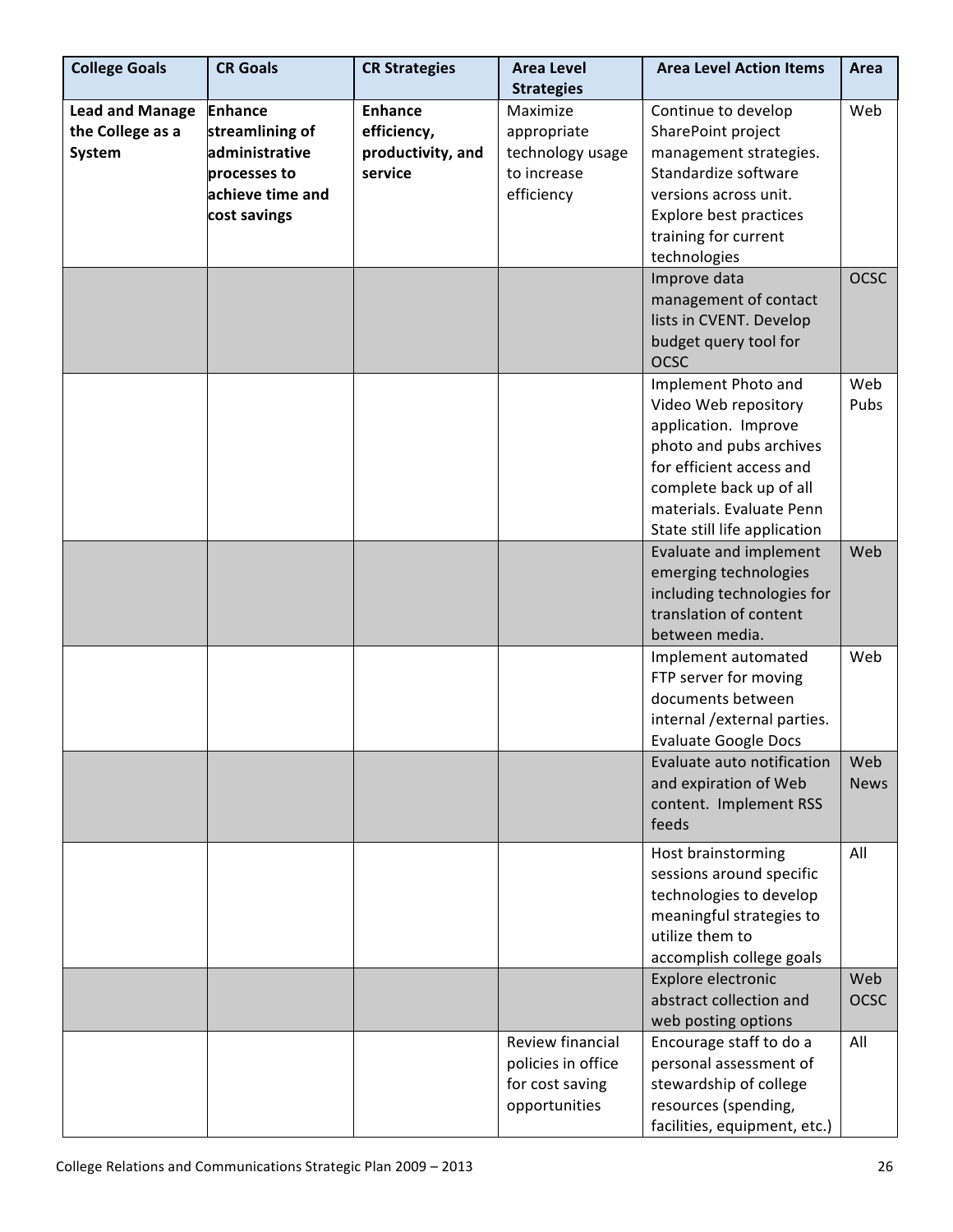| <b>College Goals</b>                                        | <b>CR Goals</b>                                                                                                                           | <b>CR Strategies</b>                                                                                                                      | <b>Area Level Action Items</b><br><b>Area Level</b><br><b>Strategies</b>                                                                                                                                           |                                                                                                                                                    | Area        |
|-------------------------------------------------------------|-------------------------------------------------------------------------------------------------------------------------------------------|-------------------------------------------------------------------------------------------------------------------------------------------|--------------------------------------------------------------------------------------------------------------------------------------------------------------------------------------------------------------------|----------------------------------------------------------------------------------------------------------------------------------------------------|-------------|
| <b>Lead and Manage</b><br>the College as a<br><b>System</b> | <b>Enhance</b><br>streamlining of<br>administrative<br>processes to<br>achieve time and<br>cost savings                                   | <b>Enhance</b><br>efficiency,<br>productivity, and<br>service                                                                             | Maximize<br>appropriate<br>technology usage<br>to increase<br>efficiency                                                                                                                                           | Evaluate all event's,<br>services, and products<br>budget costs and<br>recovery options<br>(donations APD).                                        | All         |
|                                                             |                                                                                                                                           |                                                                                                                                           |                                                                                                                                                                                                                    | Examine opportunities to<br>partner to leverage<br>resources and reduce<br>duplication of spending,<br>supplies, and shipping<br>costs. New copier | All         |
|                                                             |                                                                                                                                           |                                                                                                                                           |                                                                                                                                                                                                                    | Meet with Dean around<br>CR office budget to<br>document allocation and<br>reductions                                                              | <b>CR</b>   |
|                                                             |                                                                                                                                           |                                                                                                                                           |                                                                                                                                                                                                                    | Create online project<br>request forms and project<br>tracking and utilize web<br>photo galleries linked to<br>SharePoint for client<br>review     | All         |
|                                                             |                                                                                                                                           |                                                                                                                                           | Enhance<br>customer service<br>practices                                                                                                                                                                           | Cooperate and<br>coordinate client needs<br>and resources across CR<br>areas and college units                                                     | All         |
|                                                             |                                                                                                                                           |                                                                                                                                           |                                                                                                                                                                                                                    | Provide guidelines that<br>maintain college brand<br>and standards for clients<br>that outsource<br>publications                                   | Pubs        |
|                                                             |                                                                                                                                           |                                                                                                                                           |                                                                                                                                                                                                                    | Shorten the budget close<br>out process on<br>Conferences and create<br>unique urls for<br>appropriate websites and<br>conferences                 | <b>OCSC</b> |
|                                                             | Increase college-<br>wide support,<br>collaboration, and<br>participation in<br>stakeholder<br>relations and<br>college<br>communications | <b>Engage the entire</b><br>college in<br>stakeholder<br>relations and<br>communications<br>in order to<br>broaden and<br>enhance impacts | Communicate to<br>the college the<br>need, strategy,<br>opportunities and<br>expectations<br>regarding<br>stakeholder<br>relations and<br>communications<br>to increase<br>collaboration,<br>input, and<br>support | Attend Extension in-<br>service conferences, unit<br>leaders meetings, and<br>faculty meetings and give<br>CR & Comm. updates                      | All         |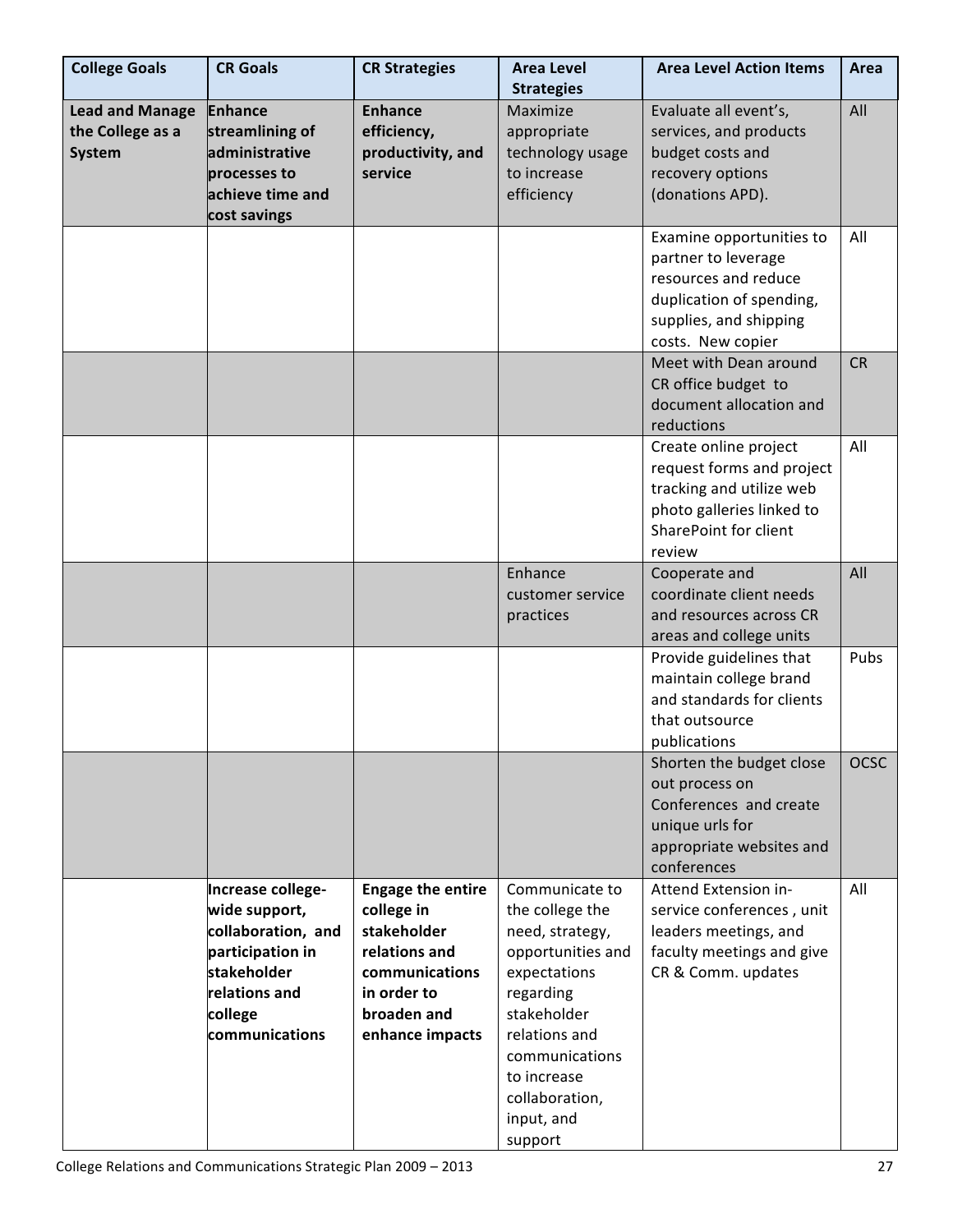| <b>College Goals</b>                                        | <b>CR Goals</b>                                          | <b>CR Strategies</b>                                  | <b>Area Level</b>                                    | <b>Area Level Action Items</b>                                           | Area      |
|-------------------------------------------------------------|----------------------------------------------------------|-------------------------------------------------------|------------------------------------------------------|--------------------------------------------------------------------------|-----------|
|                                                             |                                                          |                                                       | <b>Strategies</b>                                    |                                                                          |           |
| <b>Lead and Manage</b><br>the College as a<br><b>System</b> | Increase college-<br>wide support,<br>collaboration, and | <b>Engage the entire</b><br>college in<br>stakeholder | Communicate to<br>the college the<br>need, strategy, | Create college-wide<br><b>College Relations and</b><br>Communications e- | All       |
|                                                             | participation in                                         | relations and                                         | opportunities and                                    | newsletter to keep                                                       |           |
|                                                             | stakeholder                                              | communications                                        | expectations                                         | faculty and staff                                                        |           |
|                                                             | relations and                                            | in order to                                           | regarding                                            | informed. Use the CMAC,                                                  |           |
|                                                             | college                                                  | broaden and                                           | stakeholder                                          | unit leaders meetings,                                                   |           |
|                                                             | communications                                           | enhance impacts                                       | relations and                                        | and other designated                                                     |           |
|                                                             |                                                          |                                                       | communications                                       | groups as advisory groups                                                |           |
|                                                             |                                                          |                                                       | to increase                                          | for CR/Comm efforts                                                      |           |
|                                                             |                                                          |                                                       | collaboration,                                       |                                                                          |           |
|                                                             |                                                          |                                                       | input, and                                           |                                                                          |           |
|                                                             |                                                          |                                                       | support                                              | Work more closely with                                                   | <b>CR</b> |
|                                                             |                                                          |                                                       |                                                      | faculty and extension to                                                 |           |
|                                                             |                                                          |                                                       |                                                      | communicate legislative                                                  |           |
|                                                             |                                                          |                                                       |                                                      | processes/ protocols to                                                  |           |
|                                                             |                                                          |                                                       |                                                      | maximize impacts. Set up                                                 |           |
|                                                             |                                                          |                                                       |                                                      | county advisory                                                          |           |
|                                                             |                                                          |                                                       |                                                      | legislative board. Speak<br>at in-service days. Provide                  |           |
|                                                             |                                                          |                                                       |                                                      | college-level training on                                                |           |
|                                                             |                                                          |                                                       |                                                      | legislative advocacy and                                                 |           |
|                                                             |                                                          |                                                       |                                                      | faculty media training                                                   |           |
|                                                             |                                                          |                                                       |                                                      | Collaborate with other                                                   | All       |
|                                                             |                                                          |                                                       |                                                      | college units to develop                                                 |           |
|                                                             |                                                          |                                                       |                                                      | methods and buy-in to                                                    |           |
|                                                             |                                                          |                                                       |                                                      | better utilize current data                                              |           |
|                                                             |                                                          |                                                       |                                                      | bases throughout the                                                     |           |
|                                                             |                                                          |                                                       | Enhance quality                                      | college<br>Create and communicate                                        | All       |
|                                                             |                                                          |                                                       | standards and                                        | policies, guides,                                                        |           |
|                                                             |                                                          |                                                       | consistency                                          | templates, and best                                                      |           |
|                                                             |                                                          |                                                       | across the college                                   | practices for                                                            |           |
|                                                             |                                                          |                                                       | through broader                                      | communication/branding                                                   |           |
|                                                             |                                                          |                                                       | participation in                                     | efforts including                                                        |           |
|                                                             |                                                          |                                                       | college branding                                     | expanding the use of                                                     |           |
|                                                             |                                                          |                                                       | efforts                                              | <b>CVENT. ID and implement</b>                                           |           |
|                                                             |                                                          |                                                       |                                                      | a college-wide calendar                                                  |           |
|                                                             |                                                          | <b>Enhance</b>                                        | Ensure                                               | system on the Web<br>Engage in team building                             | All       |
|                                                             |                                                          | employee                                              | professional                                         | activities. Provide                                                      |           |
|                                                             |                                                          | engagement                                            | development                                          | wellness opportunities                                                   |           |
|                                                             |                                                          | within the unit                                       | opportunities                                        |                                                                          |           |
|                                                             |                                                          |                                                       |                                                      | Network with other Penn                                                  | All       |
|                                                             |                                                          |                                                       |                                                      | State peer professionals.                                                |           |
|                                                             |                                                          |                                                       |                                                      | Seek professional                                                        |           |
|                                                             |                                                          |                                                       |                                                      | training where                                                           |           |
|                                                             |                                                          |                                                       |                                                      | appropriate                                                              |           |
|                                                             |                                                          |                                                       |                                                      |                                                                          |           |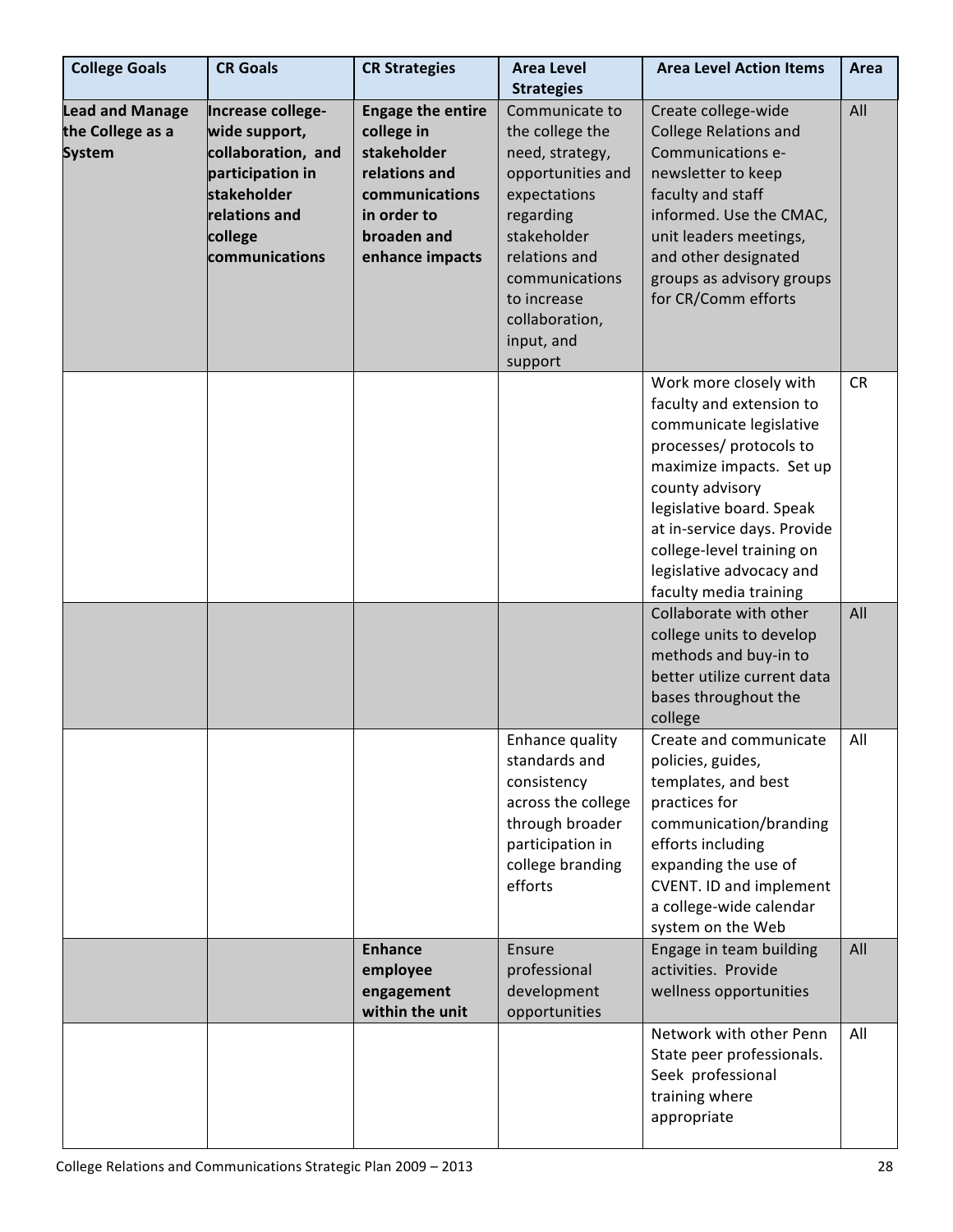| <b>College Goals</b>                                        | <b>CR Goals</b>                                                                                                                           | <b>CR Strategies</b>                                        | <b>Area Level</b><br><b>Strategies</b>                            | <b>Area Level Action Items</b>                                                                                                                                                              | Area             |
|-------------------------------------------------------------|-------------------------------------------------------------------------------------------------------------------------------------------|-------------------------------------------------------------|-------------------------------------------------------------------|---------------------------------------------------------------------------------------------------------------------------------------------------------------------------------------------|------------------|
| <b>Lead and Manage</b><br>the College as a<br><b>System</b> | Increase college-<br>wide support,<br>collaboration, and<br>participation in<br>stakeholder<br>relations and<br>college<br>communications | <b>Enhance</b><br>employee<br>engagement<br>within the unit | Implement<br>systematic and<br>meaning internal<br>communications | Have each CR area host a<br>"Day in my Shoes"<br>brownbag lunch annually<br>to update other areas.<br>Have each of the three<br>major areas host an<br>office-wide social event<br>annually | All              |
|                                                             |                                                                                                                                           |                                                             | Implement<br>systematic and<br>meaning internal<br>communications | Hold CR director<br>meetings with all staff<br>quarterly for updates.<br>Have a full day staff<br>retreat annually<br>Request all staff<br>subscribe to college news<br>wire                | <b>CR</b><br>All |
|                                                             |                                                                                                                                           |                                                             | Reduce the<br>environmental<br>footprint of the<br>unit           | Conduct energy audit of<br>the office. Promote<br>Reduce, reuse, and<br>recycle. Maximize<br>electronic<br>communications and<br>distribution over print                                    | All              |
|                                                             |                                                                                                                                           |                                                             |                                                                   | Use energy saving<br>checklists at conferences                                                                                                                                              | <b>OCSC</b>      |

#### **Assessment
Recommendations:**

- Increases in student enrollment
- Hits on key web pages
- Tracking
results
of
advertisements
- Documented involvement and satisfaction surveys by our clients and stakeholders
- University public research survey on PSU academic excellence Ag currently #4
- Media
coverage
- Annual review/feedback from University Marketing on communication/marketing efforts
- Increased
subscription
numbers
to
college
news
wire
- Reduced
costs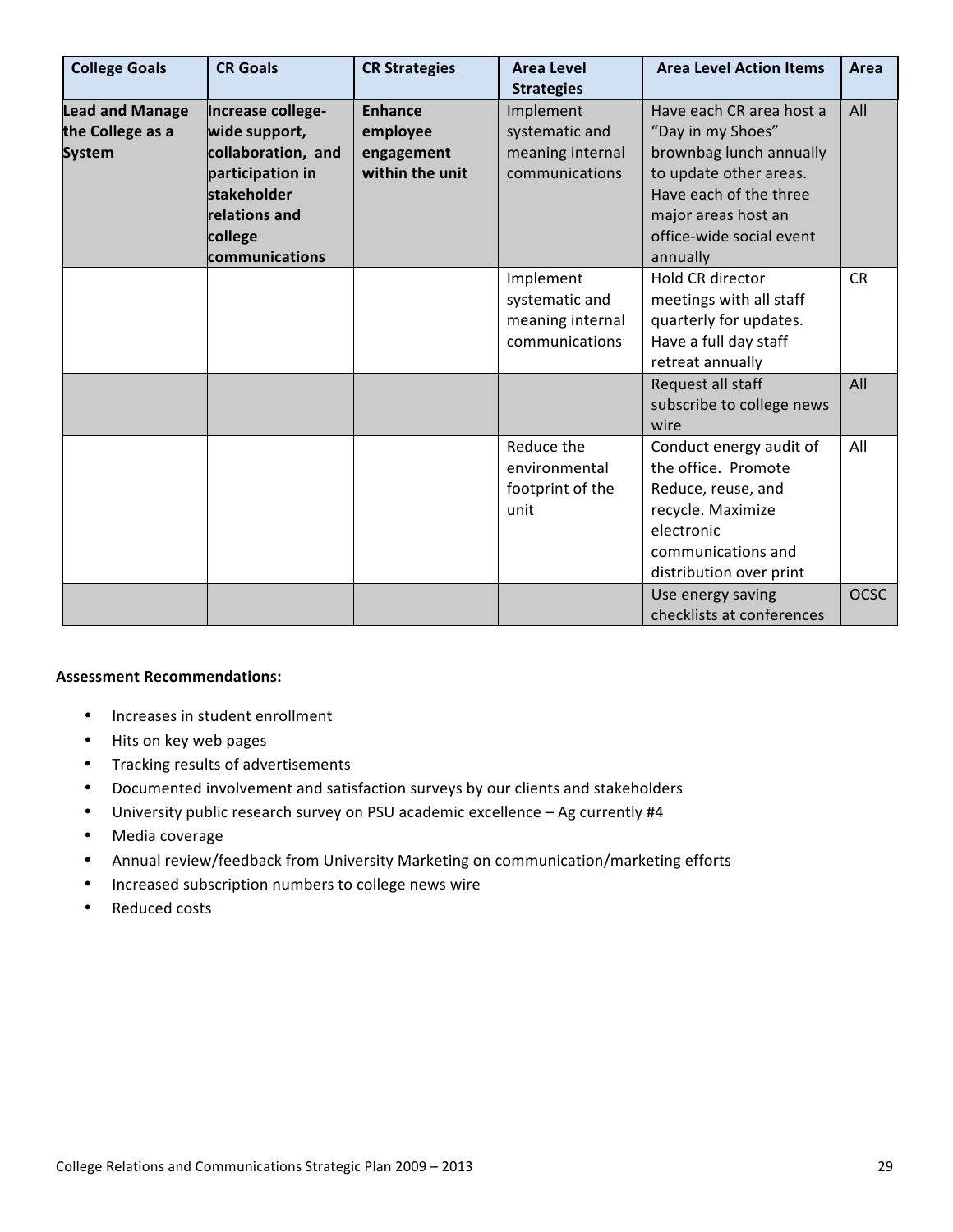Appendix
A:

# College
Relations
and
Communications
Office Organizational
Chart

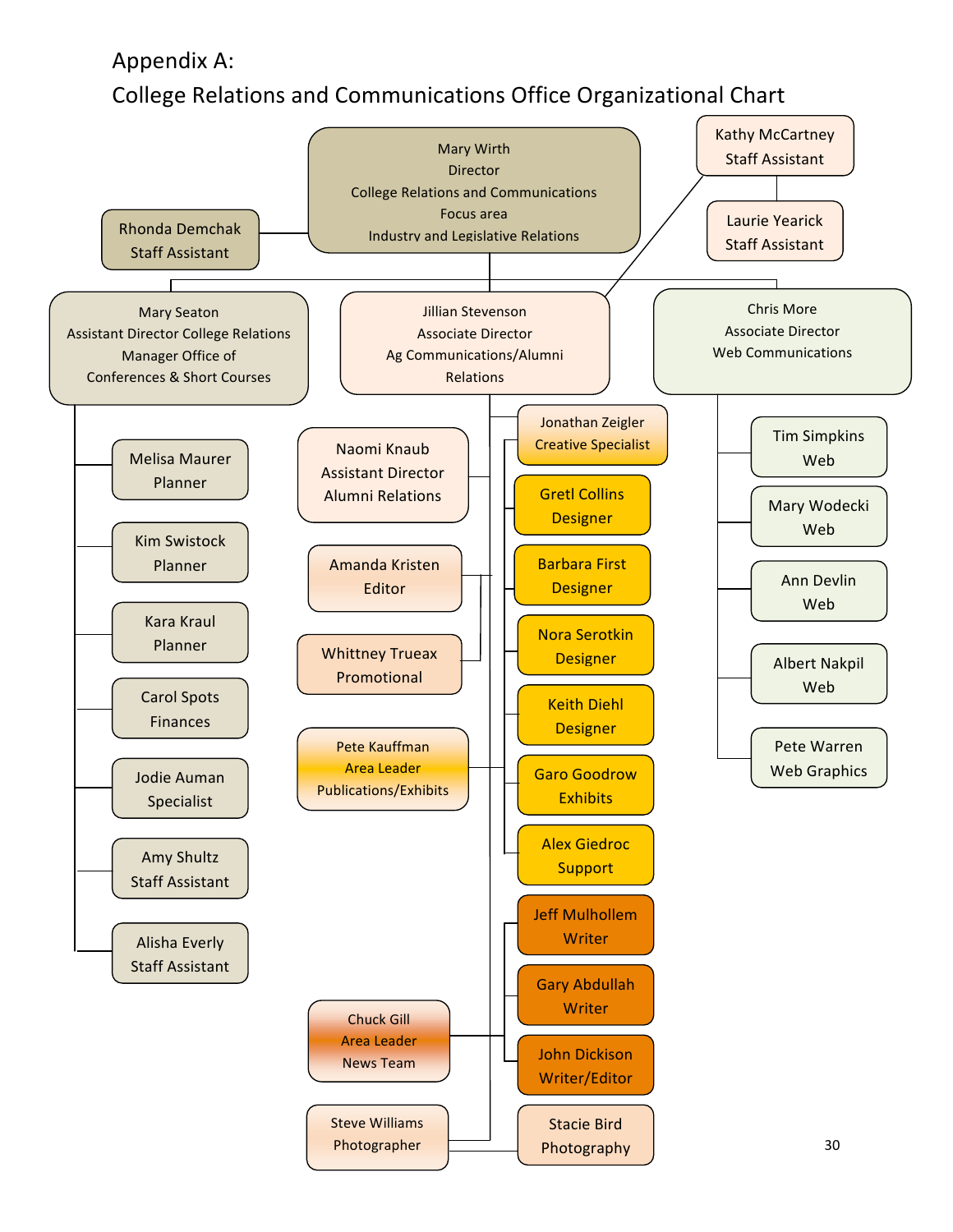#### **COLLEGE OF AGRICULTURAL SCIENCES College Relations and Communications Office Alumni, Industry & Government Relations Responsibilities 2009**

**Association Management** (Requires administrative management for all events, meetings, etc.)

CAS Alumni Society Armsby Honor Society Penn State Ag Council Ag Action Network CARET (Meetings in Washington, DC in spring) Direct Office of Conferences and Short Courses Direct Communications and Marketing Units

#### **Annual Events Management**

Ag Council Legislative Research Tour (September) Graduation Brunches (publicity, registration, organization—2/yr) Ag Progress Days Alumni Day Luncheon (publicity, registration, organization) Ag Progress Days Government/Industry Day Luncheon (publicity, agenda, registration, organization) Ag Progress Days Legislative Dinner (August) Ag Progress Days Federal Legislator tours – Full responsibility as of 2007 – Biannually Ag Progress Days Renewable Energy Tents (PDA Partnership) Alumni Awards Receptions, Lunches and Dinner (invitations, organization—3/yr) Ag Alumni Tailgate (publicity, registration, organization) Traditional Alumni Reunion Weekend College Open House/Tours Ag Trustee Election Ag Advocate Alumni Reunion (publicity, registration, organization) Armsby Honor Society Reception, Dinner, Tours Dean's Industry Tours and Receptions (5-8 per year) Ag Action Network Training & Skybox Event (April, Blue & White Game) College Capitol Day and Reception (March/April) Penn State Village Alumni Gathering Student Mentoring Program Kick-off and Closing Events

#### **Administering & Coordinating Meetings**

Ag Alumni Board—3/yr Ag Alumni Annual Meeting Ag Advocate Alumni Group Board—2/yr Ag Alumni Society Committee Night—1/yr Ag Alumni Society Executive Committee Planning Meetings—2/year Ag Council Board—4/yr Ag Council Delegates Meeting & programs—2/yr Ag Council/Unit Leaders Luncheons – 1/yr Attorney General Act 38 Administration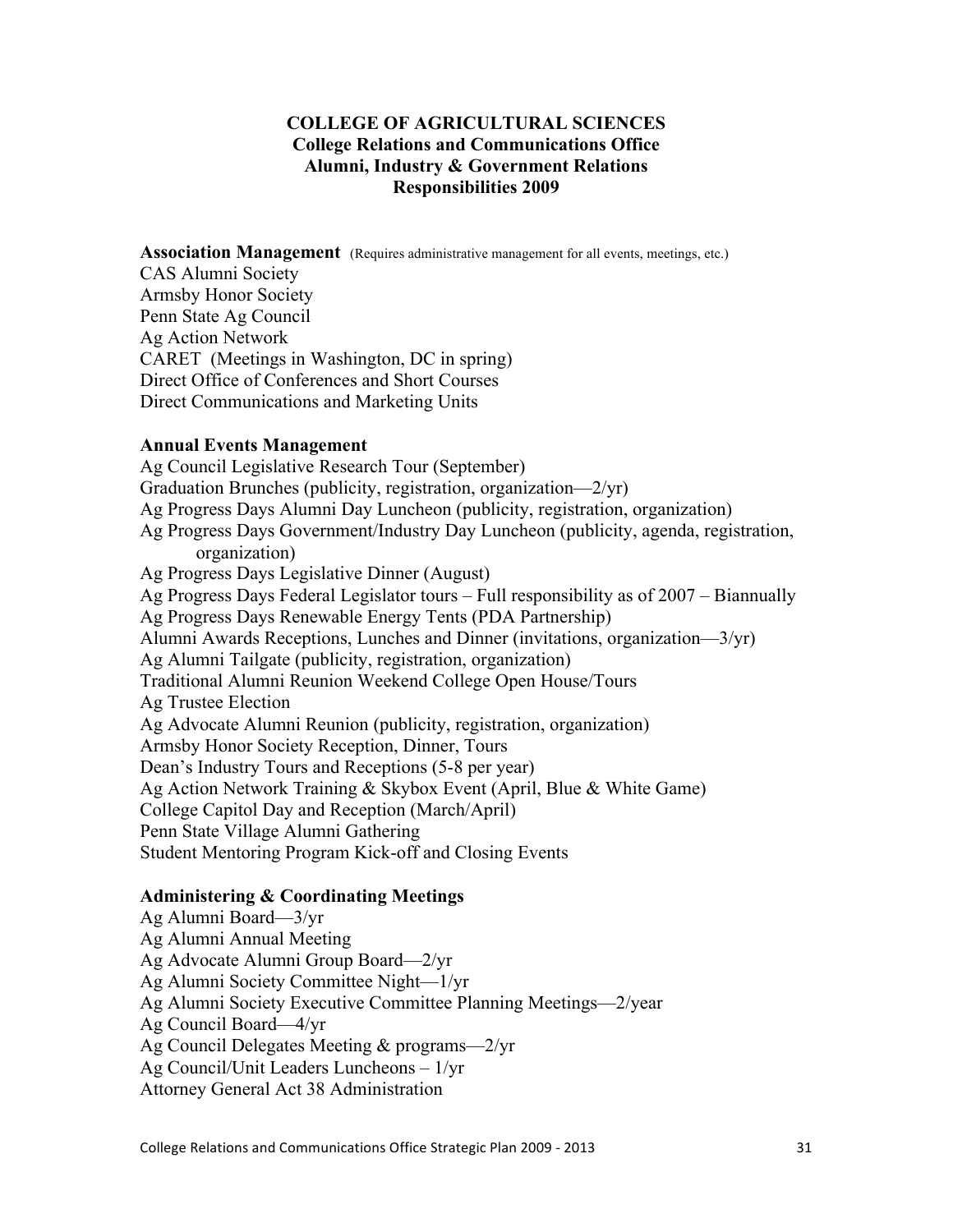Various Committee Meetings throughout the year (approx. 25-30/yr between Ag Council & Ag Alumni Society)

College/PA Dept. of Ag Leadership meetings—2 - 3/yr College/DCNR Leadership meetings— as needed College/DEP Leadership meetings—as needed College/PA Farm Bureau Leadership meetings—2/yr College/PennAg Leadership meeting—1/yr College/PA Forest Products Assoc. Leadership Meeting—1/yr CVENT administration in College Pa Department of Agriculture Harvest Tour participation Various Legislative meetings/tours throughout year (Pres. Bush visit, Secretary Johanns Forum, USDA Liaisons, Senator Casey, Obama, misc. visits with state and federal legislators.)

#### **Publishing & Distributing Materials**

*Connections* (writing, manage publishing and distribution—2/yr) *Ag Advocate Alumni Group Newsletter* (writing, manage publishing and distribution  $1/yr$ ) *Armsby Honor Society Newsletter* (writing, manage publishing and distribution—1/yr) *Industry Newsletter* (writing, on-line distribution—4/yr) Ag Council Brochure (writing, manage publishing and distribution) Alumni Society Brochure (writing, manage publishing and distribution) *Master Farmers Newsletter* Ag Council Membership Manual Ag Council & Alumni Society Board Manuals Mentoring Program Mentor and Protégé Manuals Ag Action Network Training Manual Various press releases on council and alumni activities PA Impact pieces (content consultation, distribution) Yellow Book College Budget Piece State Budget Impact Piece Federal Budget Impact Piece State and Federal Budget Updates & Alerts to College, Alumni, and Support Groups College Relations Office Strategic Plan

**Managing Awards** *(These include preparing the nomination materials and coordinating the campus visit with the academic units)* Distinguished Alumni Alumni Fellow Alumni Achievement Honorary Alumni Philip Philip Mitchell Outstanding Alumni Outstanding Recent Alumni Outstanding Senior and Student Awards Excellence in Academic Advising Award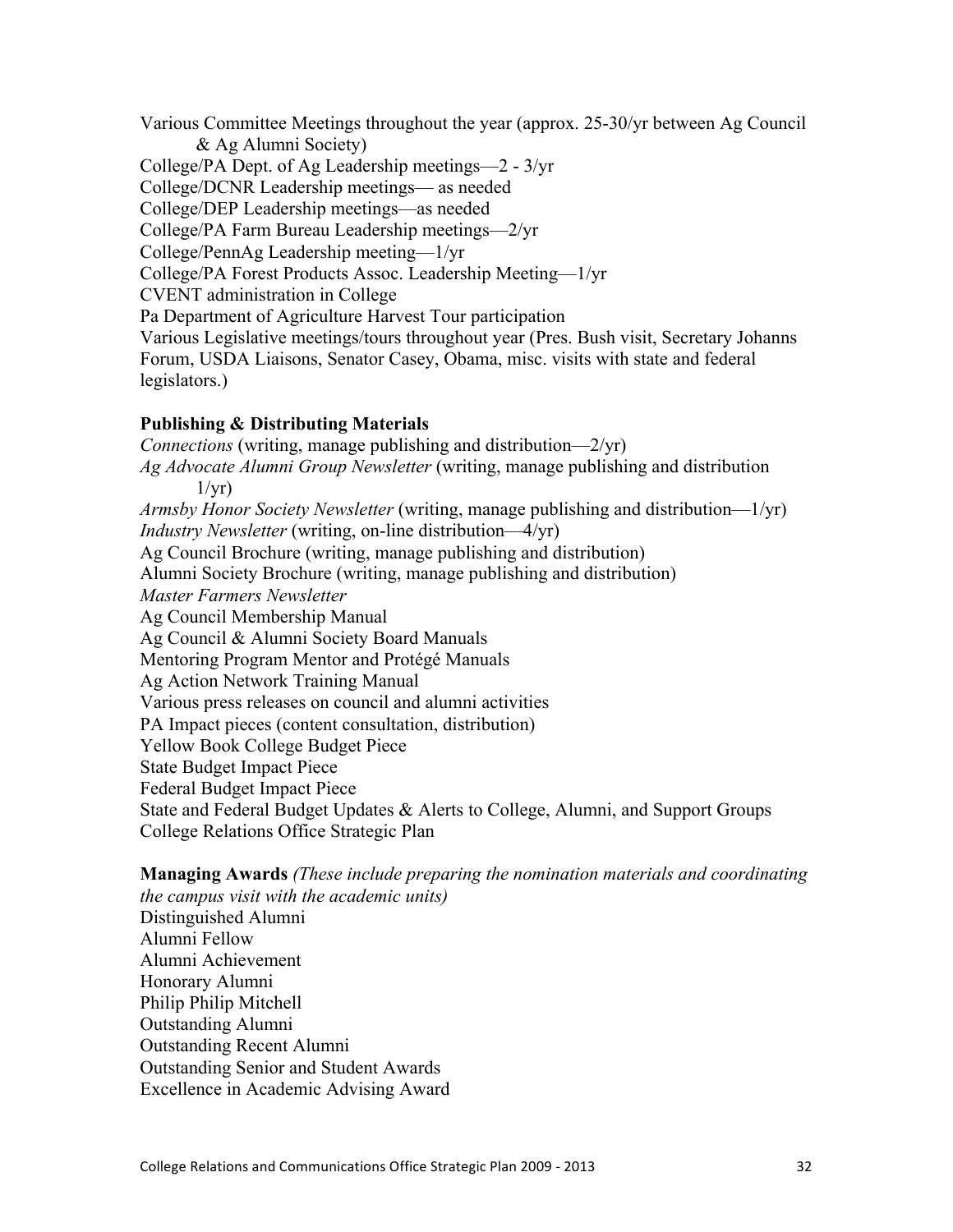Alumni Association Awards for Programming

Student Internship Awards (publicity, coordinating selection, notifying those selected)

Penn State Ag Council Leadership Award

Penn State Ag Council Youth Leadership Award

Penn State Ag Council Leadership in Action Award

Penn State Alumni Assoc. Friend of Penn State Legislator Award (submit nomination)

#### **Dean's Support/Special Projects**

Serve on various college, university and national association committees (University Public Relations Council, College Strategic Planning Committee, Communication and Marketing Study Group, Data Assessment Study Group, Penn State Alumni Association Membership Committee, NAADA—National Agricultural Alumni and Development Association—Membership Committee, Various College/University Search Committees)

Special projects such as Land-Grant Campaign, Nutrient Mgmt. Summit, Michigan State Alumni Football events, Arboretum Receptions, Ag Energy Displays, Legislative Hearings (Farm Bill, Biosecurity), Longwood Gardens Alumni Event.

Facilitate and serve on College Communication and Marketing Advisory Committee Work with Faculty on special projects (Example: ENRI Water Quality Conference)

#### **Miscellaneous**

Ag Alumni Pavilion (coordinate display for Ag Progress Days) Ag Alumni Society Exhibit Assist with legislative hearings as requested (Farm Bill, Bioenergy, etc.) College Tours for Special Groups, Organizations and Guests Penn State Ag Council Banners at APD (collect and display banners in Special Events Building) College Football and Basketball Tickets Distribution Football Skybox Event Invitations Ag Arena Football Parking Permits—policy and distribution Visitor Parking Passes—distribution Leadership Development Program Visits in Washington Legislative Directory Distribution to College and Counties Maintenance of College Relations Office, Alumni, Ag Council and Business & Industry websites Maintain various databases and list serves for College, including legislative advocacy and dean's tour database Coordinate requests with Alumni Association from Academic units for alumni label selects

Student Mentoring Program (matching, programming and ongoing communication)

MFW:JHS/kam 3/3/2009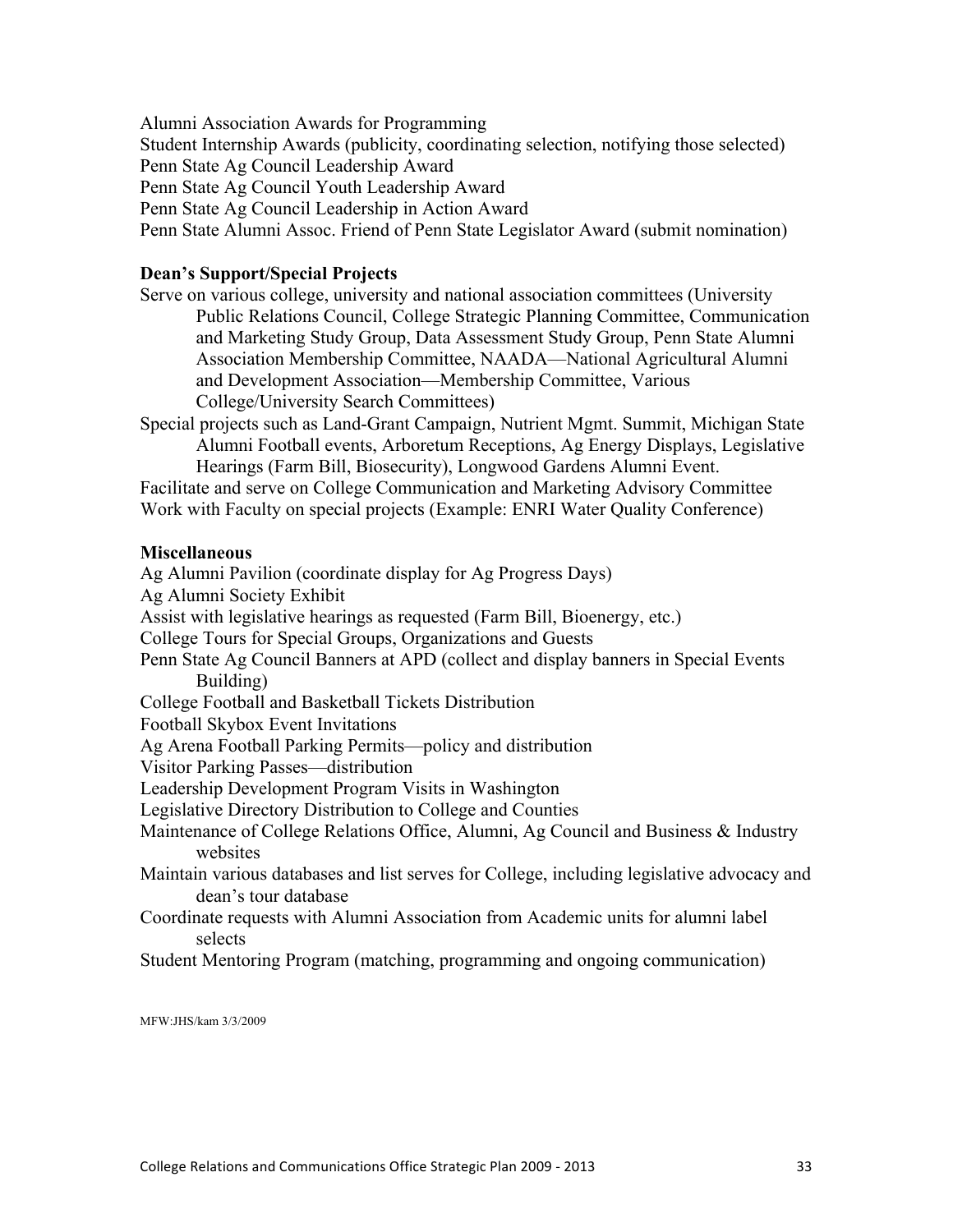

# **Office
of
Conferences
and
Short
Courses 2007-2008 Year End Report Submitted
to
Dean
Robert
Steele September
2008**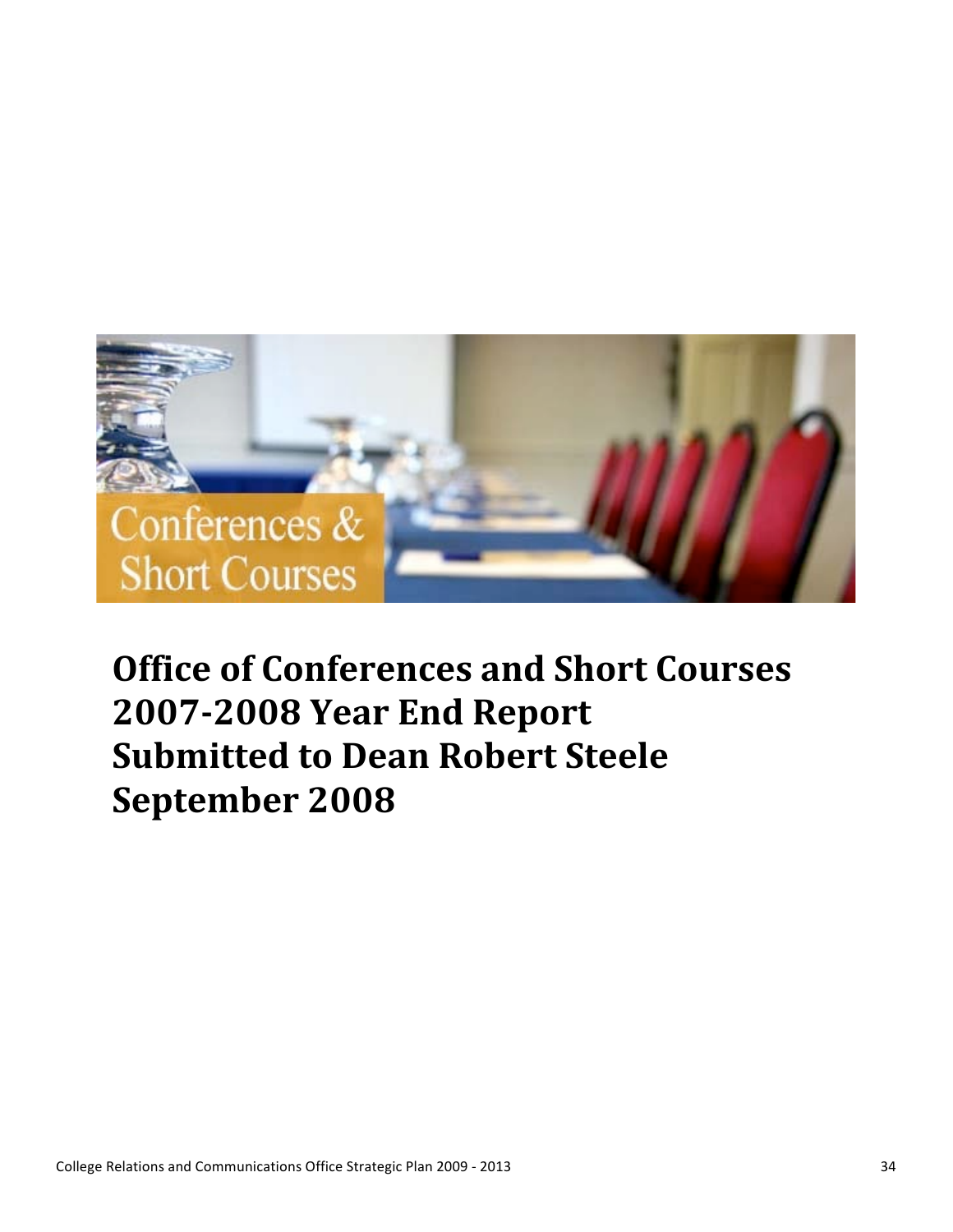#### **Office of Conferences and Short Courses 2007-2008 Year End Report**

#### **Summary:**

The Office of Conferences and Short Courses (OCSC) is a fee for service unit that assists college units and faculty in facilitating and administering high quality outreach programs for college stakeholders. The office provides professional administrative, logistical, instructional, and marketing support to units and faculty sponsoring college outreach programs; provides client and speaker management services; helps identify and develop new, strategic outreach opportunities in the college; and uses outreach programs to increase the visibility of and support for the college.

The OCSC was relocated into the College Relations Office in June of 2004 to enhance and benefit from relationships with external stakeholder groups fostered within the College Relations Office. Prior to its relocation in the College Relations Office, the OCSC was charged to implement a cost-recovery structure to support the OCSC and effectively develop financially solvent outreach programs. Although a specific financial cost-recovery goal or timeline was not defined, the OCSC has made great progress towards that end.

In August of 2006 the office underwent a change in management. Shortly thereafter the office implemented a new fee structure as well as an online registration and marketing system, CVENT, which has resulted in more professional, efficient and effective services and conferences and has increased the number of programs, registrants, and income collected.

Also undertaken was a review of the OCSC budget and financial reporting processes, as it became apparent current reporting methods were not providing transparent information regarding the financial performance of the office over time. The OCSC manages more than 60 independent program (conference) budgets, with approximately \$1.2 million in gross revenue, which, when aggregated with the operational budget for the office, has not provided a clear picture of the office's true financial performance. In short, a lack of ability to differentiate between programmatic income (the net conference income is ultimately paid to the client) and OCSC operational income (service fees charged to clients to cover overhead of the OCSC) has proven to be problematic over time. It was apparent there was a need to revise the financial reporting process in the office.

Towards this end, the director and manager have been meeting for several years with the college budget administrator in an attempt to reconcile past and current programmatic budgets as well as the OCSC administrative budget in the University accounting system, IBIS, to clearly define the current fiscal status of the office. For the first time in the history of the office, the programmatic budgets and OCSC operational budget have been reconciled in IBIS. This was a complicated and time consuming process involving the manual compilation of data, which cannot be automated using the existing reporting tools.

This report summarizes the financial performance of the office through this transition, helps define realistic financial expectations of the office into the future, and identifies issues that need to be addressed.

Of particular importance are two major issues that need immediate attention to ensure the sustainability of the office:

- **1. Mutual agreement on defined, realistic cost-recovery goals and a recovery timeline, including defining an annual level of financial operational support from the college.**
- **2. Addressing historic budget deficits and financial reporting methods that obscured them.**

#### *Respectfully submitted,*

College
Relations
and
Communications
Office
Strategic
Plan
2009
‐
2013 35 *Mary Wirth, Director of College Relations Mary Seaton, Manager, Office of Conferences and Short Courses*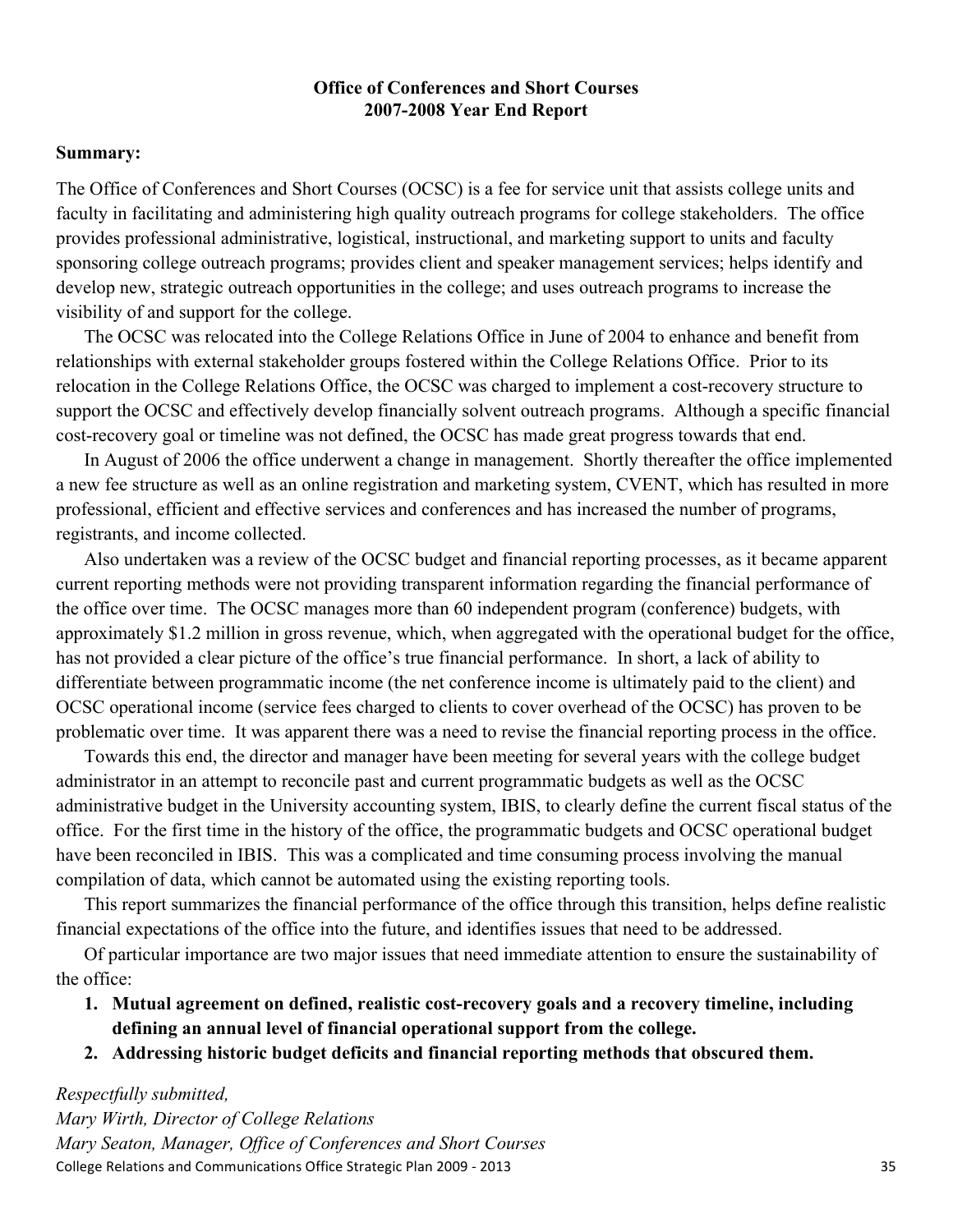#### **Financial Summary:**

In August of 2006 the office underwent a change in management, which has resulted in an increase of the number of programs, registrants, and amount of income collected. The office implemented a new service fee structure as well as an online registration and marketing system, CVENT, which has resulted in a more professional, efficient and effective delivery of services and conferences. As a result, the office has improved significantly in all areas. Registration is at an all time high, as are collected OCSC service fees (cost recovery income for OCSC), and program income paid to the clients. The office continues to grow and has managed more programs in this fiscal year than at any other time.

In this year alone, the collected OCSC service fees and program income paid to the clients have more than doubled. After subtracting the total operating expenses for the office in FY 07/08, the programs made \$171,314.44 for the college at large.

#### **Net Program Income (Registration Fees minus expenses)**

| Unit Income (Returned to Clients)             | \$303,708.05 |
|-----------------------------------------------|--------------|
| <b>Income to OCSC (Service Fees Retained)</b> | \$213,277.54 |
|                                               | \$516,985.59 |
| <b>Less OCSC Operating Expenses</b>           | \$345,671.15 |
| Net Return                                    | \$171,314.44 |

| <b>Fiscal Year</b>                              | 2005/2006    | 2006/2007    | 2007/2008      | $\frac{9}{2}$<br><b>Increase</b> |
|-------------------------------------------------|--------------|--------------|----------------|----------------------------------|
| <b>Total Income</b>                             | \$761,899.31 | \$876,704.32 | \$1,234,408.74 | 41%                              |
| <b>OCSC Service Fees (Cost Recovery Income)</b> | \$135,128.06 | \$103,170.00 | \$213,277.54   | 107%                             |
| Income paid to clients (academic units)         | \$126,595.00 | \$143,008.72 | \$303,708.05   | 112%                             |
| <b>Total Registrants</b>                        | 5,224        | 6,030        | 9,136          | 51%                              |
| <b>Number of Programs</b>                       | 32           | 41           | 61             | 50%                              |

The increases can be attributed to a variety of initiatives. At the end of 2006, a new, standardized service fee structure was implemented, which has increased revenue for repeat, annual programs. The purchase of CVENT has increased efficiency and allowed the office to increase the number of programs delivered at different service levels. New marketing strategies have increased attendance, which in turn has increased registration income collected for many programs.

New clients and the resulting new program income collected in FY 07/08 (and projected in FY 08/09) has been a major contributor to the increases mentioned above. Most of this income comes from one time programs, although some of these new programs will repeat annually.

| <b>Total New Program Income</b>  |             |
|----------------------------------|-------------|
| New Program Income for 2007-2008 | \$53,260.04 |
| New Program Income for 2008-2009 | \$81,075.00 |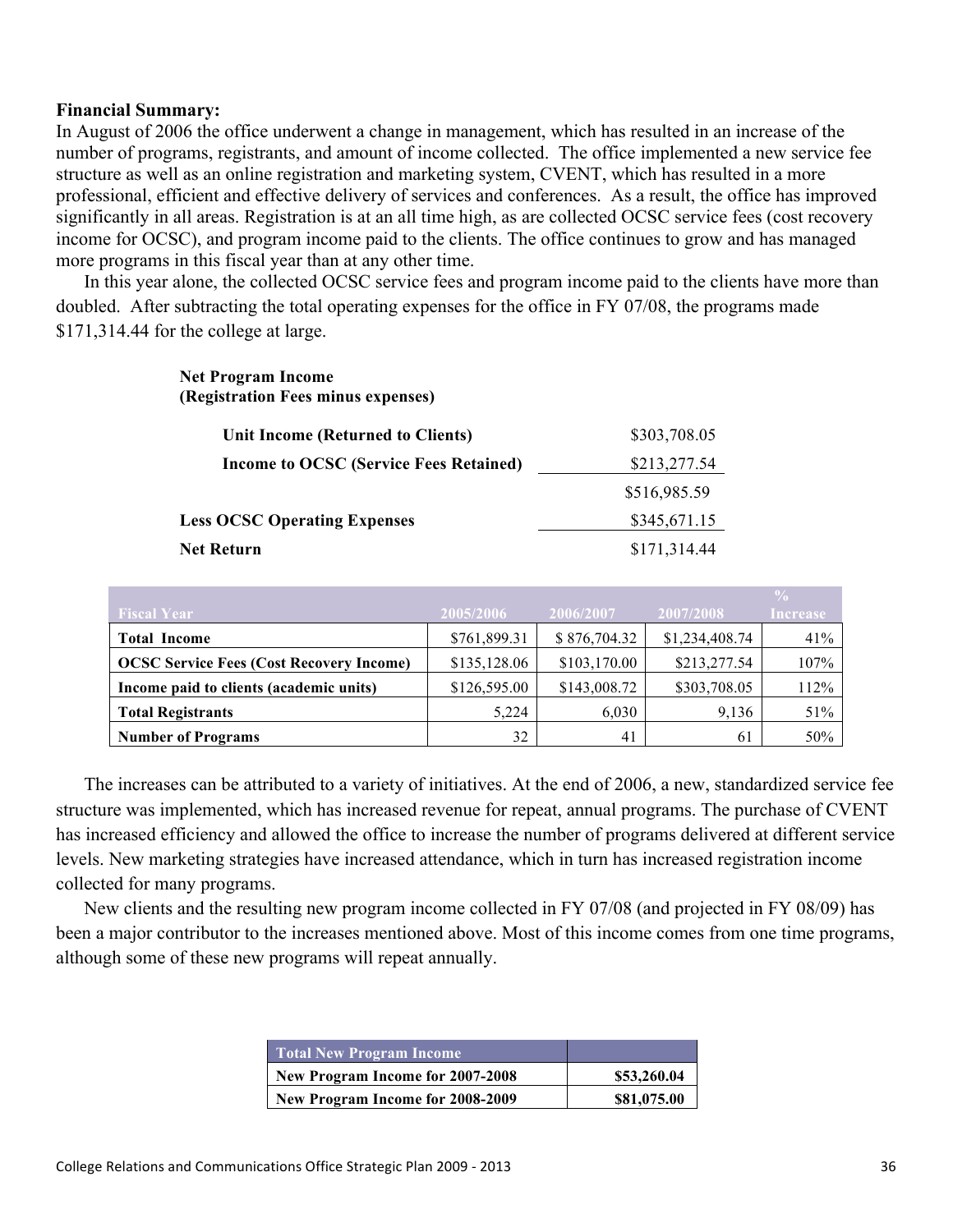A comparison between fees collected in FY 05/06 and projected fees for FY 08/09 demonstrate the effectiveness of the new fee structure. More information on the programs and the budget are included in the attached appendix. As the office continues to increase efficiency and improve processes, the portfolio of programs serviced will grow. There is a high demand for the services provided by the Office of Conferences and Short Courses, especially the use of CVENT only which is expected to be the largest growth opportunity for the office.

| 08-09 Repeat Programs          | <b>Per Person Fee</b> | <b>Base Fee</b> | <b>Total</b><br>08-09 Admin Fee | <b>Total</b><br>05-06 Admin Fee |
|--------------------------------|-----------------------|-----------------|---------------------------------|---------------------------------|
| 4-H Cap Days 09                | 3,000.00              | 1,500.00        | 4,500.00                        | 1,400.00                        |
| 4-H State Days 08              | 8,400.00              |                 | 8,400.00                        | 8,676.00                        |
| Ag in the Classroom 08         | 1,200.00              | 1,500.00        | 2,700.00                        | 3,800.00                        |
| Bankers 09                     | 2,000.00              | 2,100.00        | 4,100.00                        | 3,420.00                        |
| Better Process 09              | 2,000.00              | 3,500.00        | 5,500.00                        | 4,216.00                        |
| <b>Biomass 09</b>              | 1,750.00              | 3,500.00        | 5,250.00                        | <b>NA</b>                       |
| Bug Camp 08                    | 225.00                | 300.00          | 525.00                          | 732.76                          |
| <b>CLS 08</b>                  | 800.00                | 1,500.00        | 2,300.00                        | 3,766.00                        |
| <b>Cultured Products 09</b>    | 1,500.00              | 5,000.00        | 6,500.00                        | 4,200.00                        |
| <b>FFA08</b>                   | 21,825.00             |                 | 21,825.00                       | 17,036.00                       |
| Forensic Ent 09                | 750.00                | 2,000.00        | 2,750.00                        | 1,970.00                        |
| Ice Cream 101 09               | 1,500.00              | 5,000.00        | 6,500.00                        | 5,305.00                        |
| Ice Cream Short 09             | 3,500.00              | 5,000.00        | 8,500.00                        | 10,840.00                       |
| Mushroom 08                    | 4,760.00              | 5,000.00        | 9,760.00                        | 4,810.00                        |
| PA Envirothon 08               | 6,000.00              | 500.00          | 6,500.00                        | <b>NA</b>                       |
| Pamfes 09                      | 5,000.00              | 5,000.00        | 10,000.00                       | 5,950.00                        |
| Pasteurizers 08                | 2,000.00              | 5,000.00        | 7,000.00                        | 3,090.00                        |
| Plant Phys 09                  | 3,850.00              | 5,000.00        | 8,850.00                        | 9,560.00                        |
| Professional Crop Producers 09 | 10,000.00             | 5,000.00        | 15,000.00                       | <b>NA</b>                       |
| Sanitation 08                  | 2,000.00              | 5,000.00        | 7,000.00                        | ΝA                              |

**TOTALS**

**\$82,060.00 \$61,400.00 \$143,460.00 \$88,771.76**

#### **History:**

While the office is improving and revenue is increasing, there are longstanding budgetary concerns that have not been resolved.

The following table shows a history of the office performance in several areas as well as a comparison across the years. It is important to recognize that until 2006, the office had a decreasing number of programs, a decreasing number of registrants, and therefore a decreasing amount of income, while expenses remained more consistent over time.

This trend culminates in a negative beginning balance in FY 06/07 for the office of (\$131,937.00) which reflects the inability of the office to sustain itself without a consistent level of funding from the college. The row labeled department shortfall, demonstrates the gap between what the office collected to offset costs, and what was required to cover the balance of operating costs. When the department shortfall exceeds the beginning balance (net expenses in the permanent budget) provided by the college, the program balance is eroded by that amount each year. In every year, the beginning balance is less than what is required to offset the expenses. This has resulted in a large program balance deficit over time.

College
Relations
and
Communications
Office
Strategic
Plan
2009
‐
2013 37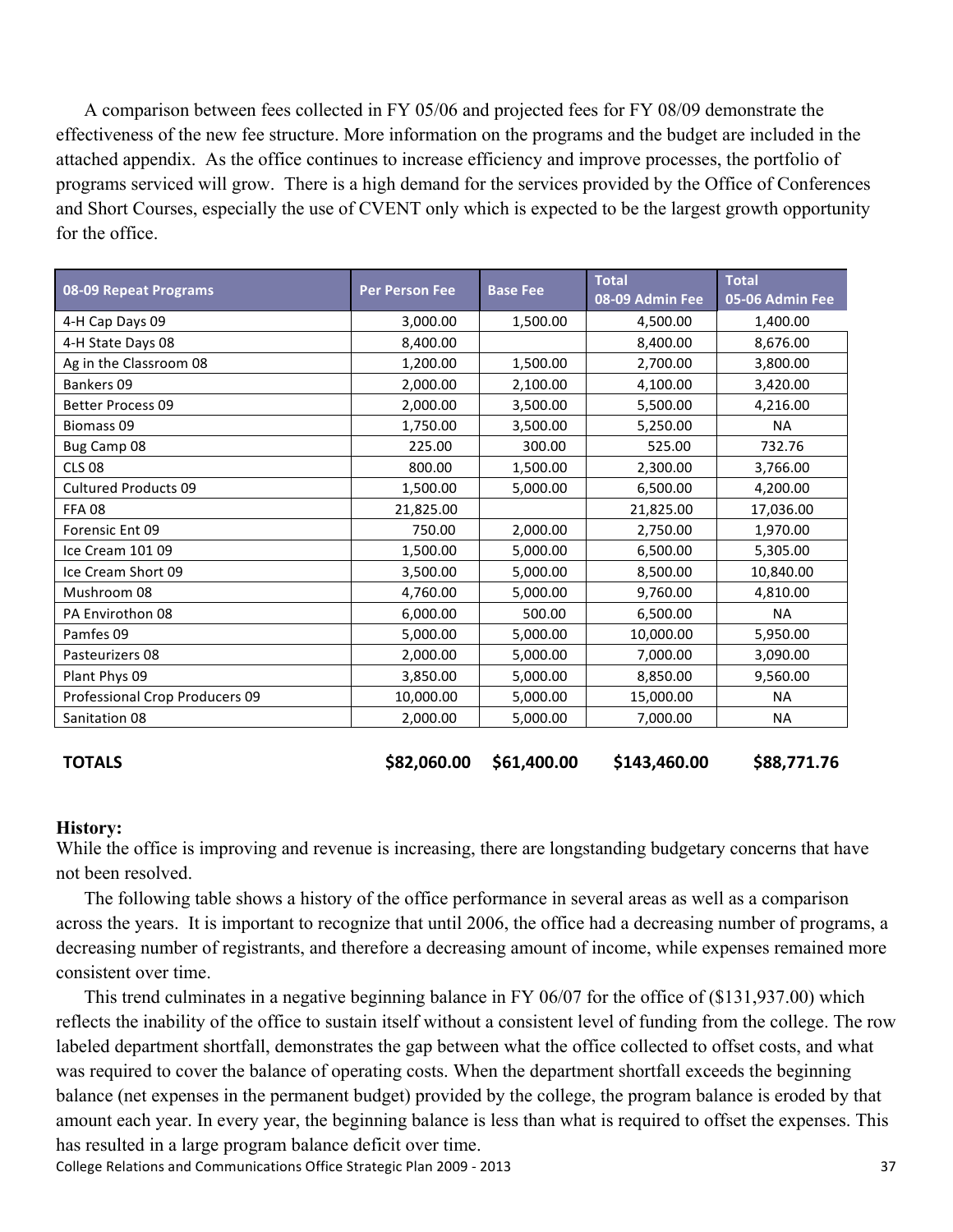| <b>Fiscal Year</b>               | 2001/2002        | 2002/2003        | 2003/2004        | 2004/2005     | 2005/2006     | 2006/2007     | 2007/2008      |
|----------------------------------|------------------|------------------|------------------|---------------|---------------|---------------|----------------|
| Collected Income                 | 1,128,870.00     | 1,145,134.00     | 1,144,012.00     | 892,018.00    | 761,899.31    | 876,704.32    | 1,234,408.74   |
| <b>Budgeted Income</b>           | (1, 128, 147.00) | (1, 145, 464.00) | (1, 146, 477.00) | (892, 019.00) | (868, 907.00) | (876, 704.00) | (1,242,521.00) |
| <b>Budgeted Expenses</b>         | 1,173,294.00     | 1,139,279.00     | 1,171,854.00     | 982,724.00    | 903,776.00    | 599,512.00    | 1,186,216.00   |
| <b>Actual Expenses</b>           | (1, 177, 528.00) | (1,007,123.23)   | (1,025,533.15)   | (863, 592.82) | (928, 705.69) | (788, 369.50) | (1,053,637.40) |
| Net Expenses (IBIS)              | (3,511.00)       | 131,825.77       | 143,855.85       | 119,130.18    | (131, 937.38) | (188, 857.18) | 124,466.34     |
| <b>Beginning Balance</b><br>(PB) | 149,914.00       | 119,110.00       | 100,725.00       | 57,682.44     | 61,538.00     | (131, 937.00) |                |
| <b>Collected Admin</b><br>Fees   | 99,801.00        | 147,859.00       | 153,702.00       | 123,193.00    | 135,128.06    | 103,170.00    | 213,277.54     |
| Net Income Units                 | 289,708.00       | 153,084.00       | 212,695.00       | 143,612.00    | 126,595.00    | 143,008.72    | 303,708.05     |
| Net Program Income               | 389,509.00       | 300,943.00       | 366,397.00       | 266,805.00    | 261,723.06    | 246,178.72    | 516,985.59     |
| Salaries                         | 278,736.89       | 260,816.00       | 239,064.07       | 255,561.10    | 268,640.03    | 258,101.74    | 277,174.58     |
| Office Expenses                  | 16,332.24        | 15,214.28        | 9,285.17         | 12,396.11     | 14,026.31     | 51,168.85     | 68,496.57      |
| Program Losses                   |                  | 18,174.82        | 18,174.82        | 1,129.46      |               |               |                |
| <b>Operating Expense</b>         | 295,069.13       | 294,205.10       | 266,524.06       | 269,086.67    | 282,666.34    | 309,270.59    | 345,671.15     |
| Net Program Income               | 389,509.00       | 300,943.00       | 366,397.00       | 266,805.00    | 261,723.06    | 246,178.72    | 516,985.59     |
| <b>Operating Expenses</b>        | 295,069.13       | 294,205.10       | 266,524.06       | 269,086.67    | 282,666.34    | 309,270.59    | 345,671.15     |
| Net Income to<br>College         | 94,439.87        | 6,737.90         | 99,872.94        | (2, 281.67)   | (20, 943.28)  | (63,091.87)   | 171,314.44     |
| Admin fees                       | 99,801.00        | 147,859.00       | 153,702.00       | 123,193.00    | 135,128.06    | 103,170.00    | 213,277.54     |
| <b>Operating Expenses</b>        | 295,069.13       | 294,205.10       | 266,524.06       | 255,561.10    | 268,640.03    | 309,270.59    | 345,671.15     |
| <b>Department Shortfall</b>      | (195, 268.13)    | (146, 346.10)    | (112, 822.06)    | (132, 368.10) | (133, 511.97) | (206, 100.59) | (132, 393.61)  |

#### **Conclusion:**

The office has made significant progress and is moving in the right direction but has budgetary issues that need to be addressed. If the longstanding issues are not resolved, the program deficit could continue to grow and leave the office in an untenable position.

After an extensive review and evaluation of the financial system, four main areas of concern have been identified, which have prevented a clear understanding of the fiscal performance of the OCSC.

- **The required level of funding remains constant, while college funding level for the office varies.**  The level of support is determined by the permanent budget which does not provide a consistent level of funding for the office. In FY 07/08, the office received no funding from the college. This is likely due to the lack of transparency between the operational budget and the program budgets.
- **There has been no separate accounting of department activity and program activity.**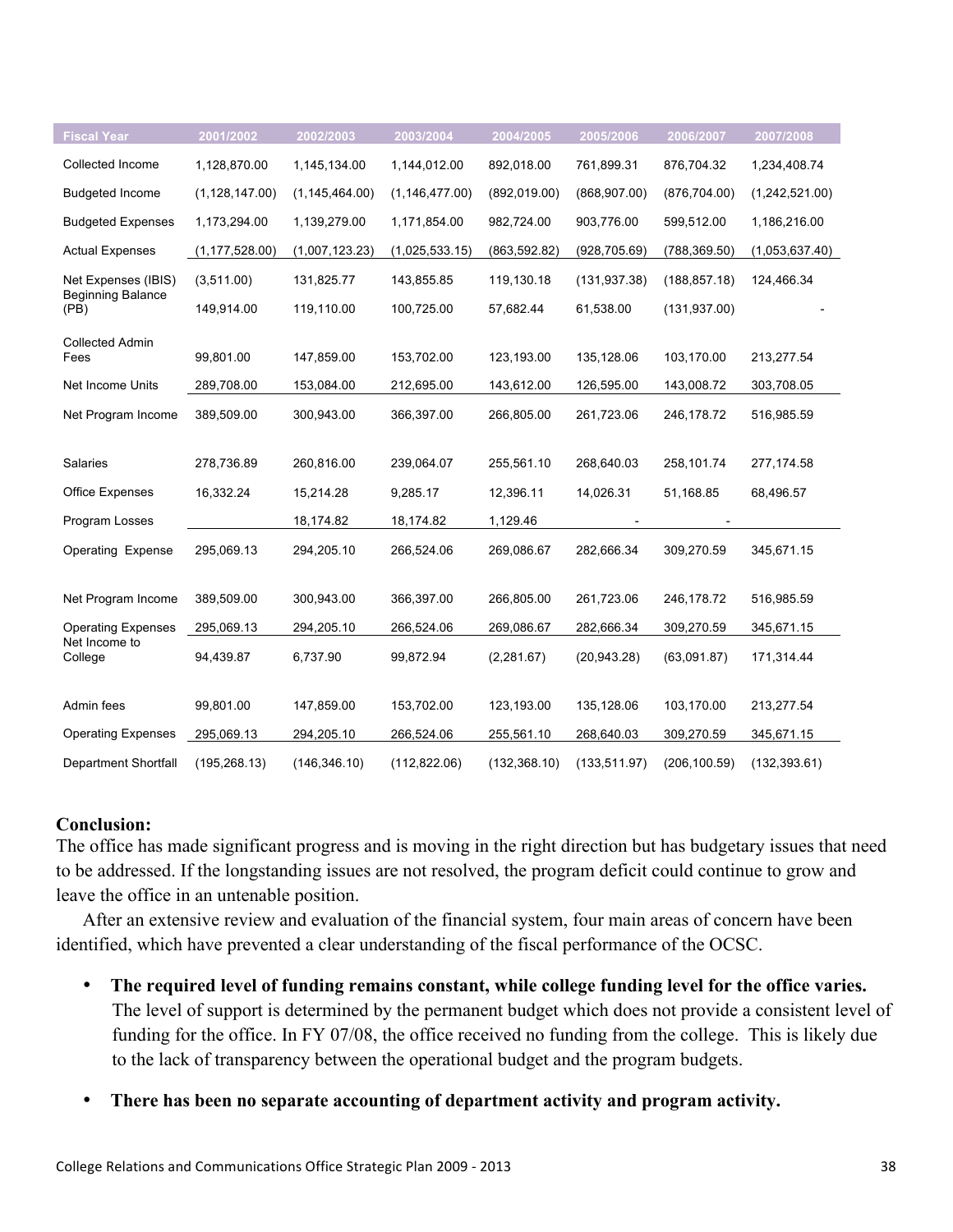In FY 07/08, total collected administrative fees were \$213,277.54 and total operating expenses for the office were (\$345,671.15), resulting in a net loss of (\$132,393.61). However, due to the large amount of program income collected as registration fees and the success of programs in the office, the overall net expenses for the budget are \$124,466.34.

The office appears to make money because the programs are making money for the clients and some of that money remains in the budget across fiscal years.

• **The previous program balances are not preserved in the budget, but continue to be sent back to the units upon request.**

The estimated program balance in FY 06/07 was \$269,778.32. Of this amount, none was carried forward for return in FY 07/08. In FY 07/08, residual transfers to the units were \$303,708.05. This cycle of collection of money in one fiscal year and the transfer of residual in another, has further contributed to the erosion of program funds over the years. Accumulated program balances currently stand at \$324,931.48 at the close of FY 07/08. To make the budget whole, the program balances must be accounted for and preserved from year to year.

#### • **The office can only recover a portion of the operating costs.**

The office is reaching the maximum amount of income that can be collected from current programs with the resources available. If the goal is to recover a higher proportion of the costs, the program priorities will have to shift so that more profitable programs are supported by the office. Some programs will have to be discontinued so other programs can be added to increase the ability to recover cost with existing resources. The office needs guidance regarding what the priority of the office should be - maximizing income or providing services for strategic conferences.

#### **Recommendations:**

- **Clear cost recovery guidelines need to be established along with defined college funding levels.** A consistent level of college funding is necessary. Fifty percent of total operating expenses to support the OCSC is requested to allow for annual increases in salary and expenses. For FY 08/09, projected operating expenses are \$358,000. (50% = \$179,000).
- **The OCSC should collect at least 50% of total expenses in administrative fees each year.** Any excess can be used to pay down the current deficit in program budgets. For FY 08/09, the projection for total collected administrative fees is \$226,535, leaving a balance of \$47,535 to put toward the deficit. (Add the \$150,000 for FY 07/08 and that reduces the deficit by \$197,535). Once the deficit is gone, any balance will go to the college.
- **Fiscal procedures should be established to preserve the program balances and track the reduction of the accumulated deficit.**

If the office receives \$150,000 committed for 07/08 and \$179,000 recommended for 08/09, there will be a significant decrease in the program deficit.

| Program Deficit 08-09              | (324, 931.48) |
|------------------------------------|---------------|
| 07-08 College Program Support      | 150,000.00    |
| 08-09 College Program Support      | 179,000.00    |
| Projected Operating Expenses 08-09 | (358,000.00)  |
| Projected Admin Fees 08-09         | 224,535.00    |